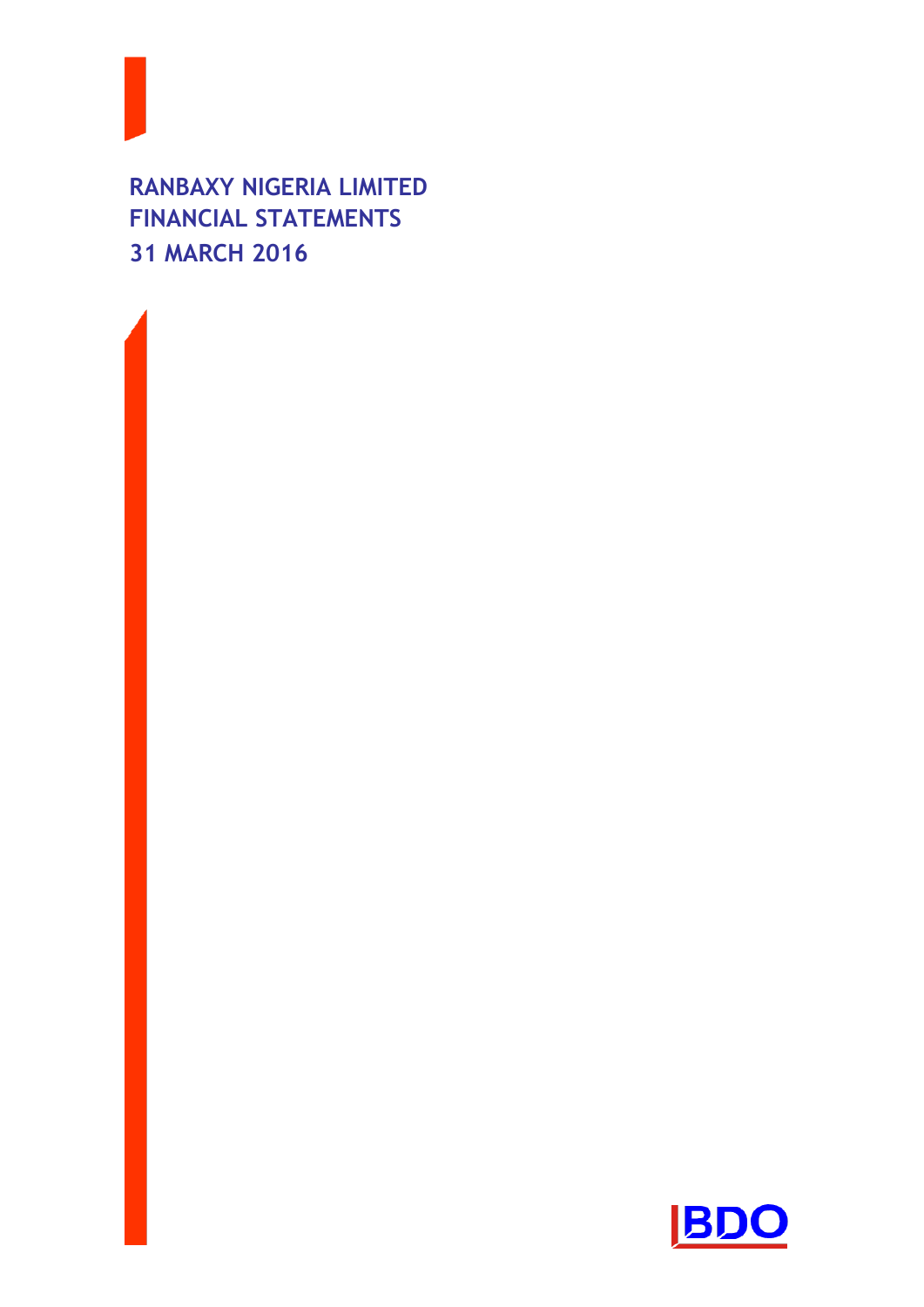# **DIRECTORS, ADVISORS AND REGISTERED OFFICE**

| <b>Corporate information</b> |                                                                                                                                                                   |
|------------------------------|-------------------------------------------------------------------------------------------------------------------------------------------------------------------|
| <b>Chairman of the Board</b> | Olaogun Badru Atanda                                                                                                                                              |
| <b>Directors</b>             | Mahendra Bharadwaj (Indian- Vice chairman)<br>Hanwant Singh Arora (Indian)<br>Samson Yomi Osewa<br>Harin Mehta (Indian)<br>Mihaly Kaszas (Hungary)                |
| <b>Registered office</b>     | 2nd floor<br>52A Campbell Street<br>Lagos                                                                                                                         |
| <b>Company Secretary</b>     | Mr. Kufre Udoh<br>24 Abimbola Street<br>Isolo<br>Lagos                                                                                                            |
| <b>Auditors</b>              | <b>BDO Professional Services</b><br>(Chartered Accountants)<br><b>ADOL House</b><br>15, CIPM Avenue<br><b>Cental Business District</b><br>Alausa, Ikeja<br>Lagos. |
| <b>Bankers</b>               | Diamond Bank Plc<br>Zenith Bank Plc<br><b>Standard Chartered Bank Plc</b><br>Wema Bank Plc<br><b>Stanbic IBTC Bank Limited</b>                                    |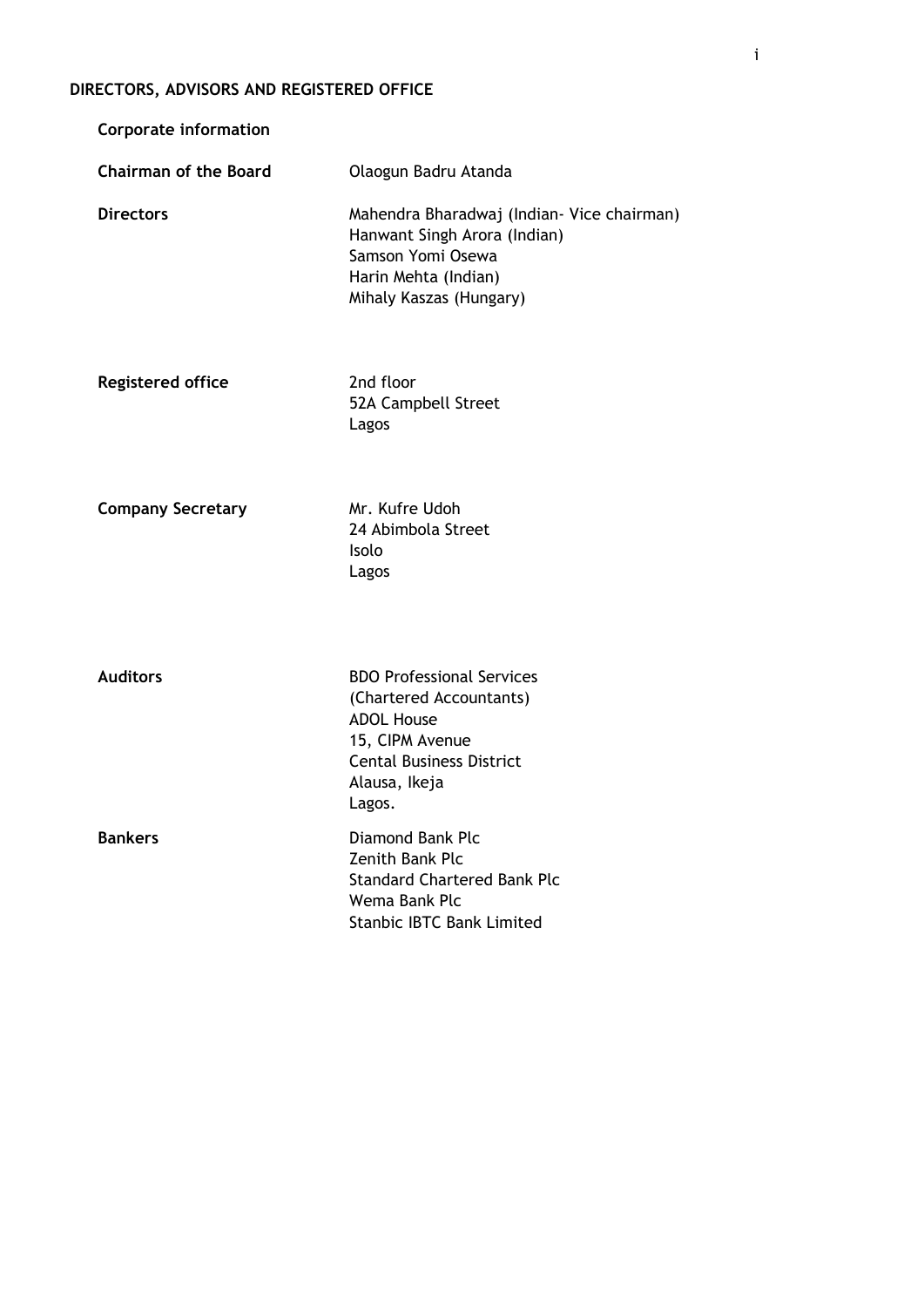## **RANBAXY NIGERIA LIMITED** ii **FINANCIAL STATEMENTS, 31 MARCH 2016 Directors' Report**

The directors are pleased to present their annual report on the affairs of Ranbaxy Nigeria Limited ("the Company") together with the financial statements and the independent auditor"s report for the year ended 31 March 2016.

## **Legal form and principal activities**

The Company was incorporated in Nigeria as a limited liability company on 12 May 1987 under the name Ranmax Laboratories Nigeria Limited. The name was changed to Ranbaxy Nigeria Limited at an extra ordinary general meeting held on 6 October 1995. The principal activities of the Company continue to be the manufacture, importation and sale of pharmaceutical products in Nigeria.

## **Operating results**

The following is a summary of the Company"s operating results for the year:

|                   | 2016<br><b>N'000</b> | 2015<br>N'000 |
|-------------------|----------------------|---------------|
| Revenue           | 3,471,793            | 3,323,292     |
| Operating profit  | 748,460              | 357,611       |
| Profit before tax | 766,661              | 357,611       |
| Profit after tax  | 375,696              | 192,196       |

## **Directors and their interests**

**No of ordinary shares of N1 each**  The directors that served during the year together with their interests in the shares of the Company at the year end were as follows:

| No of ordinary shares of N1 each |         |  |
|----------------------------------|---------|--|
| 2016                             | 2015    |  |
| 684,104                          | 684,104 |  |
|                                  |         |  |
|                                  |         |  |
|                                  |         |  |
|                                  |         |  |
|                                  |         |  |
|                                  |         |  |
|                                  |         |  |
|                                  |         |  |
|                                  |         |  |
|                                  |         |  |
|                                  |         |  |

## **Analysis of shareholding**

The names of significant shareholders and their allotted holding at the year end were as follows:

| <b>Shareholders</b>                          | %      | No of ordinary<br>shares of N1 each | Amount (N) |
|----------------------------------------------|--------|-------------------------------------|------------|
| Ranbaxy (Netherlands) B.V.                   | 52.63  | 21,052,302                          | 21,052,302 |
| Sun Pharmaceutical Industries Limited, India | 32.68  | 13,070,648                          | 13,070,648 |
| Individual Shareholders                      | 14.69  | 5,877,050                           | 5,877,050  |
|                                              | 100.00 | 40,000,000                          | 40,000,000 |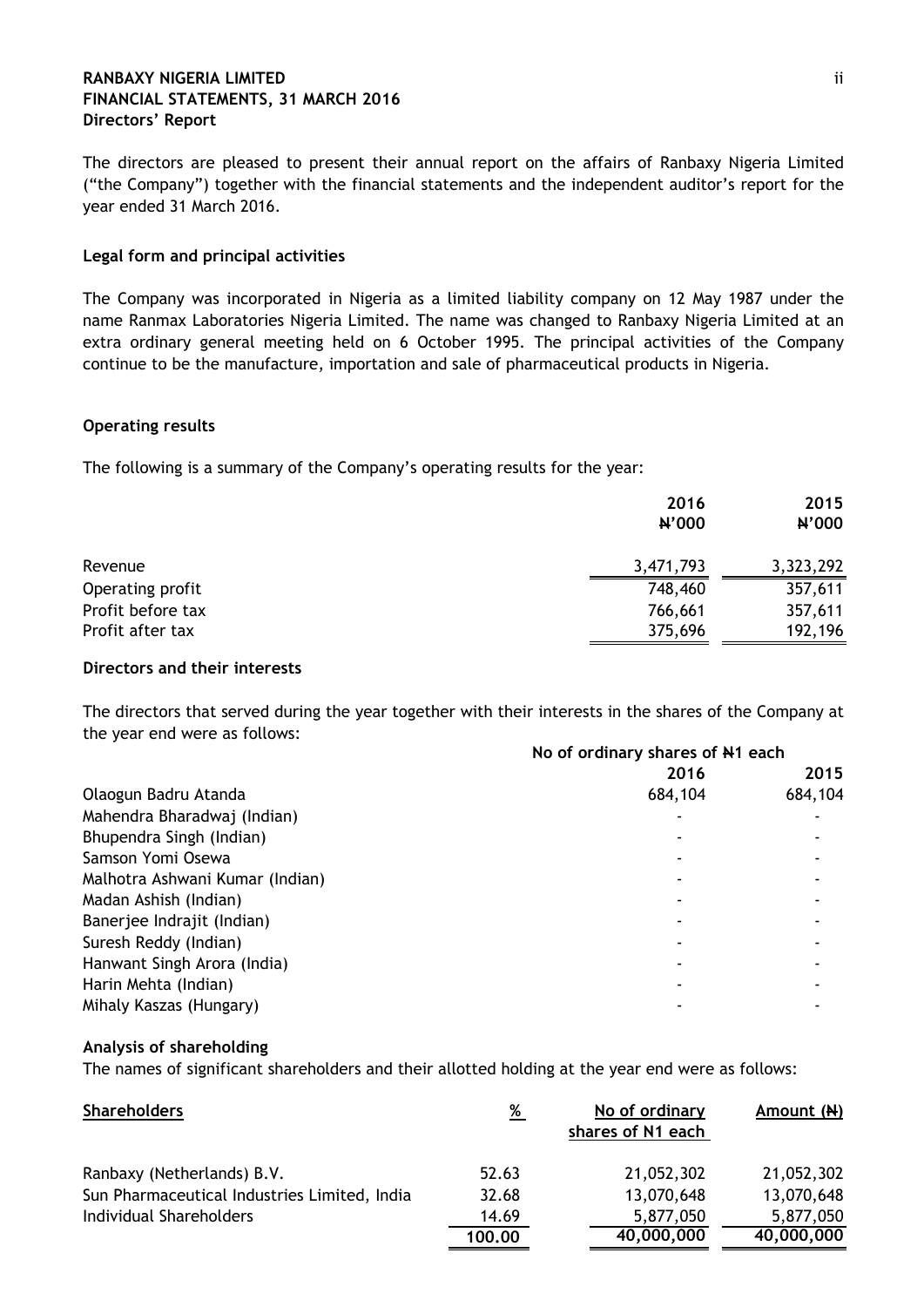## **RANBAXY NIGERIA LIMITED** iii **FINANCIAL STATEMENTS, 31 MARCH 2016 Directors' Report (cont'd)**

Apart from SUN Pharmaceutical Industries Limited Group that jointly holds 85.31% of the issued share capital, no other shareholder held 5% or more of the issued share capital of the Company as at 31 March 2016.

## **Employment and employees**

## **Employment of physically challenged persons:**

The Company does not discriminate in considering applications for employment from physically challenged persons. All employees, whether or not physically challenged, are given equal opportunities to develop their experience and knowledge and qualify for promotion in furtherance of their careers. In the event of members of staff becoming physically challenged, every effort is made to ensure that their employment with the Company continues and that appropriate training is arranged. It is the policy of the Company that the training, career development and promotion of physically challenged persons should, as far as possible, be identical with that of other employees. The Company had no physically challenged person in its employment as at 31 March 2016.

## **Health, safety and welfare at work:**

The Company takes the health, safety and welfare of its employees very seriously, with a strong conviction that a healthy workforce will always be highly productive and will deliver superior performance at all times. The Company also has various forms of insurance policies to adequately secure and protect its employees.

## **Employees consultation and training:**

The Company places considerable value on the involvement of its employees and has continued the practice of keeping them informed on matters affecting them as employees and on various factors affecting the performance of the Company. Employee representatives are consulted regularly on a wide range of matters affecting their current and future interests.

The Company has in-house training facilities, complemented, when and where necessary, with external and overseas training for its employees. This has broadened opportunities for career development within the organisation.

## **Independent Auditors**

Messrs BDO Professional Services have indicated their willingness to continue in office as auditors in accordance with Section 357 (2) of the Companies and Allied Matters Act, CAP C20, Laws of the Federation of Nigeria, 2004.

BY ORDER OF THE BOARD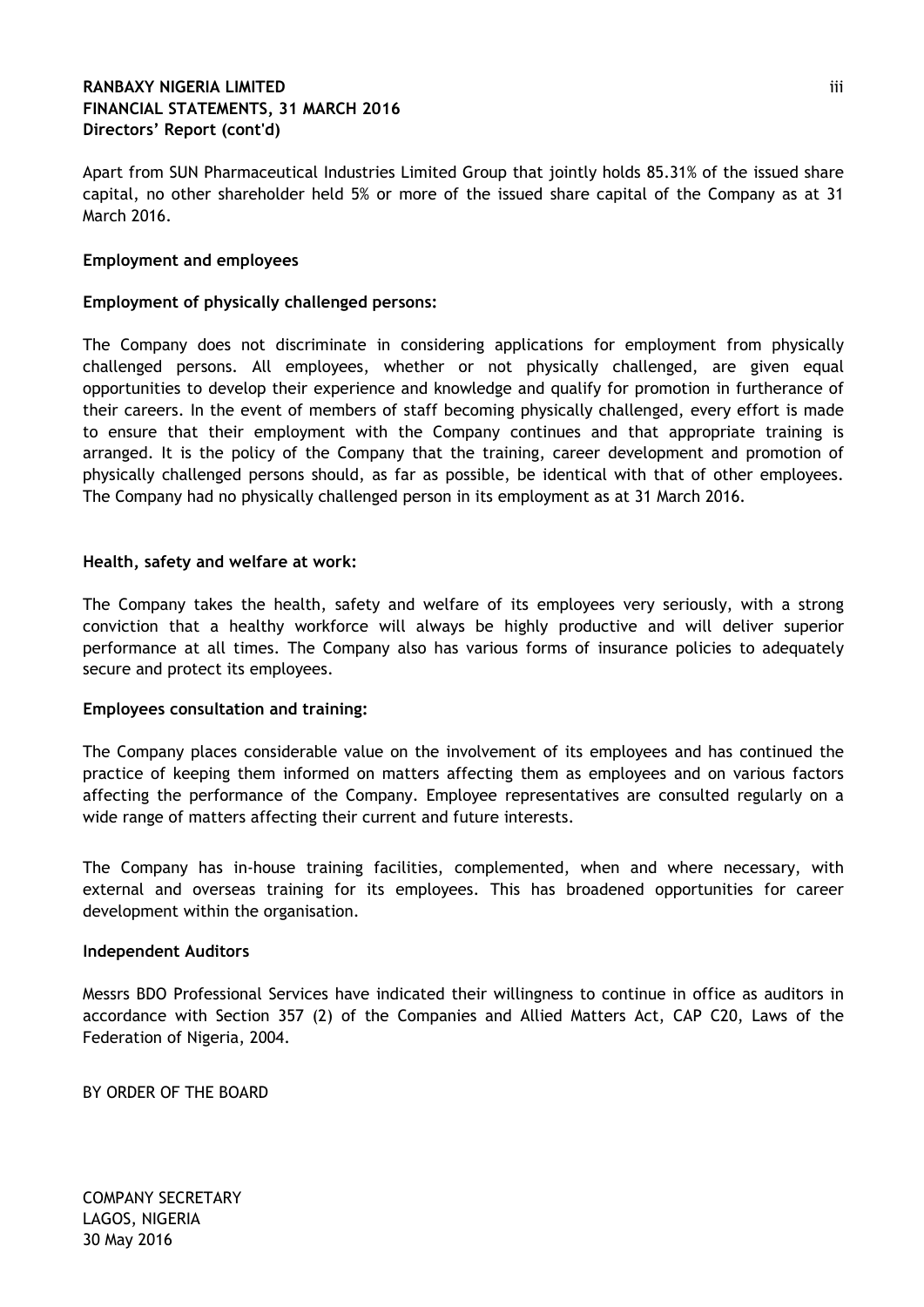## **RANBAXY NIGERIA LIMITED** iv **FINANCIAL STATEMENTS, 31 MARCH 2016 Statement of Directors' Responsibilities**

The directors accept responsibility for the preparation of the annual financial statements set out on pages 3 to 37 that give a true and fair view in accordance with the International Financial Reporting Standards and in the manner required by the Companies and Allied Matters Act CAP C20 LFN 2004 and the Financial Reporting Council of Nigeria Act, No 6, 2011.

The directors further accept responsibility for maintaining adequate accounting records as required by the Companies and Allied Matters Act CAP C20, LFN, 2004 and for such internal control as the directors determine as necessary to enable the preparation of financial statements that are free from material misstatement whether due to fraud or error.

The directors have made an assessment of the Company"s ability to continue as a going concern and have no reason to believe the Company will not remain a going concern in the year ahead.

\_\_\_\_\_\_\_\_\_\_\_\_\_\_\_\_\_\_\_\_\_\_\_\_\_\_\_ \_\_\_\_\_\_\_\_\_\_\_\_\_\_\_\_\_\_\_\_\_\_\_\_\_\_\_

SIGNED ON BEHALF OF THE BOARD OF DIRECTORS BY:

**Chief Badru Atanda Olaogun Nilling School School Arora Arora Arora Arora Arora Arora Arora Arora Arora Arora Arora Arora Arora Arora Arora Arora Arora Arora Arora Arora Arora Arora Arora Arora Arora Arora Arora Arora Aror Chairman** Managing Director **Managing Director Managing Director 30 May 2016 30 May 2016**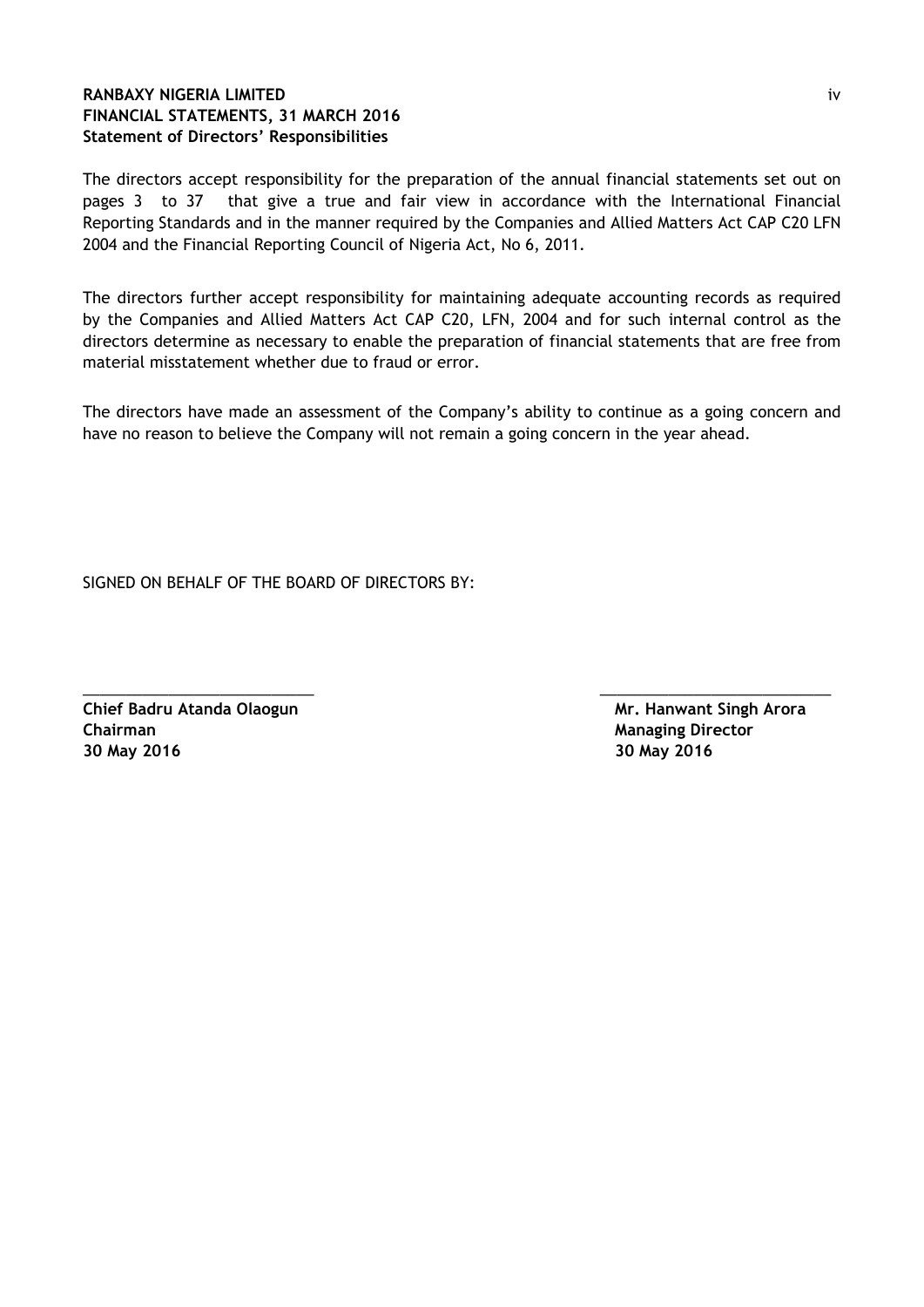## **REPORT OF THE INDEPENDENT AUDITORS TO THE MEMBERS OF RANBAXY NIGERIA LIMITED**

We have audited the accompanying financial statements of Ranbaxy Nigeria Limited for the financial year ended 31 March 2016, which comprises the statement of financial position, statement of profit or loss and other comprehensive income, statement of changes in equity, statement of cashflows for the year then ended, and a summary of significant accounting policies and other explanatory notes.

#### **Directors' responsibility for the financial statements**

2. The directors are responsible for the preparation and fair presentation of these financial statements in accordance with International Financial Reporting Standards issued by the International Accounting Standards Board, and in compliance with relevant provisions of the Financial Reporting Council of Nigeria Act, No 6, 2011 and the Companies and Allied Matters Act, CAP C20 LFN, 2004. This responsibility includes: designing, implementing and maintaining internal controls relevant to the preparation and fair presentation of financial statements that are free from material misstatement, whether due to fraud or error, selecting and applying appropriate accounting policies, and making accounting estimates that are reasonable in the circumstances.

#### **Auditors' responsibility**

3. Our responsibility is to express an independent opinion on the financial statements based on our audit. We conducted our audit in accordance with International Standards on Auditing. Those standards require that we comply with ethical requirements and plan and perform our audit to obtain reasonable assurance that the financial statements are free from material misstatement.

An audit involves performing procedures to obtain evidence about the amounts and disclosures in the financial statements. The procedures selected depend on the auditors' judgement, including the assessment of the risks of material misstatement of the financial statements, whether due to fraud or error. In making those risk assessments, the auditors consider internal control relevant to the entity"s preparation and fair presentation of the financial statements in order to design audit procedures that are appropriate in the circumstances, but not for the purpose of expressing an opinion on the effectiveness of the Company's internal control. An audit also includes evaluating the appropriateness of accounting policies used and the reasonableness of accounting estimates made by the directors as well as evaluating the overall presentation of the financial statements.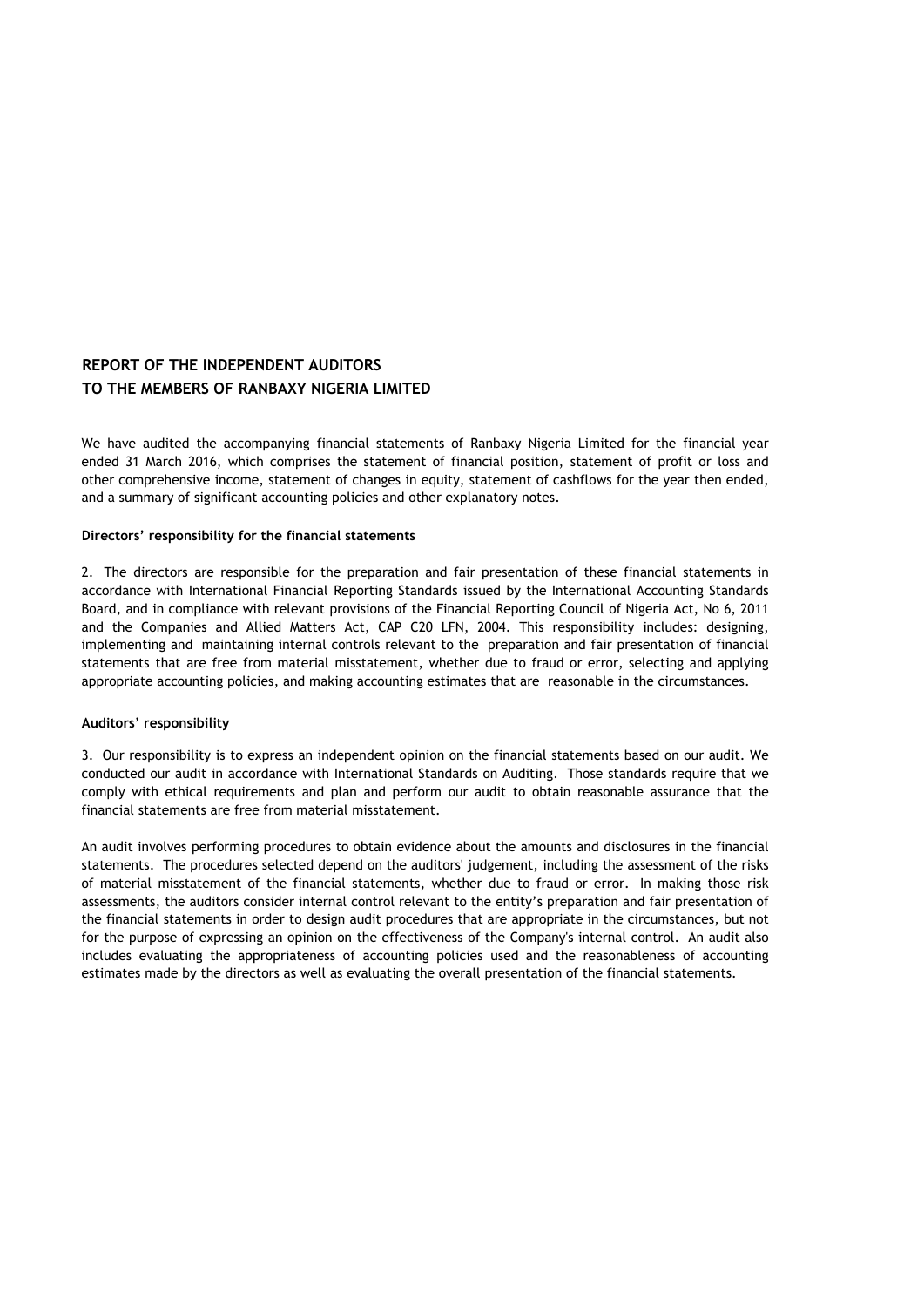We believe that the audit evidence we have obtained is sufficient and appropriate to provide a basis for our opinion.

#### **Opinion**

4. In our opinion, the financial statements give a true and fair view of the state of affairs of the Company"s financial position as at 31 March 2016 and of its financial performance and cashflows for the year then ended in accordance with International Financial Reporting Standards, the relevant provisions of the Financial Reporting Council of Nigeria Act, No 6, 2011 and the Companies and Allied Matters Act, CAP C20 LFN, 2004.

#### **Report on other legal requirements**

5. The Companies and Allied Matters Act, CAP C20, LFN, 2004 requires that in carrying out our audit we consider and report to you on the following matters. We confirm that:

- i) we have obtained all the information and explanations which to the best of our knowledge and belief were necessary for the purpose of our audit
- ii) in our opinion, proper books of account have been kept by the Company, and
- iii) the Company"s statement of financial position, and its statement of profit or loss and other comprehensive income are in agreement with the books of account.

**Olugbemiga A. Akibayo Lagos, Nigeria FRC/2013/ICAN/00000001076 30 May 2016 For: BDO Professional Services Chartered Accountants**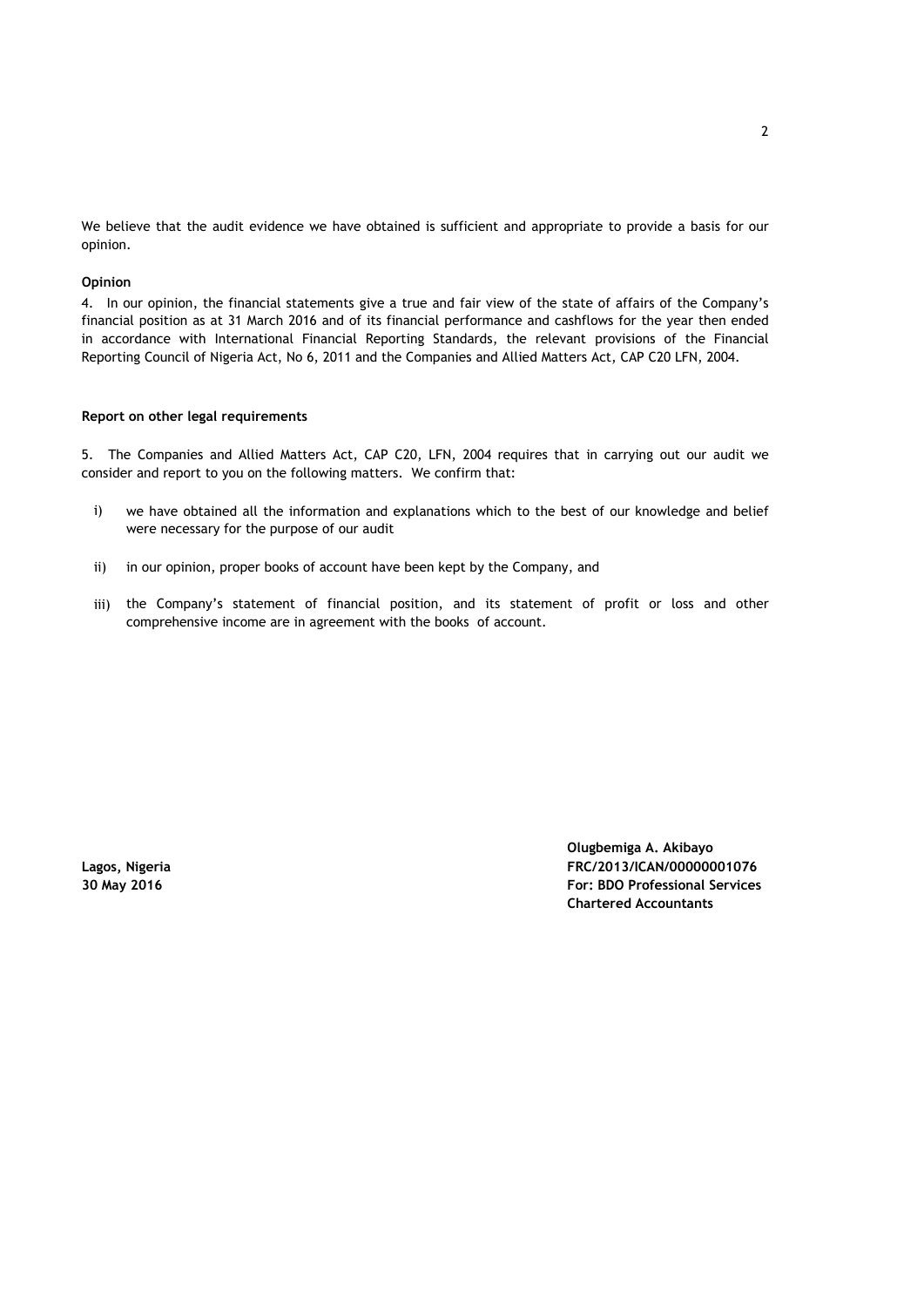## **RANBAXY NIGERIA LIMITED** 3 **STATEMENT OF PROFIT OR LOSS AND OTHER COMPREHENSIVE INCOME FOR THE YEAR ENDED 31 MARCH 2016**

|                                                            |              | 2016         | 2015         |
|------------------------------------------------------------|--------------|--------------|--------------|
|                                                            | <b>Notes</b> | <b>N'000</b> | <b>N'000</b> |
| Revenue                                                    | 8            | 3,471,793    | 3,323,292    |
| Cost of sales                                              | 9            | (1,827,084)  | (1,772,786)  |
| <b>Gross profit</b>                                        |              | 1,644,709    | 1,550,506    |
| Other operating income                                     | 10           | 11,503       | 3,947        |
| Selling & distribution expenses                            | 11           | (343, 621)   | (324, 270)   |
| Administrative expenses                                    | 12           | (564, 131)   | (872, 572)   |
| Profit from operating activities                           |              | 748,460      | 357,611      |
| Finance income                                             | 13           | 18,201       |              |
| <b>Finance costs</b>                                       | 13           |              |              |
| Net finance income                                         |              | 18,201       |              |
| <b>Profit before taxation</b>                              | 14           | 766,661      | 357,611      |
| <b>Taxation</b>                                            | 15(a)        | (390, 965)   | (165, 415)   |
| Profit after tax for the year                              |              | 375,696      | 192,196      |
| Other comprehensive income:                                |              |              |              |
| Items that will not be reclassified to profit or loss      |              |              |              |
| Remeasurement (loss)/gain on defined benefit plan          | 18           | (11, 835)    | 6,364        |
| Income tax effect                                          |              | 3,551        | (1,909)      |
| Items that will be reclassified to profit or loss          |              |              |              |
| Other comprehensive (loss)/income for the year, net of tax |              | (8, 284)     | 4,455        |
| Total comprehensive income for the year                    |              | 367,412      | 196,651      |

The accompanying notes on pages 7 to 35 and other national disclosures on pages 36 and 37 form an integral part of these financial statements.

Auditors' report, pages 1 and 2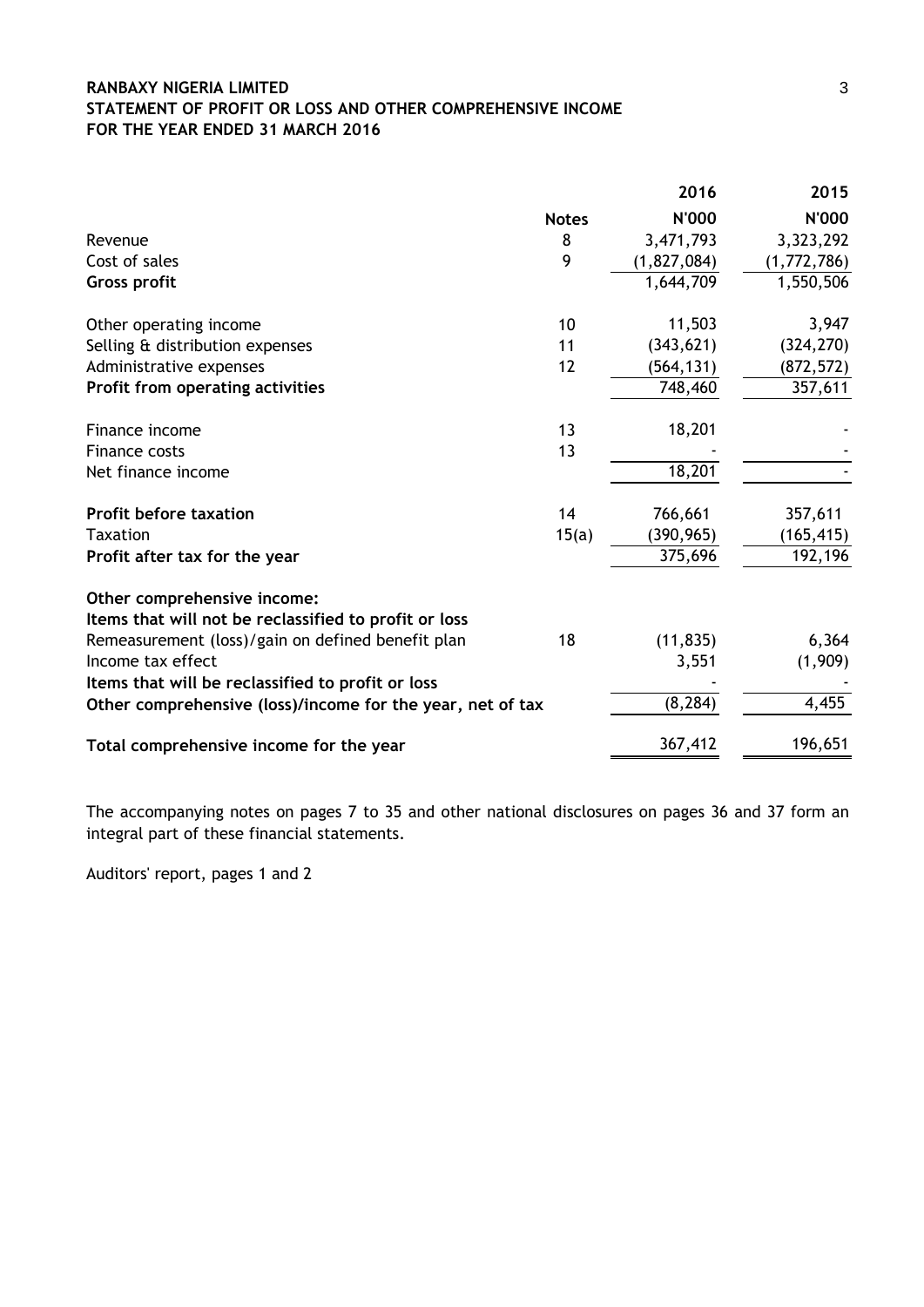| RANBAXY NIGERIA LIMITED                              |  |
|------------------------------------------------------|--|
| STATEMENT OF FINANCIAL POSITION AS AT 31 MARCH, 2016 |  |

|                                       | <b>Notes</b> | 2016                   | 2015      |
|---------------------------------------|--------------|------------------------|-----------|
| <b>Non-current assets</b>             |              | <b>N'000</b>           | N'000     |
| Property, plant and equipment         | 16           | 4,379,419              | 3,847,686 |
| Intangible assets                     | 17           |                        |           |
| Employee defined benefit asset        | 18(e)        | 69,318                 | 66,424    |
| Deferred tax asset                    | 15(c)        |                        | 28,690    |
| Total non-current assets              |              | 4,448,737              | 3,942,800 |
| <b>Current assets</b>                 |              |                        |           |
| Inventory                             | 19           | 670,970                | 856,606   |
| Trade and other receivables           | 20           | 1,079,330              | 1,542,515 |
| Cash and cash equivalents             | 21           | 1,934,742              | 457,371   |
|                                       |              | 3,685,042              | 2,856,492 |
| <b>Current liabilities</b>            |              |                        |           |
| Short term borrowings                 | 22(i)        | 766,413                | (53, 265) |
| Trade and other payables              | 23           | 2,644,616              | 1,872,425 |
| Provisions                            | 24           | 28,023                 | 57,934    |
| <b>Taxation</b>                       | 15(b)        | 275,184                | 172,726   |
|                                       |              | 3,714,236              | 2,049,820 |
| Net current(liabilities)/assets       |              | (29, 194)              | 806,672   |
| Total assets less current liabilities |              | 4,419,543              | 4,749,472 |
| <b>Non-current liabilities</b>        |              |                        |           |
| Long term borrowings                  | 22(ii)       | 956,400                | 1,610,707 |
| Employment benefits obligation        | 18           | 63,863                 | 45,791    |
| Deferred tax liability                | 15c          | 45,424                 |           |
|                                       |              | $\overline{1,065,687}$ | 1,656,498 |
| Net assets                            |              | 3,353,856              | 3,092,974 |
| <b>Equity</b>                         |              |                        |           |
| Share capital                         | 25           | 40,000                 | 40,000    |
| Share premium                         | 26           | 38,951                 | 38,951    |
| Revenue reserve                       | 27           | 3,274,905              | 2,907,493 |
| <b>Total equity</b>                   |              | 3,353,856              | 2,986,444 |

The financial statements and notes on pages 3 to 37 were approved by the Board of directors on 30 May 2016 and signed on its behalf by:

| (i) Chief Badru Atanda Olaogun (Life Bencher) | Chairman                  |
|-----------------------------------------------|---------------------------|
| (ii) Mr. Hanwant Singh Arora                  | <b>Managing Director</b>  |
| (iii) Mr. Gunakesh Kumar                      | <b>Finance Controller</b> |

The accompanying notes on pages 7 to 35 and other national disclosures on pages 36 and 37 form an integral part of these financial statements.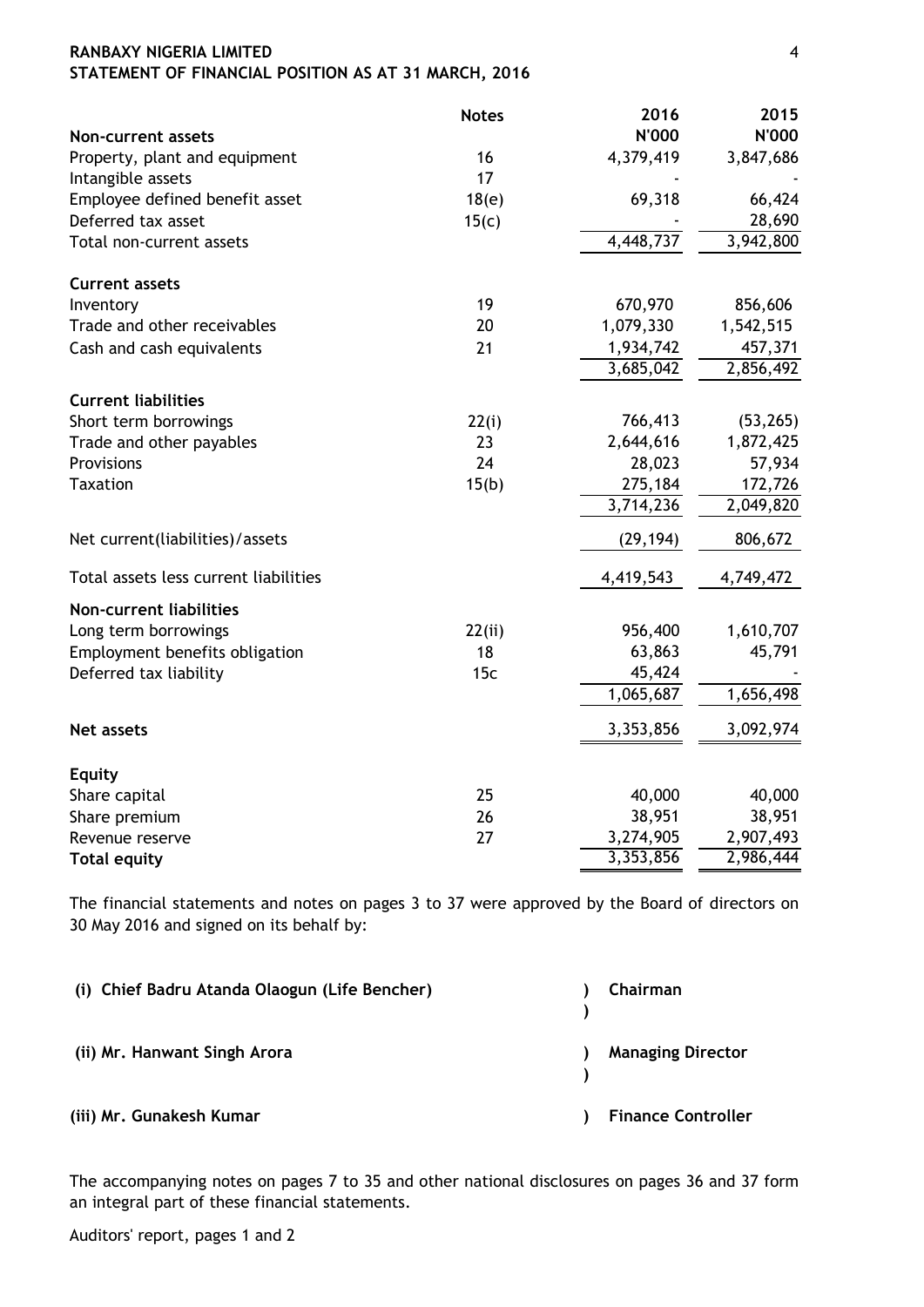## **RANBAXY NIGERIA LIMITED** 5 **STATEMENT OF CHANGES IN EQUITY FOR THE YEAR ENDED 31 MARCH 2016**

|                                              | <b>Share</b>            | <b>Share</b>     | <b>Retained</b>          |                              |
|----------------------------------------------|-------------------------|------------------|--------------------------|------------------------------|
|                                              | capital<br><b>N'000</b> | premium<br>N'000 | earnings<br><b>N'000</b> | <b>Total equity</b><br>N'000 |
| Balance at 1 April 2015                      | 40,000                  | 38,951           | 2,907,493                | 2,986,444                    |
| Comprehensive Income for the year            |                         |                  |                          |                              |
| Profit for the year                          |                         |                  | 375,696                  | 375,696                      |
| Other comprehensive income:                  |                         |                  |                          |                              |
| Remeasurement loss on defined benefit plan   |                         |                  | (8, 284)                 | (8, 284)                     |
| Total comprehensive income for the year      |                         |                  | 367,412                  | 367,412                      |
| Contributions by and distributions to owners |                         |                  |                          |                              |
| Balance at 31 March 2016                     | 40,000                  | 38,951           | 3,274,905                | 3,353,856                    |
|                                              | <b>N'000</b>            | <b>N'000</b>     | <b>N'000</b>             | N'000                        |
| Balance at 1 April 2014                      | 40,000                  | 38,951           | 2,710,842                | 2,789,793                    |
| Comprehensive Income for the year            |                         |                  |                          |                              |
| Profit for the year                          |                         |                  | 192,196                  | 192,196                      |
| Other comprehensive income:                  |                         |                  |                          |                              |
| Remeasurement gain on defined benefit plan   |                         |                  | 4,455                    | 4,455                        |
| Total comprehensive income for the year      |                         |                  | 196,651                  | 196,651                      |
| Contributions by and distributions to owners |                         |                  |                          |                              |
| Balance at 31 March 2015                     | 40,000                  | 38,951           | 2,907,493                | 2,986,444                    |

The accompanying notes on pages 7 to 35 and other national disclosures on pages 36 and 37 form an integral part of these financial statements.

Auditors' report, pages 1 and 2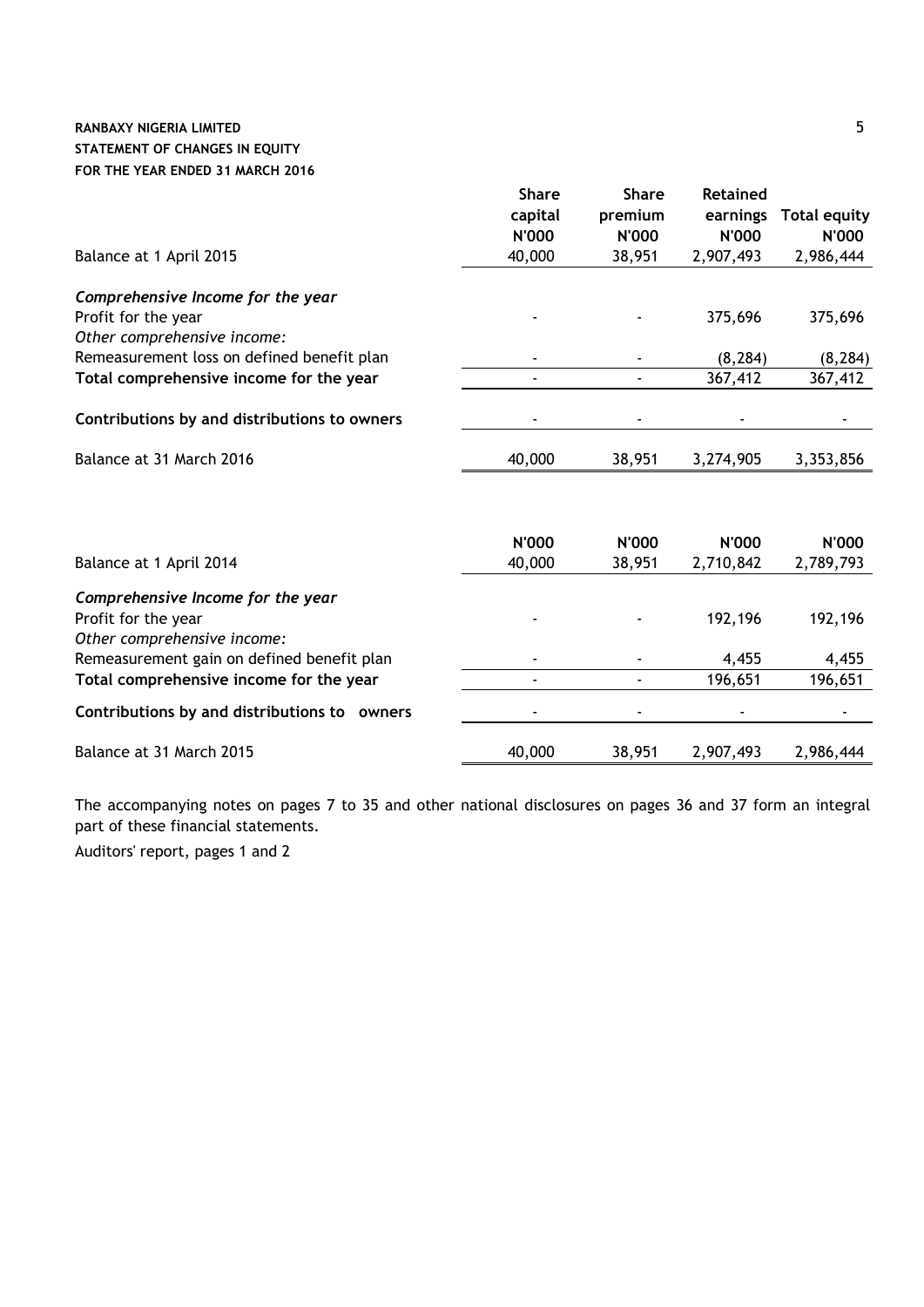## **RANBAXY NIGERIA LIMITED** 6  **STATEMENT OF CASH FLOWS FOR THE YEAR ENDED 31 MARCH,2016**

| Cash flows from operating activities<br>Profit after taxation | <b>Notes</b> | 2016<br><b>N'000</b><br>375,696 | 2015<br>N'000<br>192,196 |
|---------------------------------------------------------------|--------------|---------------------------------|--------------------------|
| Adjustments for:                                              |              |                                 |                          |
| Depreciation of property, plant and equipment                 | 16           | 72,301                          | 95,356                   |
| Amortisation of intangible assets                             | 17           |                                 | 2,215                    |
| Finance income                                                | 13           | (18, 201)                       |                          |
| Gains on disposal of property, plant and equipment            | 10           |                                 | (3,470)                  |
| Asset written off                                             |              | 1,268                           |                          |
| Employee costs under defined benefit plan                     |              | 3,343                           | 4,242                    |
| Exchange difference on interest bearing loan                  |              | 1,120                           | 350,694                  |
| Income tax expense                                            | 15(a)        | 390,965                         | 165,415                  |
|                                                               |              | 826,492                         | 806,648                  |
| Decrease in inventory                                         |              | 185,636                         | 146,505                  |
| Decrease in trade and other receivables                       |              | 463,185                         | 73,967                   |
| Increase in trade and other payables                          |              | 772,191                         | 533,324                  |
| (Decrease)/increase in provisions                             |              | (29, 911)                       | 1,662                    |
| Cash generated by operations                                  |              | 2,217,593                       | 1,562,106                |
| Tax paid                                                      | 15(b)        | (210, 842)                      | (153, 557)               |
| Net cashflow from operating activities                        |              | 2,006,751                       | 1,408,549                |
| Cash flows from investing activities                          |              |                                 |                          |
| Additions to property, plant and equipment                    | 16           | (547, 581)                      | (1,082,724)              |
| Finance income                                                | 13           | 18,201                          |                          |
| Proceeds from disposal of property, plant and equipment       |              |                                 | 3,470                    |
| Net cash outflow from investing activities                    |              | (529, 380)                      | (1,079,254)              |
| Cash flows from financing activities                          |              |                                 |                          |
| Dividend paid                                                 |              |                                 | (74)                     |
| Net cash outflow from financing activities                    |              |                                 | (74)                     |
| Net increase in cash and cash equivalents                     |              | 1,477,371                       | 329,221                  |
| Cash and cash equivalents at the beginning of the year        |              | 457,371                         | 128,150                  |
| Cash and cash equivalents at the end of the year              | 21           | 1,934,742                       | 457,371                  |

The accompanying notes on pages 7 to 35 and other national disclosures on pages 36 and 37 form an integral part of these financial statements.

Auditors' report, pages 1 and 2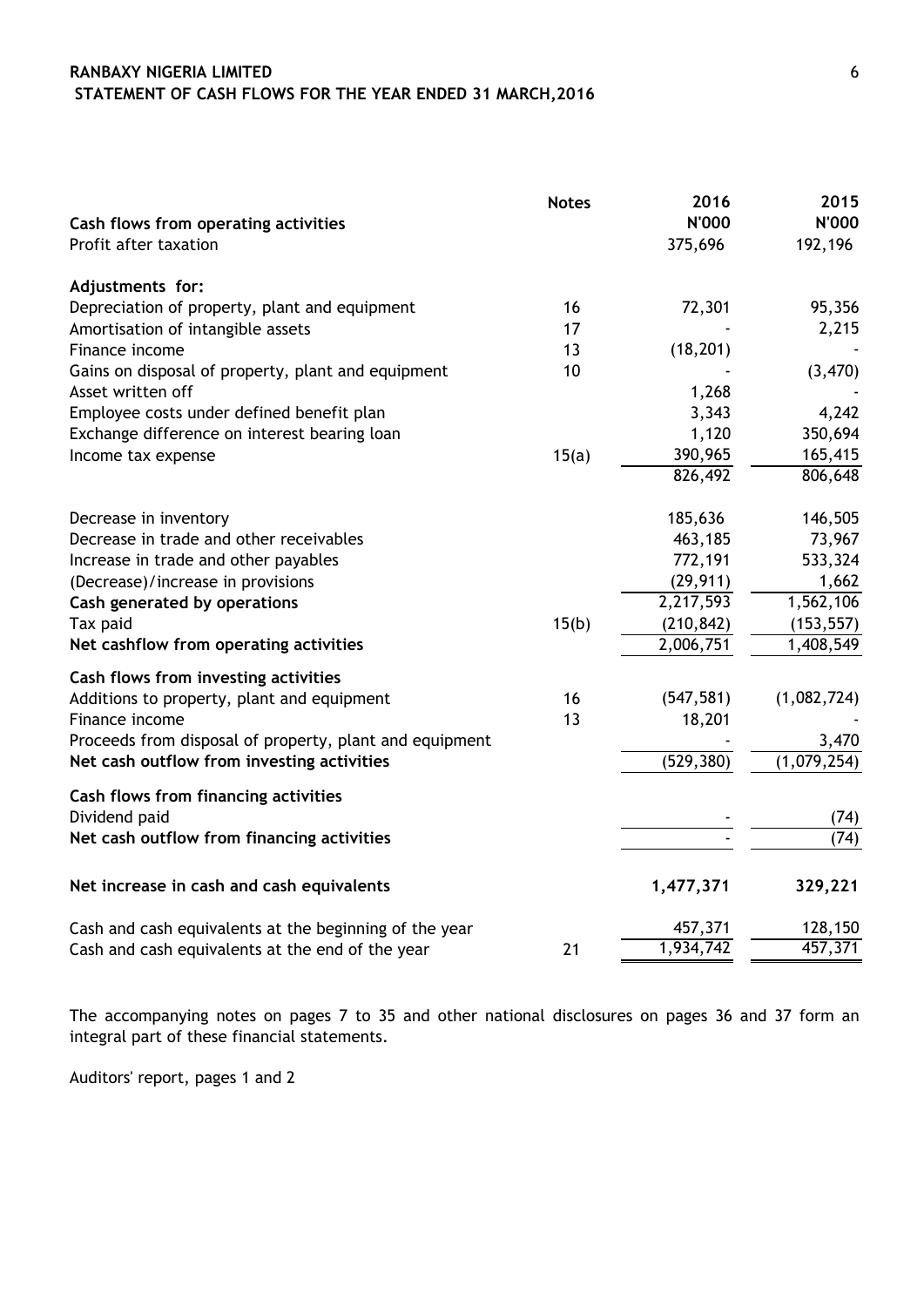# **RANBAXY NIGERIA LIMITED** 7 **FINANCIAL STATEMENTS, 31 MARCH 2016 NOTES TO THE FINANCIAL STATEMENTS**

## 1 **Corporate information and principal activities**

The Company was incorporated in Nigeria as a limited liability Company on 12 May 1987 under the name Ranmax Laboratories Nigeria Limited. The name was changed to Ranbaxy Nigeria Limited at an extra-ordinary general meeting held on 6 October 1995. The principal activities of the company continue to be the manufacturing, importation and sale of pharmaceutical products in Nigeria. The company is a subsidiary of Ranbaxy Laboratories Limited - India. RNBV holds 52.63% of the ordinary share capital of the company. RNBV is subsidiary of Ranbaxy Laboratories Limited (RLL) of India. Ranbaxy Laboratories Limited holds 32.68% equity interest in Ranbaxy Nigeria. RLL merged with the SUN Pharmaceutical Industry Limited, india with effect from 25 March 2015. Consequently, SUN Pharmaceutical Industries Limited now hold 32.68% equity interest in Ranbaxy Nigeria Limited while the SUN Pharmaceutical industries Limited group jointly holds 85.31% of the issued share capital.

Its registered office is at 2nd floor 52A Campbell Street Lagos and its operational office is located at 24, Abimbola Street, Isolo Lagos.

## 2 **Basis of preparation**

## a **Statement of compliance**

The financial statements have been prepared in accordance with International Financial Reporting Standards (IFRS) as issued by the International Accounting Standards Board (IASB), the requirements of the Companies and Allied Matters Act, CAP C20 LFN, 2004 and the requirements of the Financal Reporting Council of Nigeria Act, No 6, 2011.

The financial statements were authorised for issue by the Board of Directors 30 May 2016.

## b. **Basis of measurement**

The financial statements have been prepared on the historical cost basis except for certain financial assets which are measured at fair value as mentioned in the accounting policies below.

## c. **Functional and presentation currency**

The Company functional and presentation currency is the Nigerian naira. The financial statements are presented in Nigerian Naira and have been rounded to the nearest thousand except otherwise stated.

## d. **Use of estimates and judgement**

The preparation of financial statements in conformity with IFRS requires the use of certain critical accounting estimates and judgments. It also requires management to exercise its judgement in the process of applying the Company"s accounting policies. The areas involving a higher degree of judgement or complexity, or areas where assumptions and estimates are significant to the financial statements are disclosed in note 4.

## 3 **New standards, amendments and interpretation issued but not yet adopted by the Company**

The following new/amended accounting standards and interpretations have been issued, but are not mandatory for financial year ended 31 March 2016. They have not been adopted in preparing the financial statements for the year ended 31 March 2016 and are expected to affect the Company in the period of initial application. In all cases the Company intends to apply these standards from application date as indicated in the table below.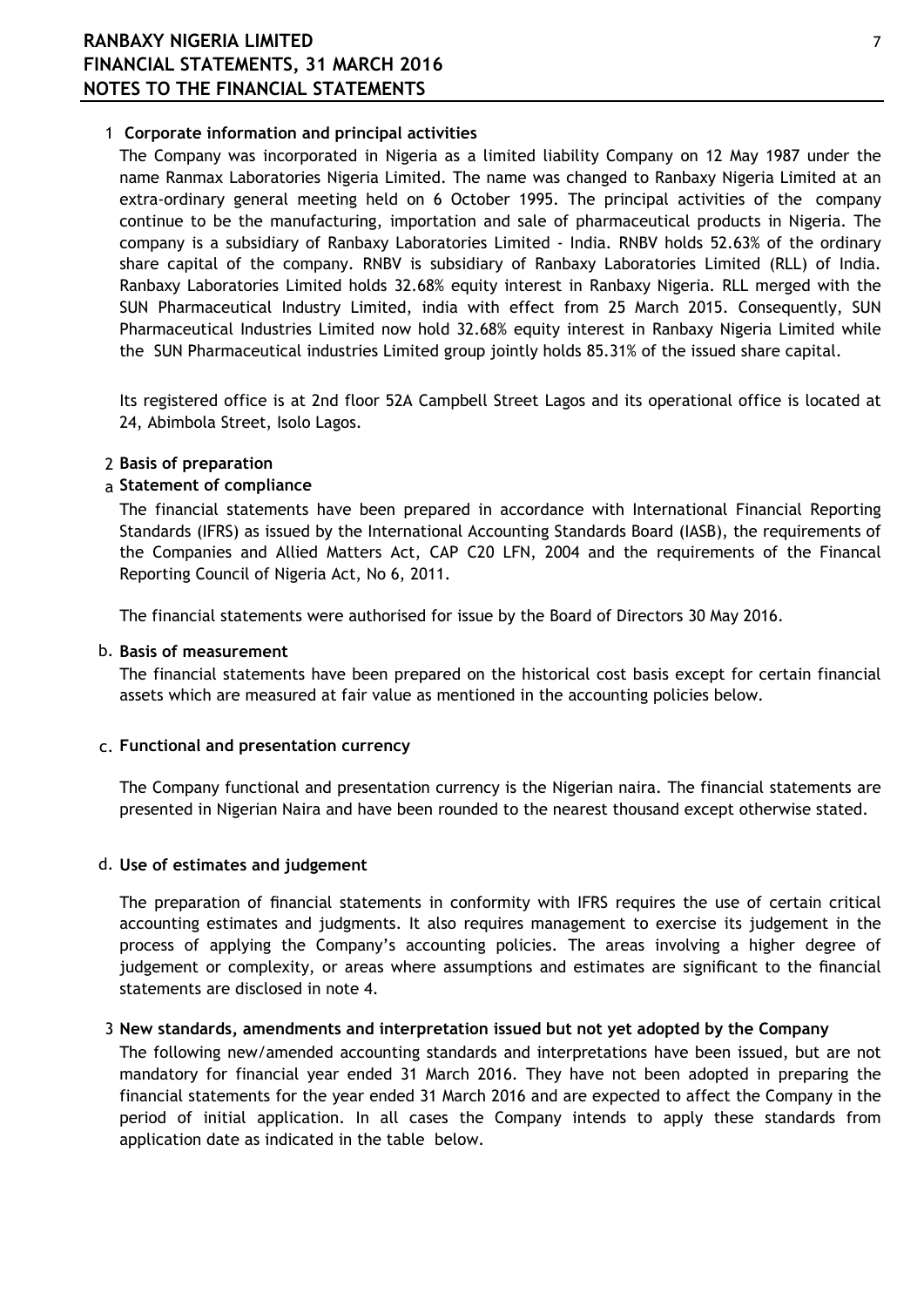| <b>IFRS Reference</b>              | <b>Title and</b><br>Affected | Nature of change                                                                                                                                                                                                                                                                                                                                                                                                                                                                                                                                                                                                                                                                                                                                                                                                                                                                                                                                                                                                                                                                                                                                                                                                                                                                                                                                                                                                                                                                                                                                                                    | <b>Application</b><br>date                             | Impact on initial Application                                                                                                                                                                                                                                                                                                                                                                                                                                                                                                                       |
|------------------------------------|------------------------------|-------------------------------------------------------------------------------------------------------------------------------------------------------------------------------------------------------------------------------------------------------------------------------------------------------------------------------------------------------------------------------------------------------------------------------------------------------------------------------------------------------------------------------------------------------------------------------------------------------------------------------------------------------------------------------------------------------------------------------------------------------------------------------------------------------------------------------------------------------------------------------------------------------------------------------------------------------------------------------------------------------------------------------------------------------------------------------------------------------------------------------------------------------------------------------------------------------------------------------------------------------------------------------------------------------------------------------------------------------------------------------------------------------------------------------------------------------------------------------------------------------------------------------------------------------------------------------------|--------------------------------------------------------|-----------------------------------------------------------------------------------------------------------------------------------------------------------------------------------------------------------------------------------------------------------------------------------------------------------------------------------------------------------------------------------------------------------------------------------------------------------------------------------------------------------------------------------------------------|
|                                    | Standard(s)                  |                                                                                                                                                                                                                                                                                                                                                                                                                                                                                                                                                                                                                                                                                                                                                                                                                                                                                                                                                                                                                                                                                                                                                                                                                                                                                                                                                                                                                                                                                                                                                                                     |                                                        |                                                                                                                                                                                                                                                                                                                                                                                                                                                                                                                                                     |
| IFRS 9 (2014)<br>(issued Jul 2014) | Financial<br>Instruments     | <b>Classification and measurement</b><br>Financial assets will either be measured<br>at amortised cost,<br>- fair value through other<br>comprehensive income (FVTOCI) or<br>- fair value through profit or loss<br>(FVTPL).<br>Impairment<br>The impairment model is a more<br>'forward looking' model in that a credit<br>event no longer has to occur before<br>credit losses are recognised. For<br>financial assets measured at amortised<br>cost or fair value through other<br>comprehensive income (FVTOCI), an<br>entity will now always recognise (at a<br>minimum) 12 months of expected losses<br>in profit or loss. Lifetime expected losses<br>will be recognised on these assets when<br>there is a significant increase in credit<br>risk after initial recognition.<br>Hedging<br>The new hedge accounting model<br>introduced the following key changes:<br>-Simplified effectiveness testing,<br>including removal of the 80-125% highly<br>effective threshold<br>-More items will now qualify for hedge<br>accounting, e.g. pricing components<br>within a non-financial item, and net<br>foreign exchange cash positions<br>-Entities can hedge account more<br>effectively the exposures that give rise<br>to two risk positions (e.g. interest rate<br>risk and foreign exchange risk, or<br>commodity risk and foreign exchange<br>risk) that are managed by separate<br>derivatives over different periods - Less<br>profit or loss volatility when using<br>options, forwards, and foreign currency<br>swaps<br>-New alternatives available for economic | periods<br>commencing on<br>or after 1<br>January 2018 | Annual reporting The first time application of IFRS<br>9 will have a wide and<br>potentially very significant<br>impact on the accounting for<br>financial instruments. The new<br>impairment requirements are<br>likely to bring significant<br>changes for impairment<br>provisions for trade receivables,<br>loans and other financial assets<br>not measured at fair value<br>through profit or loss.<br>Due to the recent release of this<br>standard, the entity has not yet<br>made a detailed assessment of<br>the impact of this standard. |
|                                    |                              | hedges of credit risk and 'own use'<br>contracts which will reduce profit or loss<br>volatility.                                                                                                                                                                                                                                                                                                                                                                                                                                                                                                                                                                                                                                                                                                                                                                                                                                                                                                                                                                                                                                                                                                                                                                                                                                                                                                                                                                                                                                                                                    |                                                        |                                                                                                                                                                                                                                                                                                                                                                                                                                                                                                                                                     |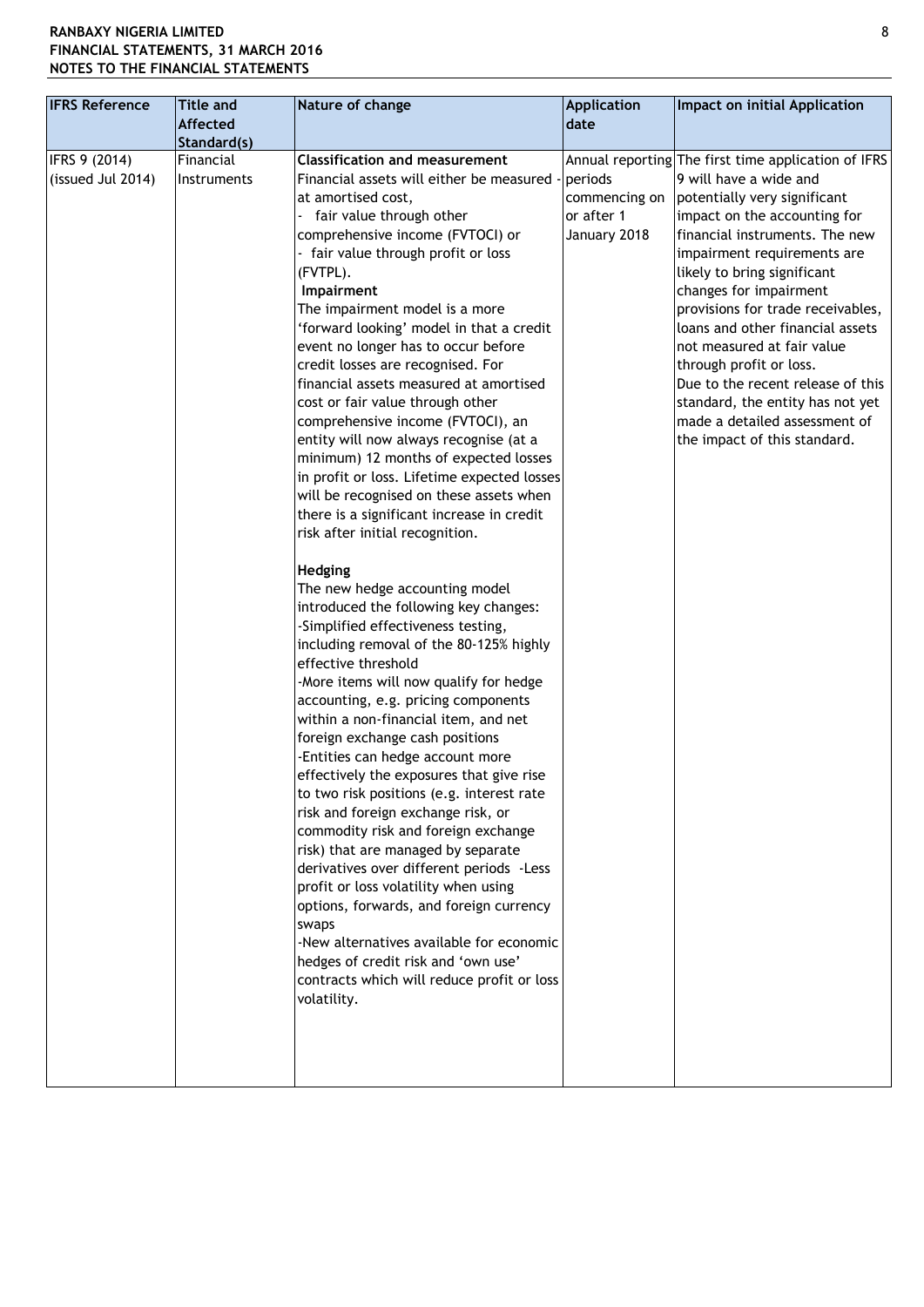| <b>IFRS Reference</b>                | <b>Title and Affected</b><br>Standard(s)    | Nature of change                                                                                                                                                                                                                                                                                                                                                                                                                                                                                                                                                                                                                                                                                                                                                                                                                                                                                                                                                                                                                                                                                                         | <b>Application date</b> | Impact on initial Application                                                                                                                                                                                                                                                                                                                                                                                                                                                                                                                                                                                                                                                                                                                               |
|--------------------------------------|---------------------------------------------|--------------------------------------------------------------------------------------------------------------------------------------------------------------------------------------------------------------------------------------------------------------------------------------------------------------------------------------------------------------------------------------------------------------------------------------------------------------------------------------------------------------------------------------------------------------------------------------------------------------------------------------------------------------------------------------------------------------------------------------------------------------------------------------------------------------------------------------------------------------------------------------------------------------------------------------------------------------------------------------------------------------------------------------------------------------------------------------------------------------------------|-------------------------|-------------------------------------------------------------------------------------------------------------------------------------------------------------------------------------------------------------------------------------------------------------------------------------------------------------------------------------------------------------------------------------------------------------------------------------------------------------------------------------------------------------------------------------------------------------------------------------------------------------------------------------------------------------------------------------------------------------------------------------------------------------|
| IFRS 15 Issued in<br><b>May 2014</b> | Revenue from<br>contracts with<br>customers | IFRS 15 contains comprehensive<br>guidance for accounting for revenue<br>and will replace existing requirements<br>which are currently set out in a number<br>of Standards and Interpretations. The<br>standard introduces significantly more<br>disclosures about revenue recognition<br>and it is possible that new and/or<br>modified internal processes will be<br>needed in order to obtain the necessary<br>information. The Standard requires<br>revenue recognised by an entity to<br>depict the transfer of promised goods<br>or services to customers in an amount<br>that reflects the consideration to which<br>the entity expects to be entitled in<br>exchange for those goods or services.<br>This core principle is delivered in a five-<br>step model framework: (i) Identify the<br>contract(s) with a customer (ii) Identify<br>the performance obligations in the<br>contract (iii)Determine the transaction<br>price (iv)Allocate the transaction price<br>to the performance obligations in the<br>contract (v)Recognise revenue when (or<br>as) the entity satisfies a performance<br>obligation. | 1 January 2018          | The Board is currently reviewing<br>the impact the standard may have<br>on the preparation and<br>presentation of the financial<br>statements when the standard is<br>adopted. Consideration will be<br>given to the following: (i)At what<br>point in time the company<br>recognises revenue from each<br>contract whether at a single point<br>in time or over a period of time;<br>(ii) whether the contract needs to<br>be 'unbundled' into two or more<br>components; (iii)how should<br>contracts which include variable<br>amounts of consideration be dealt<br>with; (iv) what adjustments are<br>required for the effects of the time<br>value of money; (v) what changes<br>will be required to the company's<br>internal controls and processes. |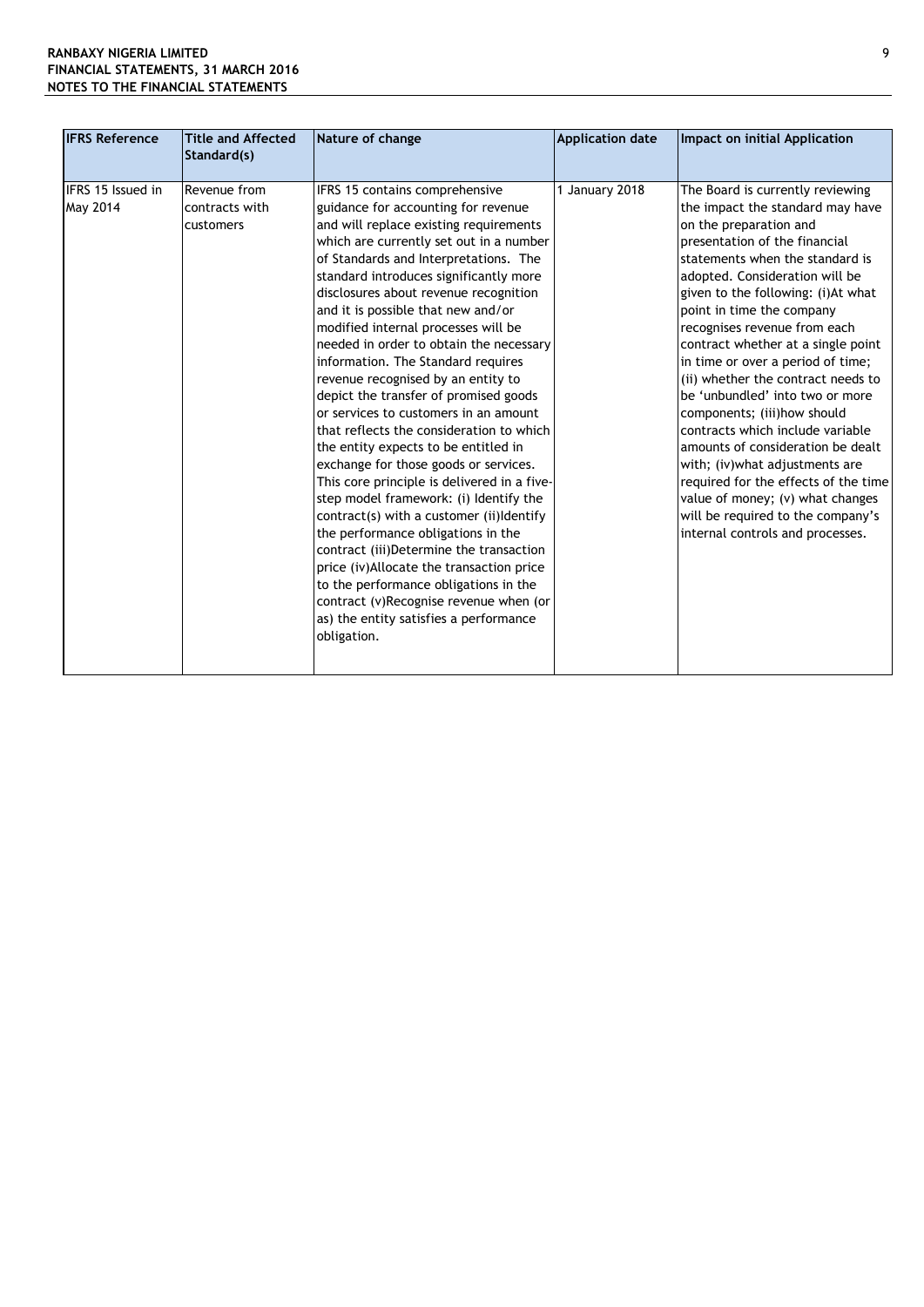## 4) **Critical accounting estimates and judgements**

The Company makes certain estimates and assumptions regarding the future. Estimates and judgements are continually evaluated based on historical experience and other factors, including expectations of future events that are believed to be reasonable under the circumstatnces. In the future, actual experience may differ from these estimates and assumptions. The estimates and assumptions that have a significant risk of causing a material adjustment to the carrying amounts of assets and liabilities within the next financial year are:

#### i) **Income and deferred taxation**

Ranbaxy Nigeria Limited annually incurs significant amounts of corporate tax liabilities, and also recognises significant changes to deferred tax assets and deferred tax liabilities, all of which are based on management"s interpretations of applicable laws and regulations. The quality of these estimates is highly dependent upon management"s ability to properly apply at times a very complex sets of rules, to recognise changes in applicable rules and, in the case of deferred tax assets, management's ability to project future earnings from activities that may apply loss carry forward positions against future income taxes.

#### ii) **Impairment of property, plant and equipment**

The Company assesses assets or groups of assets for impairment annually or whenever events or changes in circumstances indicate that carrying amounts of those assets may not be recoverable. In assessing whether a writedown of the carrying amount of a potentially impaired asset is required, the asset"s carrying amount is compared to the recoverable amount. Frequently, the recoverable amount of an asset proves to be the Company"s estimated value in use.

The estimated future cash flows applied are based on reasonable and supportable assumptions and represent management"s best estimates of the range of economic conditions that will exist over the remaining useful life of the cash flow generating assets.

#### iii) **Legal proceedings**

The Company reviews outstanding legal cases following developments in the legal proceedings at each reporting date, in order to assess the need for provisions and disclosures in its financial statements. Among the factors considered in making decisions on provisions are the nature of litigation, claim or assessment, the legal process and potential level of damages in the jurisdiction in which the litigation, claim or assessment has been brought, the progress of the case (including the progress after the date of the financial statements but before those statements are issued),the opinions or views of legal advisers, experience on similar cases and any decision of the Company's management as to how it will respond to the litigation, claim or assessment.

## (iv) **Gratuity**

The cost of defined benefit pension and other post employment medical benefits and the present value of the pension obligation are determined using actuarial valuations. An actuarial valuation involves making various assumptions which may differ from actual developments in the future. These include the determination of the discount rate, future salary increases, morality rates and future pension increases. Due to the complexity of the valuation, the underlying assumptions and its long term nature, a defined benefit obligation is highly sensitive to changes in these assumptions. All assumptions are reviewed at ecah reporting date.

The discount rate is determined on the company's statement of financial position date by reference to market yields on high quality government bonds. The discount rate should reflect the duration of the liabilities of the benefit programme.

#### 5) **Summary of significant accounting policies**

The accounting policies set out below have been applied consistently to all years presented in these financial statements.

a **Going concern**

The directors assess the Company's future performance and financial position on a going concern basis and have no reason to believe that the Company will not be a going concern in the year ahead. For this reason, these financial statements have been prepared on the basis of accounting policies applicable to a going concern.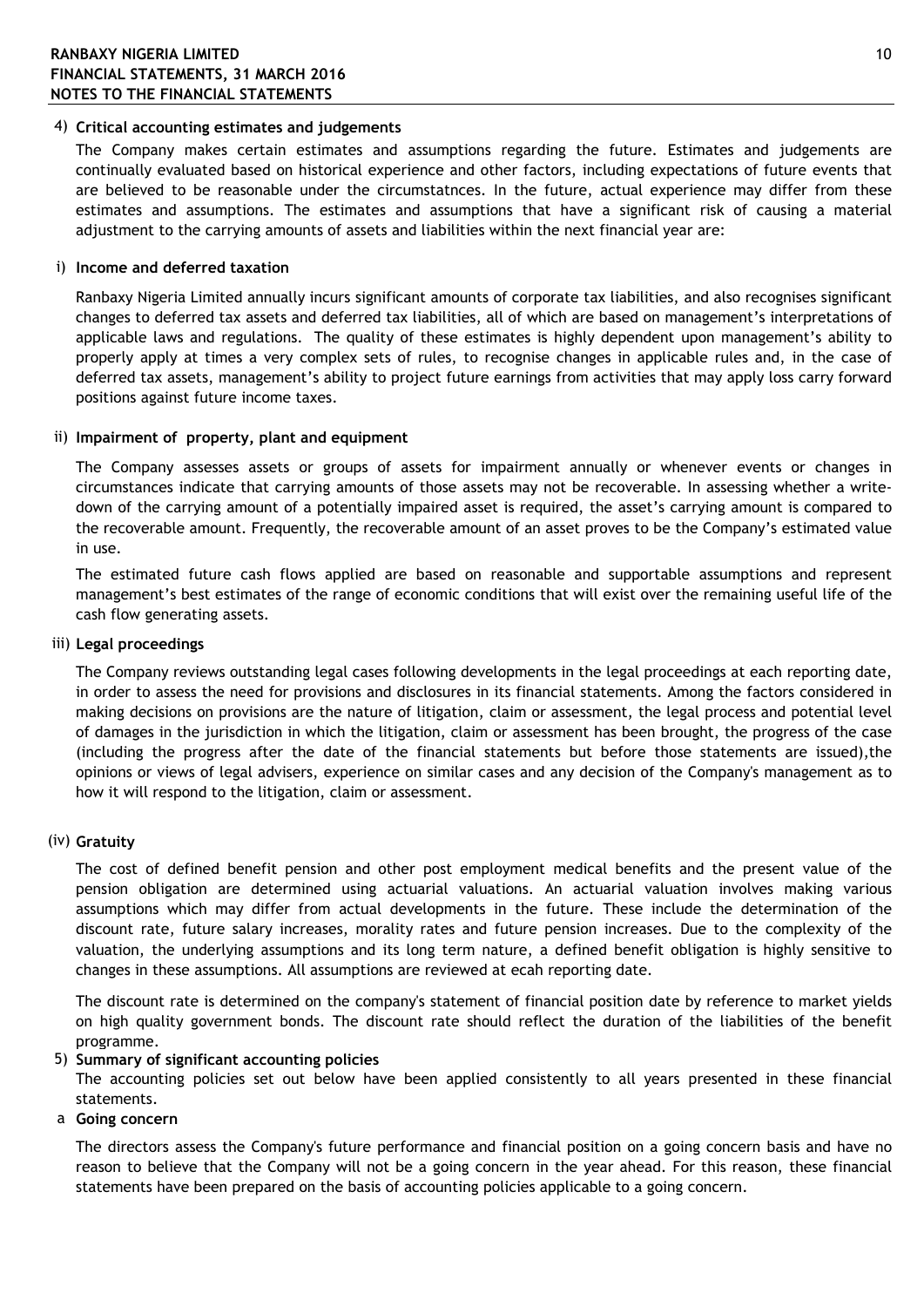## b **Foreign currency**

### **Foreign currency transactions**

In preparing the financial statements of the Company, transactions in currencies other than the entity's presentation currency (foreign currencies) are recognised at the rates of exchange prevailing at the dates of the transactions.

Foreign exchange gains and losses resulting from the settlement of such transactions and from the translation at yearend exchange rates of monetary assets and liabilities denominated in foreign currencies are recognised in the statement of profit or loss.

Non -monetary items that are measured in terms of cost in a foreign currency are translated using the exchange rate at the end of the period.

### c **Revenue recognition**

Revenue represents the fair value of the consideration received or receivable for sales of goods and services, in the ordinary course of the Company"s activities and is stated net of value-added tax (VAT), rebates and discounts.

### (i) **Sale of goods**

Revenue is recognised when persuasive evidence exists, usually in the form of an executed sales agreement, that the significant risks and rewards of ownership have been transferred to the customer, recovery of the consideration is probable, the associated costs and possible return of goods can be estimated reliably, there is no continuing management involvement with goods, and the amount of revenue can be measured reliably. If it is probable that discounts will be granted and the amount can be measured reliably, then the discount is recognised as a reduction of revenue as the sales are recognised.

## (ii) **Finance income**

Finance income comprises interest income on short-term deposits with banks and changes in the fair value of financial assets at fair value through profit or loss where the Company holds such financial assets. Interest income on short-term deposits is recognised by reference to the principal outstanding and at the effective interest rate applicable, which is the rate that exactly discounts estimated future cash receipts through the expected life of the financial asset to the asset"s net carrying amount on initial recognition. Interest income is recognised in the statement of profit or loss and other comprehensive income as it accrues, using the effective interest method.

Finance costs constitute mainly interest expenses.

#### d **Expenditures**

Expenditures are recognised as they accrue during the course of the year. Analysis of expenses recognised in the income statement is presented in classification based on the function of the expenses as this provides information that is reliable and more relevant than their nature.

The company classifies its expenses as follows:

- Cost of sales;
- Administration expenses; and
- Selling and distribution expenses;

#### e **Borrowing costs**

Borrowing costs directly attributable to the construction of qualifying assets, which are assets that necessarily take a substantial period of time to prepare for their intended use, are added to the cost of those assets, until such time as the assets are substantially ready for their intended use. All other borrowing costs are recognised as interest payable in the income statement in the period in which they are incurred.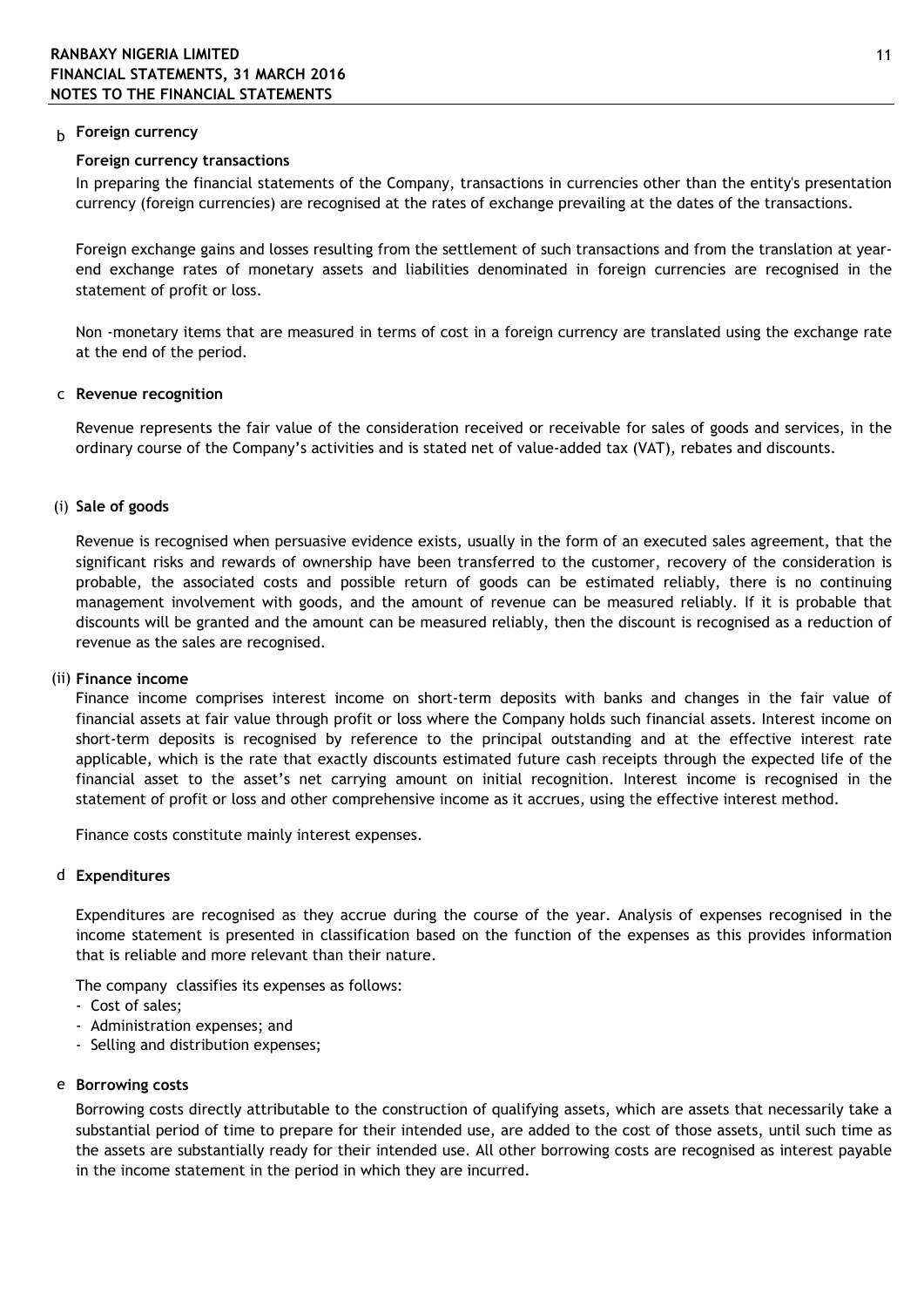#### f **Property, plant and equipment**

Items of property, plant and equipment are measured at cost and less accumulated depreciation and impairment losses. The cost of property plant and equipment includes expenditures that are directly attributable to the acquisition of the asset. Property, plant and equipment under construction are disclosed as capital work-in-progress.

Where parts of an item of property, plant and equipment have different useful lives, they are accounted for as a separate item of property, plant and equipment and are depreciated accordingly. Subsequent costs and additions are included in the asset's carrying amount or are recognised as a separate asset, as appropriate, only when it is probable that future economic benefits associated with the item will flow to the Company and the cost of the item can be measured reliably.

All other repairs and maintenance costs are charged to the income statement during the financial period in which they are incurred.

#### **Depreciation**

Depreciation is recognised so as to write off the cost of the assets less their residual values over their useful lives, using the straight-line method on the following bases:

Major overhaul expenditure, including replacement spares and labour costs, is capitalised and amortised over the average expected life between major overhaul.

| Leasehold improvements        | Over the period of |
|-------------------------------|--------------------|
|                               | the lease          |
| Plant and Machinery           | 10-15 vears        |
| <b>Furniture and Fixtures</b> | 5-7 vears          |
| Generators                    | 4-6 years          |
| <b>Motor Vehicles</b>         | 4-6 years          |

The estimated useful lives, residual values and depreciation methods are reviewed at the end of each reporting period, with the effect of any changes in estimate accounted for on a prospective basis.

Capital work in progress is not depreciated. The attributable cost of each asset is transferred to the relevant asset category immediately the asset is available for use and depreciated accordingly

#### **Derecognition**

An item of property, plant and equipment is derecognised upon disposal or when no future economic benefit is expected from its use or disposal. Any gain or loss arising on derecognition of the asset (calculated as the difference between the net disposal proceeds and the carrying amount of the asset) is included in income statement within 'other income' in the year that the asset is derecognised.

The assets' residual values, useful lives and methods of depreciation are reviewed at each financial year end, and adjusted prospectively, if appropriate.

#### g **Intangible Assets**

#### **Computer software**

Computer software purchased from third parties. They are measured at cost less accumulated amortisation and accumulated impairment losses. Purchased computer software is capitalised on the basis of costs incurred to acquire and bring into use the specific software. These costs are amortised on a straight line basis over the useful life of the asset.

Expenditure that enhances and extends the benefits of computer software beyond their original specifications and lives, is recognised as a capital improvement cost and is added to the original cost of the software. All other expenditure is expensed as incurred.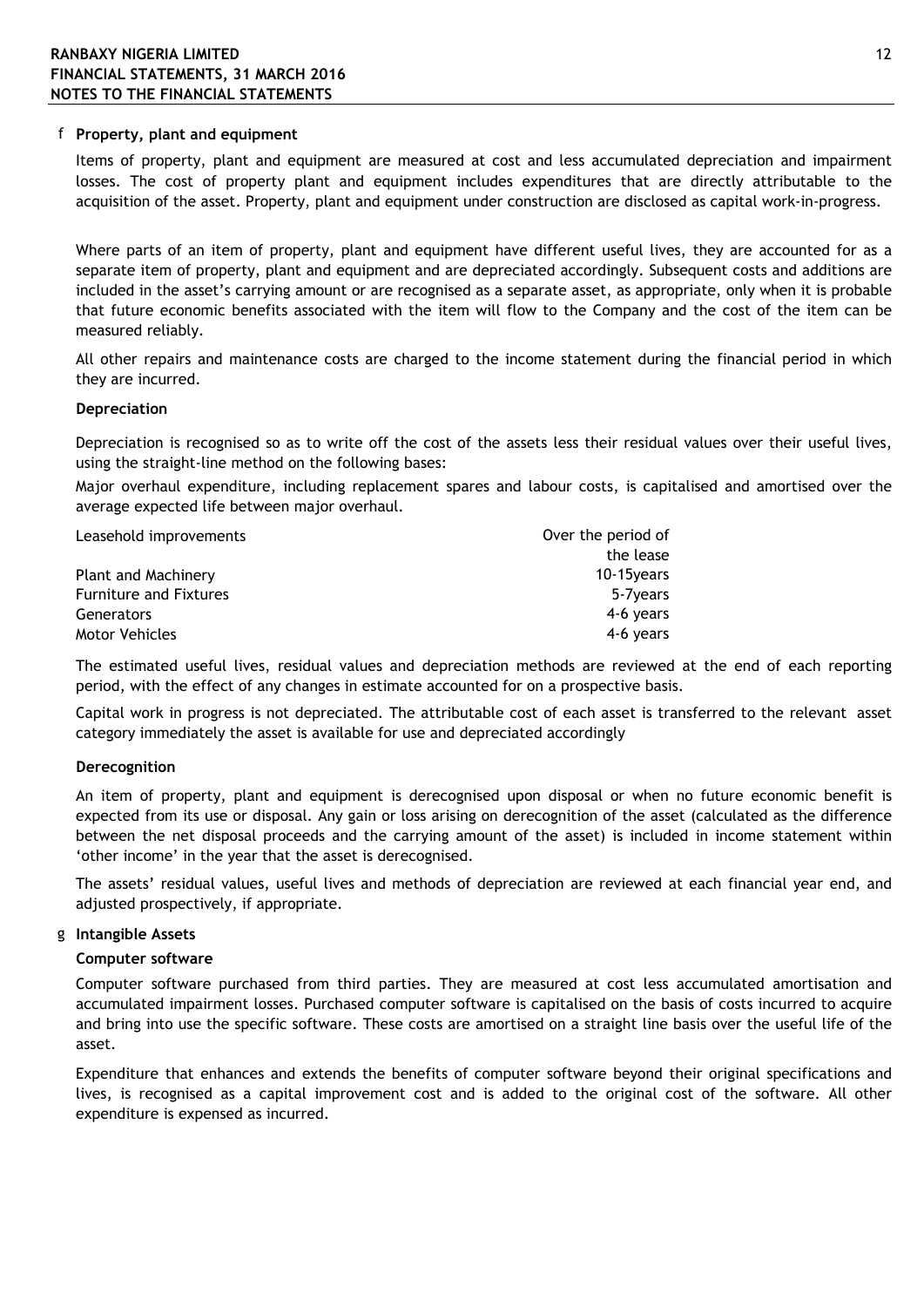## **RANBAXY NIGERIA LIMITED** 13 **FINANCIAL STATEMENTS, 31 MARCH 2016 NOTES TO THE FINANCIAL STATEMENTS**

Amortisation is recognised in the income statement on a straight-line basis over the estimated useful life of the software, from the date that it is available for use. The residual values and useful lives are reviewed at the end of each reporting period and adjusted if appropriate. An Intangible asset's carrying amount is written down immediately to its recoverable amount if the asset's carrying amount is greater than its estimated recoverable amount.

The estimated useful lives for the current and comparative period are as follows: Computer software 5 years

### **Derecognition of intangible assets**

An intangible assets is derecognised on disposal, or when no future economic benefits are expected from its use or disposal. Gains or losses arising from derecognition of an intangible assets, (calculated as the difference between the net disposal proceeds and the carrying amount of the asset) is included in income statement within "other income" in the year that the intagible asset is derecognised.

### h **Impairment of non-financial assets**

Non-financial assets other than inventories are reviewed at each reporting date for impairment whenever events or changes in circumstances indicate that the carrying amount may not be recoverable. An impairment loss is recognised for the amount by which the asset's carrying amount exceeds its recoverable amount. The recoverable amount is the higher of an asset's fair value less costs to sell and value in use. For the purposes of assessing impairment, assets are grouped at the lowest levels for which they have separately identifiable cash flows (cash-generating units).

If the recoverable amount of an asset is estimated to be less than its carrying amount, the carrying amount of the asset is reduced to its recoverable amount. An impairment loss is recognised immediately in the income statement, unless the relevant asset is carried at a revalued amount, in which case the impairment loss is treated as a revaluation decrease.

Where an impairment loss subsequently reverses, the carrying amount of the asset is increased to the revised estimate of its recoverable amount, but so that the increased carrying amount does not exceed the carrying amount that would have been determined had no impairment loss been recognised for the asset in prior years. A reversal of an impairment loss is recognised immediately in the income statement, unless the relevant asset is carried at a revalued amount, in which case the reversal of the impairment is treated as a revaluation increase.

#### i **Inventories**

Inventories are valued at the lower of cost and net realisable value. Cost incurred in briging each product to its present location and condition is accounted for as follows:

#### **Raw materials**

Raw materials which includes purchase cost and other costs incurred to bring the materials to their location and condition are valued using weighted average cost.

#### **Finsished goods and Work in progress**

Cost of finished goods and work in progress includes cost of raw materials, labour, production and attributable overheads based on normal operating capacity and are valued using the weighted average cost.

#### **Spare parts and consumables**

Spare parts which are expected to be fully utilized in production within the next operating cycle and other consumables are valued at weigted average cost after making allowance for obsolete and damaged stocks.

## **Goods in transit**

Goods in transit are valued at cost incurred to date.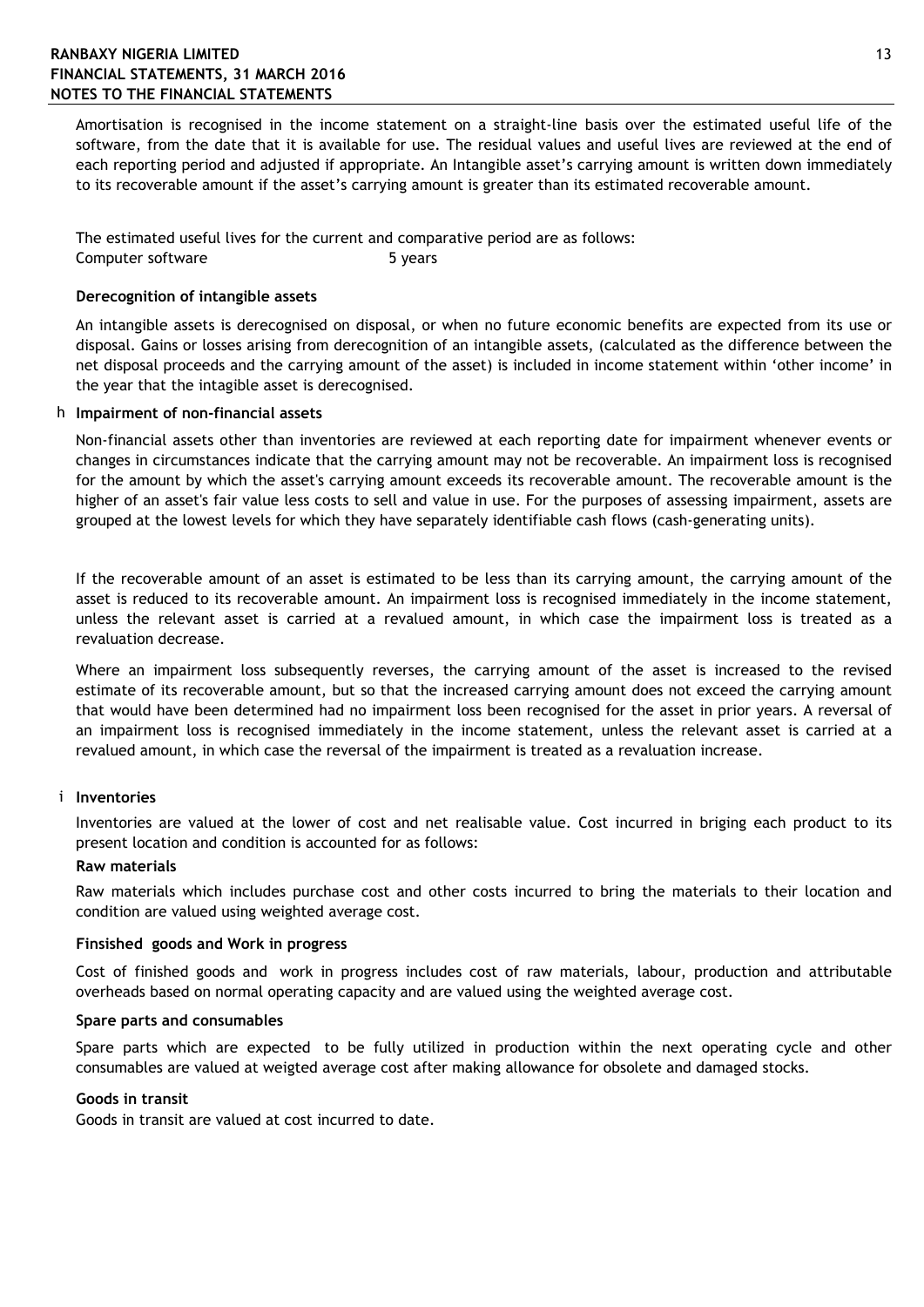### j **Financial Assets**

The company financial assets include loans and receivables which further comprise of trade receivables and cash and short-term deposits. After initial measurement, the subsequent measurement of financial assets depends on their classifications as follows:

### i) **Loans and receivables**

Loans and receivables including staff loans are non- derivative financial assets with fixed or determinable payments that are not quoted in an active market. After initial measurement, loan and receivables are subsequently measured at amortised cost using the Effective Interest Rate(EIR) method, less impairment. Amortised calculated by taking into account any discount or premium on acquisition and fees or cost that are an integral part of the EIR. The EIR amortisation is included in finance/interest income in the income statement. Gains and losses are recognised in the income statement when the investments are derecognised or impaired as well as through the amortisation process.

### ii) **Trade receivables**

Trade receivables are recognised initially at fair value and subsequently measured at amortised cost, less allowance for impairment. The carrying amount of trade receivable is reduced through the use of an allowance account. When trade receivables are uncollectable, it is written off as 'administrative expenses' in the income statemement. Subsequent recoveries of amounts written off are included in other operating income.

### iii) **Cash and equivalents**

Cash and cash equivalents includes cash in hand, deposit held at call with banks, other short-term highly liquid investments with original maturities of three months. Bank overdraft are shown within borrowings in current liabilities in the statement of financial position. For the purpose of cash flows, cash and cash equivalents consist of cash and short- term deposits as defined above, net of oustanding bank overdrafts( if any).

#### k **Impairment of financial assets**

The Company assesses at the end of each reporting period whether there is objective evidence that a financial asset or group of financial assets is impaired. A financial asset or a group of financial assets is impaired and impairment losses are incurred only if there is objective evidence of impairment as a result of one or more events that occurred after initial recognition of the asset (a 'loss event') and that loss event (or events) has an impact on the estimated future cash flows of the financial asset or group of financial assets that can be reliably estimated.

Evidence of impairment may include indications that the debtor or a group of debtors is experiencing significant financial difficulty, default or delinquency in interest or principal payments, the probability that they will enter bankruptcy or other financial reorganisation, and where observable data indicates that there is a measurable decrease in the estimated future cash flows such as changes in arrears or economic conditions that correlate with defaults.

For the loans and receivables category, the amount of the loss is measured as the difference between the asset's carrying amount and the present value of estimated future cash flows (excluding future credit losses that have not been incurred) discounted at the financial asset"s original effective interest rate. The carrying amount of the asset is reduced and the amount of the loss is recognised in the income statement. If a loan has a variable interest rate, the discount rate for measuring any impairment loss is the current effective interest rate determined under the contract.

As a practical expedient, the company may measure impairment on the basis of an instrument's fair value using an observable market price.

If, in a subsequent period, the amount of the impairment loss decreases and the decrease can be related objectively to an event occurring after the impairment was recognised (such as an improvement in the debtor"s credit rating), the reversal of the previously recognised impairment loss is recognised in the income statement.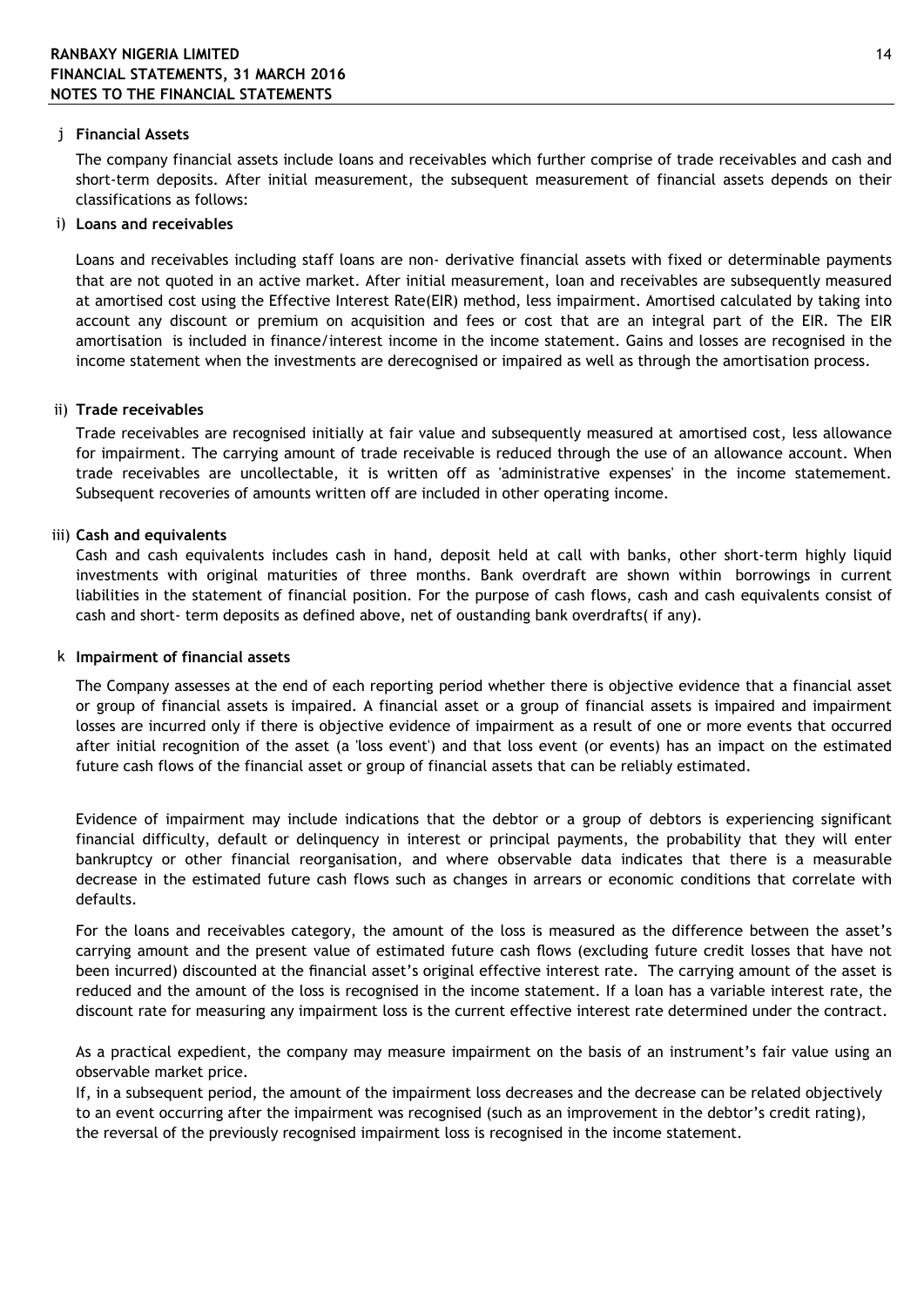#### l **Prepayments**

Prepayments are payments made in advance relating to the following year and are recognised and carried at original amount less amounts utilised in the income statement.

### m **Financial liabilities**

Financial liabilities are initially recognised at fair value when the Company become a party to the contractual provisions of the liability. Subsequent measurement of financial liabilities is based on amortized cost using the effective interest method. The Company financial liabilities includes: trade payables. Financial liabilities are presented as if the liability is due to be settled within 12 months after the reporting date, or if they are held for the purpose of being traded. Other financial liabilities which contractually will be settled more than 12 months after the reporting date are classified as non-current.

### **Trade payables**

Trade payables are obligations to pay for goods or services that have been acquired in the ordinary course of business from suppliers. Trade payables are classified as current liabilities if payment is due within one year or less (or in the normal operating cycle of the business if longer). If not, they are presented as non-current liabilities.

Trade payables are recognised initially at fair value and subsequently measured at amortised cost using the effective interest method.

### **De-recognition of financial liabilities**

The Company derecognises financial liabilities when, and only when, the Company's obligations are discharged, cancelled or they expire. The difference between the carrying amount of the financial liability derecognised and the consideration paid or payable is recognised in income statement.

A provision is recognized only if, as a result of a past event, the Company has a present legal or constructive obligation that can be estimated reliably, and it is probable that an outflow of economic benefits will be required to settle the obligation. The provision is measured at the best estimate of the expenditure required to settle the obligation at the reporting date.

Provisions are not recognised for future operating losses. Where there are a number of similar obligations, the likelihood that an outflow will be required in settlement is determined by considering the class of obligations as a whole. A provision is recognized even if the likelihood of an outflow with respect to any one item included in the same class of obligations may be small. The Company's provisions are measured at the present value of the expenditures expected to be required to settle the obligation.

#### n **Borrowings**

Borrowings are recognized initially at their issue proceeds and subsequently stated at cost less any repayments. Transaction costs where immaterial, are recognized immediately in the income statement. Where transaction costs are material, they are capitalized and amortised over the life of the loan. Interest paid on borrowing is recognized in the income statement for the period.

#### o **Employee benefits**

The Company operates the following contribution and benefit schemes for its employees:

#### (i) **Defined contribution pension scheme**

In line with the provisions of the Pension Reform Act, 2014, the company has instituted a defined contributory pension scheme for its employees. The scheme is funded by fixed contributions from employees and the company at the rate of 8% by employees and 10% by the company of basic salary, transport and housing allowances invested outside the company through Pension Fund Administrators (PFAs) of the employees' choice.

The Company has no legal or constructive obligation to pay further contributions if the fund does not hold sufficient assets to pay all employee benefits relating to employees' service in the current and prior periods.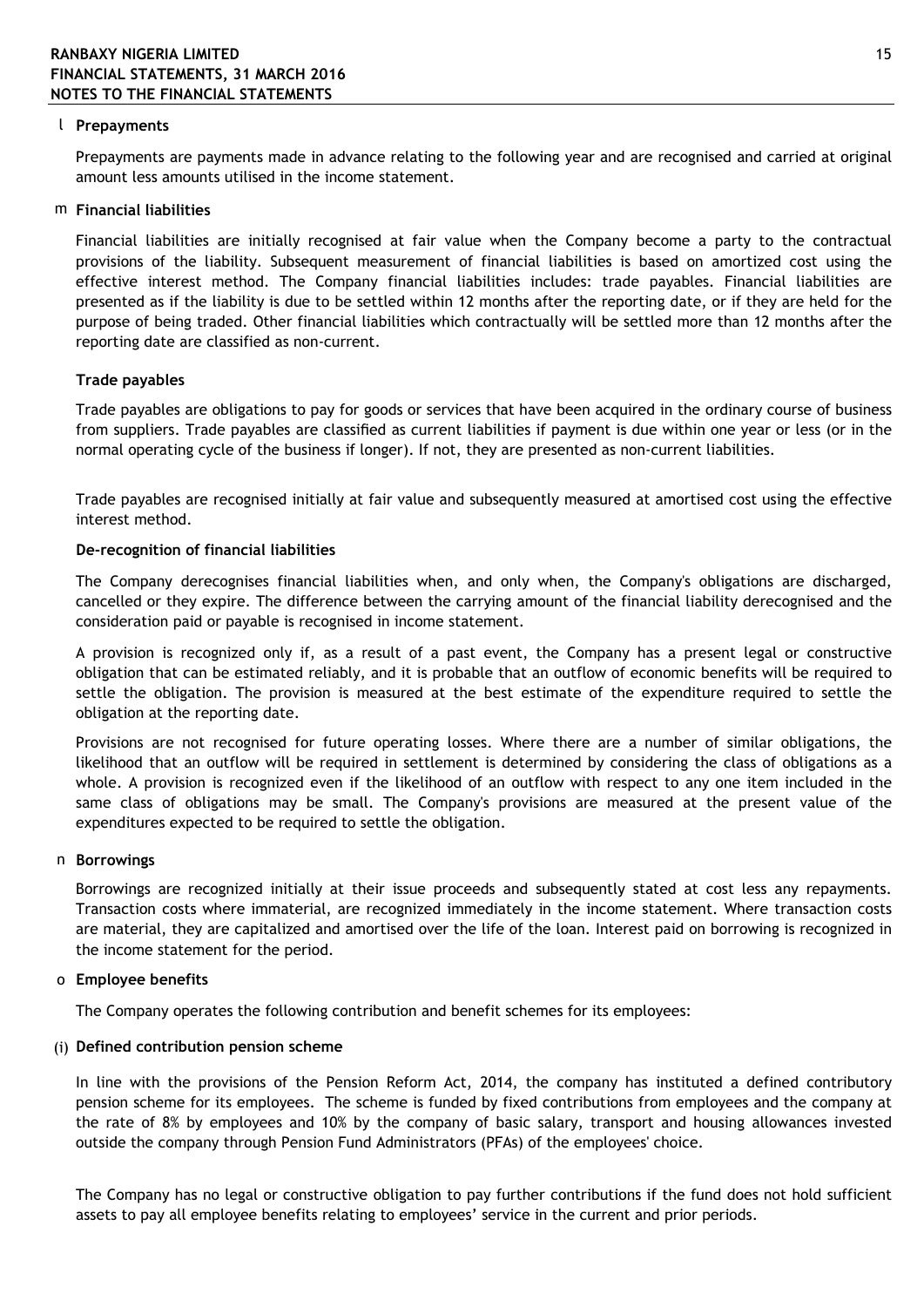## **RANBAXY NIGERIA LIMITED** 16 **FINANCIAL STATEMENTS, 31 MARCH 2016 NOTES TO THE FINANCIAL STATEMENTS**

The monthly contributions made by the Company to the relevant PFAs are recognised as expenses when the costs become payable in the reporting periods during which employees have rendered services in exchange for those contributions. Liabilities in respect of the defined contribution scheme are charged against the profit of the period in which they become payable.

Prepaid contributions are recognised as an asset to the extent that a cash refund or a reduction in the future payments is available.

### (ii) **Gratuity scheme**

The employee gratuity is a defined benefit plan. The cost of providing benefits under the defined benefit plan is determined separately using the projected unit credit method. Actuarial gains and losses are recognised in other comprehensive income (OCI).

Remeasurements, comparising of actuarial gains and losses, the effect of the asset ceiling, excluding net interest and return on plan assets (excluding net interest), are recognised immediately in the statement of financial position with corresponding debit or credit to retained earnings through OCI in the period in which they occur. Remeasurements are not reclassified to the income statement in subsequent periods.

Past service costs are recognised in income statement on the earlier of

- The date of the plan amendment or curtailment,and
- The date that the company recognises restructuring related costs

Net interest calculated by applying the discount rate to the net defined benefit liability or asset. The company recognises the following changes in the net defined benefit obligation under administrative expenses' in the income statement (by function):

- Service costs comprising current service costs, past-service costs, and non-routine settlements
- Net interest expense or income

#### (iii) **Short-term benefits**

Short term employee benefit obligations which include wages, salaries, bonuses and other allowances for current employees are measured on an undiscounted basis and recognised and expensed by Ranbaxy Nigeria Limited in the income statement as the employees render such services.

A liability is recognised for the amount expected to be paid under short - term benefits if the company has a present legal or constructive obligation to pay the amount as a result of past service provided by the employee and the obligation can be estimated reliably.

### p **Income taxes**

Income tax expense comprises current and deferred tax. Income tax expense is recognised in the income statement except to the extent that it relates to items recognised directly in equity, in which case it is recognised in equity or in other comprehensive income. Current income tax is the estimated income tax payable on taxable income for the year, using tax rates enacted or substantively enacted at the statement of financial position date, and any adjustment to tax payable in respect of previous years.

The tax currently payable is based on taxable results for the year. Taxable results differs from results as reported in the income statement because it includes not only items of income or expense that are taxable or deductible in other years but it further excludes items that are never taxable or deductible. The Company's liabilities for current tax is calculated using tax rates that have been enacted or substantively enacted at the reporting date.

Deferred tax assets and liabilities are recognised where the carrying amount of an asset or liability differs from its tax base. Deferred taxes are recognized using the balance sheet liability method, providing for temporary differences between the carrying amounts of assets and liabilities for financial reporting purposes and the amounts used for taxation purposes (tax bases of the assets or liability). The amount of deferred tax provided is based on the expected manner of realisation or settlement of the carrying amount of assets and liabilities using tax rates enacted or substantively enacted by the reporting date.

Deferred tax asset is recognised only to the extent that it is probable that future taxable profits will be available against which the asset can be utilised. Deferred tax assets are reviewed at each reporting date and are reduced to the extent that it is no longer probable that the related tax benefit will be realised. Additional income taxes that arise from the distribution of dividends are recognised at the same time as the liability to pay the related dividend is recognised.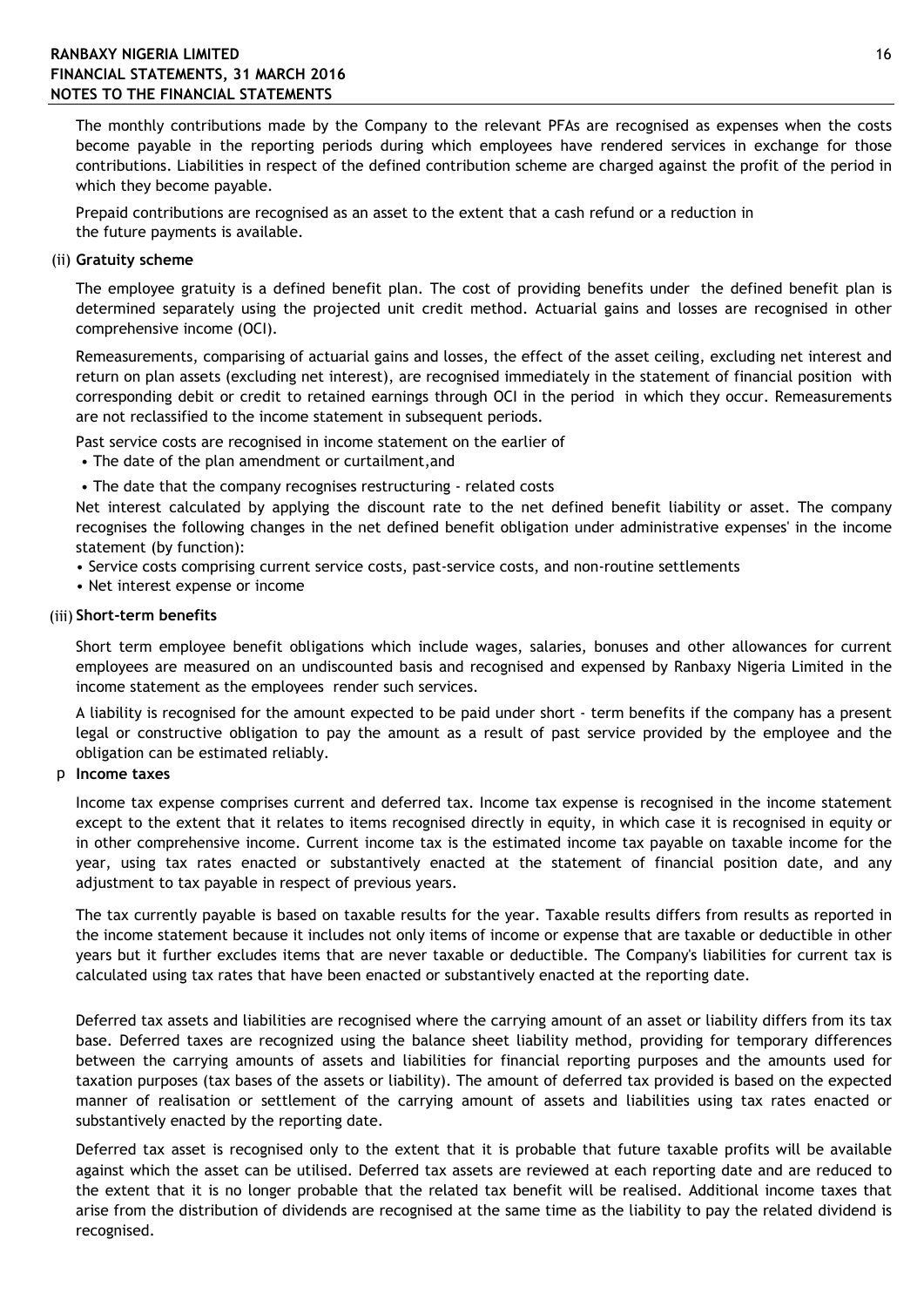#### q **Share capital and Share premium**

Shares are classified as equity when there is no obligation to transfer cash or other assets. Any amounts received over and above the par value of the shares issued is classified as "share premium" in equity. Incremental costs directly attributable to the issue of equity instruments are shown in equity as a deduction from the proceeds, net of tax.

#### r **Dividend on ordinary shares**

Dividends on ordinary shares are recognised as a liability and deducted from equity when they are approved by the Company's shareholders. Interim dividends are deducted from equity when they are declared and no longer at the discretion of the shareholders. Dividends for the year that are approved after the statement of financial position date are disclosed as an event after the statement of financial position date.

#### s **Retained earnings**

General reserve represents amount set aside out of profits of the Company which shall at the discretion of the directors be applied to meeting contingencies, repairs or maintenance of any works connected with the business of the Company, for equalising dividends, for special dividend or bonus, or such other purposes for which the profits of the Company may lawfully be applied.

#### t **Contingent liability**

A contingent liability is disclosed, unless the possibility of an outflow of resources embodying economic benefits is remote. Where the Company is jointly and severally liable for an obligation, the part of the obligation that is expected to be met by other parties is treated as a contingent liability. The entity recognises a provision for the part of the obligation for which an outflow of resources embodying economic benefits is probable, except in the extremely rare circumstances where no reliable estimate can be made. Contingent liabilities are assessed continually to determine whether an outflow of resources embodying economic benefits has become probable. If it becomes probable that an outflow of future economic benefits will be required for an item previously dealt with as a contingent liability, a provision is recognised in the financial statements of the period in which the change probability occurs except in the extremely rare circumstances where no reliable estimate can be made.

#### u **Related party transactions**

Related parties include the related companies, the directors, their close family members and any employee who is able to exert significant influence on the operating policies of the Company. Key management personnel are also considered related parties. Key management personnel are those persons having authority and responsibility for planning, directing and controlling the activities of the entity directly, including any director (whether executive or otherwise) of that entity. The Company considers two parties to be related if, directly or indirectly one party has the ability to control the other party or exercise significant influence over the other party in making financial or operating decisions.

Where there is a related party transactions within the Company, the transactions are disclosed separately as to the type of relationship that exists within the Company and the outstanding balances necessary to understand their effects on the financial position and the mode of settlement.

#### v **Off statement of financial position events**

Transactions that are not currently recognized as assets or liability in the statement of financial position but which nonetheless give rise to credit risks, contingencies and commitments are reported off statement of financial position. Such transactions include letters of credit, bonds and guarantees, indemnities, acceptances and trade related contingencies such as documentary credits. Outstanding unexpired commitments at the year-end in respect of these transactions are shown by way of note to the financial statements.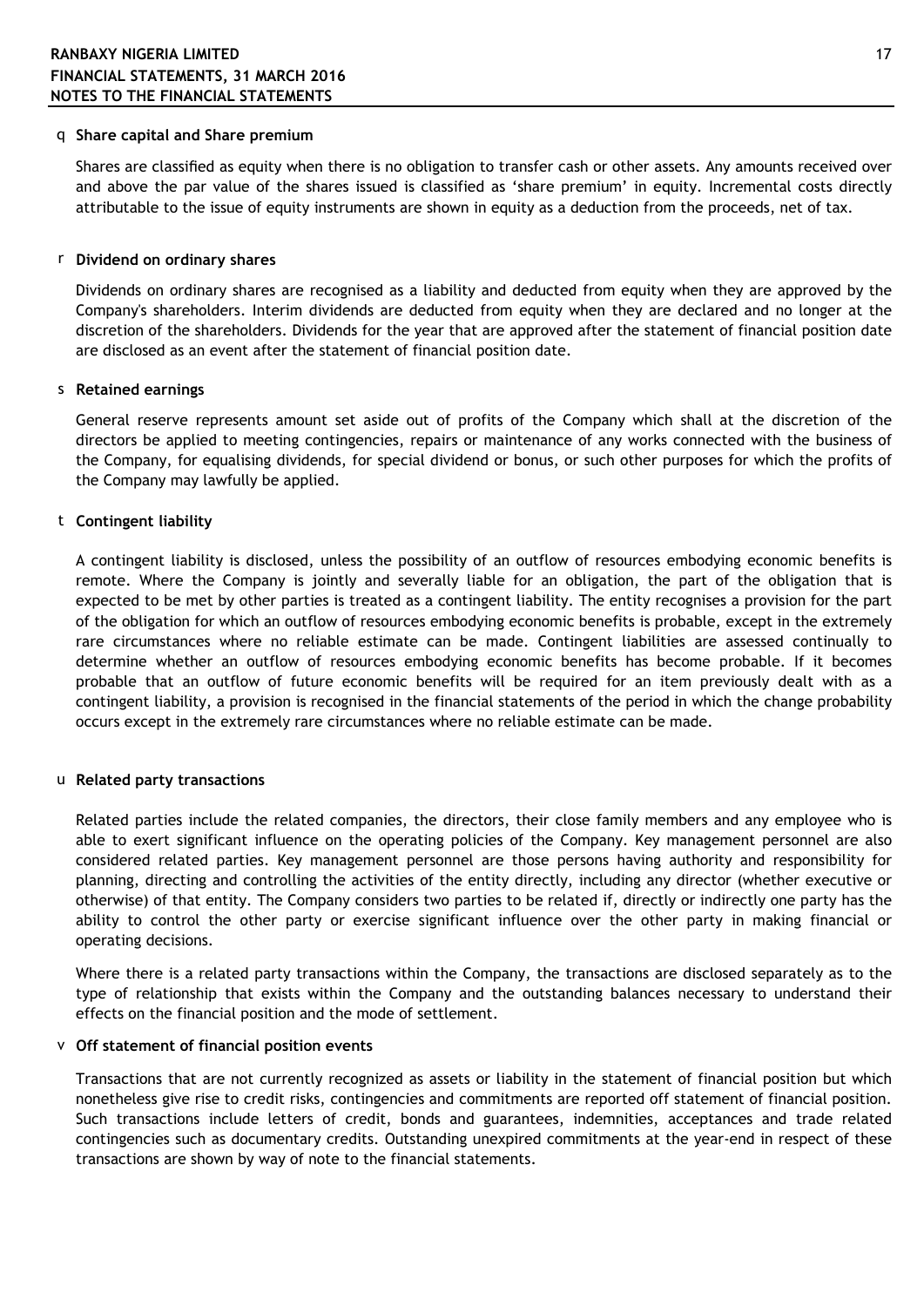#### 6) **Financial risk management**

### i **General**

Pursuant to a financial policy maintained by the Board of Directors, the Company uses several financial instruments in the ordinary course of business. The Company"s financial instruments are cash and cash equivalents, trade receivables, interest-bearing loans and bank overdrafts and trade payables.

The Company has exposure to the following risks from its use of financial instruments:

- Credit risk
- Liquidity risk
- Market risk, consisting of: currency risk, interest rate risk and price risk

#### *Credit risk*

Credit risk is the risk of financial loss to the Company if a customer or counterparty to a financial instrument fails to meet its contractual obligations. The Company is mainly exposed to credit risk from Company's receivables from customers. It is the Company's policy to assess the credit risk of new customers before entering into contracts.

The Management has established a credit policy under which each new customer is analysed individually for creditworthiness before the Company's standard payment and delivery terms and conditions are offered. The Company's review includes external ratings, when available, and in some cases bank references. Purchase limits are established for each customer, which represents the maximum open amount without requiring approval from the Management.

The Management determines concentrations of credit risk by quarterly monitoring the creditworthiness rating of existing customers and through a monthly review of the trade receivables' ageing analysis. In monitoring the customers' credit risk, customers are grouped according to their credit characteristics. customers that are grouped as "high risk" are placed on a restricted customer list, and future credit services are made only with approval of the Management, otherwise payment in advance is required.

Credit risk also arises from cash and cash equivalents and deposits with banks and financial institutions. Banks with good reputation are accepted by the Company for business transactions.

The maximum credit risk as per statement of financial position,without taking into account the aforementioned financial risk coverage instruments and policy, consists of the book values of the financial assets as stated below:

|                                     | 2016         | 2015         |
|-------------------------------------|--------------|--------------|
|                                     | <b>N'000</b> | <b>N'000</b> |
| Trade receivables (Note 20)         | 654,730      | 653,364      |
| Cash and cash equivalents (Note 21) | 1,934,742    | 457,371      |
|                                     | 2,589,472    | 1,110,735    |
|                                     |              |              |

As at the reporting date there was no concentration of credit risk with certain customers.

Credit risk also arises from cash and cash equivalents and deposits with banks and financial institutions. Banks with good reputation are accepted by the Company for business transactions.

Cash is held with the following institutions

|                                 | <b>N'000</b> | <b>N'000</b> |
|---------------------------------|--------------|--------------|
| Diamond Bank Plc                | 501,720      | 242,266      |
| Zenith Bank Plc                 | 187,865      | 203,377      |
| Stanbic IBTC Bank Plc           | 4.992        | ۰.           |
| Standard chartered Bank Limited | 1.049        | 1.049        |
| Wema Bank Plc                   | 39,061       | 9.816        |
|                                 | 734.687      | 456,508      |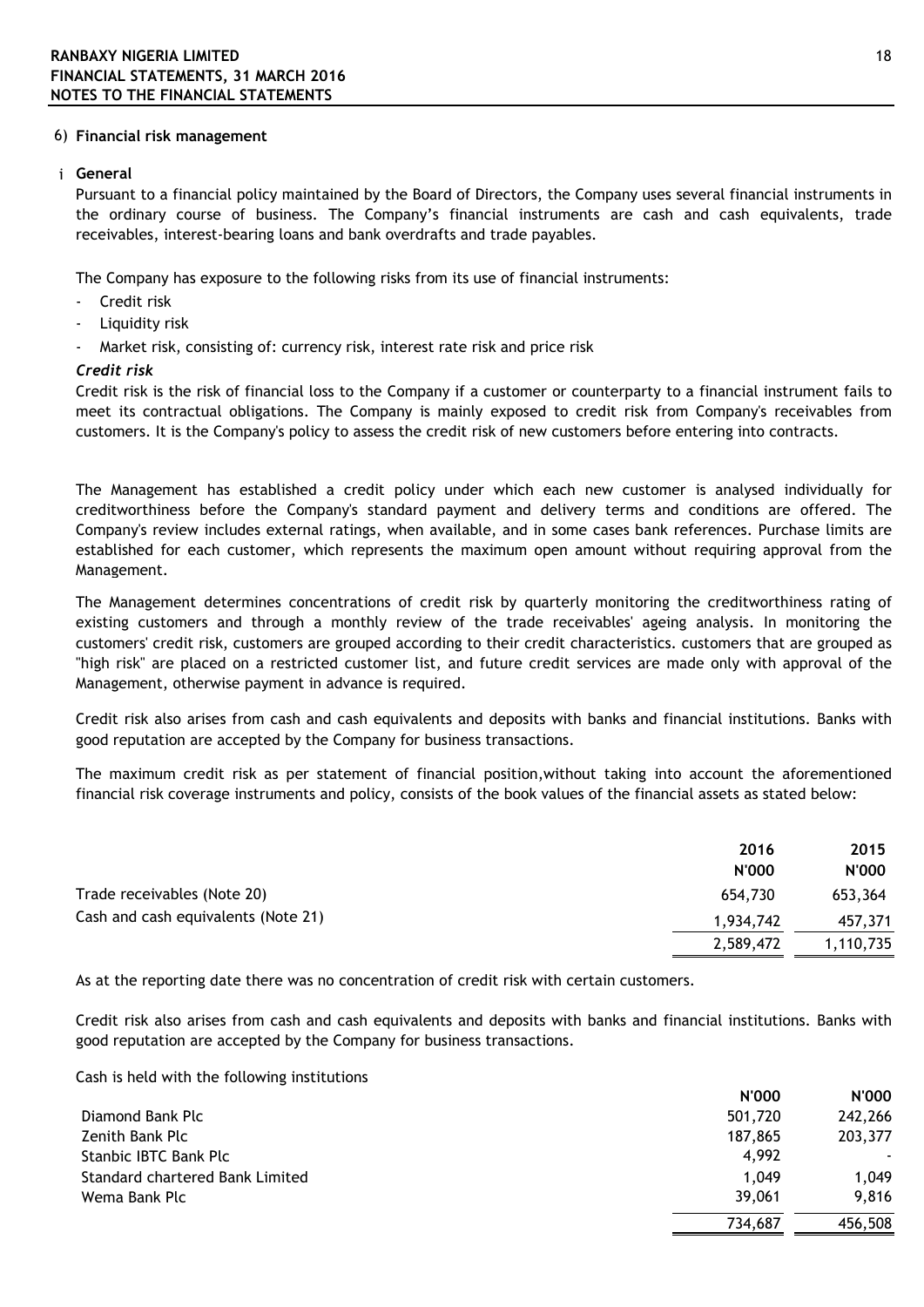# **RANBAXY NIGERIA LIMITED** 19 **FINANCIAL STATEMENTS, 31 MARCH 2016**

## **NOTES TO THE FINANCIAL STATEMENTS**

### **Liquidity risk**

As at 31 March 2016 Liquidity risk is the risk that the Company will not be able to meet its financial obligations as they fall due. The Company"s approach to managing liquidity is to ensure that it will have sufficient liquidity to meet its liabilities when due, under both normal and stressed conditions. Liquidity projections including available credit facilities are incorporated in the regular management information reviewed by Management. The focus of the liquidity review is on the net financing capacity, being free cash plus available credit facilities in relation to the financial liabilities. The following are the contractual maturities of financial liabilities:

|                          | <b>Book value</b> | Contractual<br>cashflow | One year or<br>less | 1-5 years |
|--------------------------|-------------------|-------------------------|---------------------|-----------|
|                          | <b>N'000</b>      | <b>N'000</b>            | N'000               | N'000     |
| <b>Borrowings</b>        | 1,722,813         | 1,722,813               | 766,413             | 956,400   |
| Trade and other payables | 2,644,616         | 2,644,616               | 2,644,616           |           |
|                          | 4,367,429         | 4,367,429               | 3,411,029           | 956,400   |
| As at 31 March 2015      |                   |                         |                     |           |
|                          | <b>Book value</b> | <b>Contractual</b>      | One year or         | 1-5 years |
|                          |                   | cashflow                | less                |           |
|                          | <b>N'000</b>      | <b>N'000</b>            | <b>N'000</b>        | N'000     |
| <b>Borrowings</b>        | 1,557,442         | 1,663,975               | (53, 265)           | 622,303   |
| Trade and other payables | 1,872,425         | 1,872,425               | 1,872,425           |           |
|                          | 3,429,867         | 3,536,400               | 1,819,160           | 622,303   |

### *Market risk*

Market risk concerns the risk that Company income or the value of investments in financial instruments is adversely affected by changes in market prices, such as exchange rates and interest rates. The objective of managing market risks is to keep the market risk position within acceptable boundaries while achieving the best possible return.

#### *Foreign exchange risk*

Foreign currency risk is the risk that the fair value or future cashflows of a financial instrument will fluctuate because of changes in foreign exchange rates. The Company's exposure to the risk of changes in foreign exchange rates relates primarily to the goods imported from the parent company. The company do not hedge their foreign currency transaction but opens a Form M for each foreign transaction to manage the fluctuation of exchange rates.

#### **Foreign currency sensitivity**

The following demonstrates the sensitivity to a reasonably possible change in US dollar exchange rate with all other variables held constant, of the Company's profit before tax ( due to changes in the fair value of monetary assets and liabilities including non-designated foreign currency derivatives). the company exposure to foreign currency changes for all other currencies is not material.

#### **Exposure to currency risk**

The company's transactional exposure to US dollar was based on the closing amount as follows:

|                                              | 2016           | 2015           |
|----------------------------------------------|----------------|----------------|
|                                              | <b>USD'000</b> | <b>USD'000</b> |
| Financial asset                              |                |                |
| Cash and cash equivalent                     | 79             | 101            |
| <b>Financial liabilities</b>                 |                |                |
| <b>Borrowings</b>                            | (8,646)        | (8, 361)       |
| Trade payables                               | (11, 231)      | (5, 673)       |
| Net statement of financial position exposure | (19, 798)      | (13, 933)      |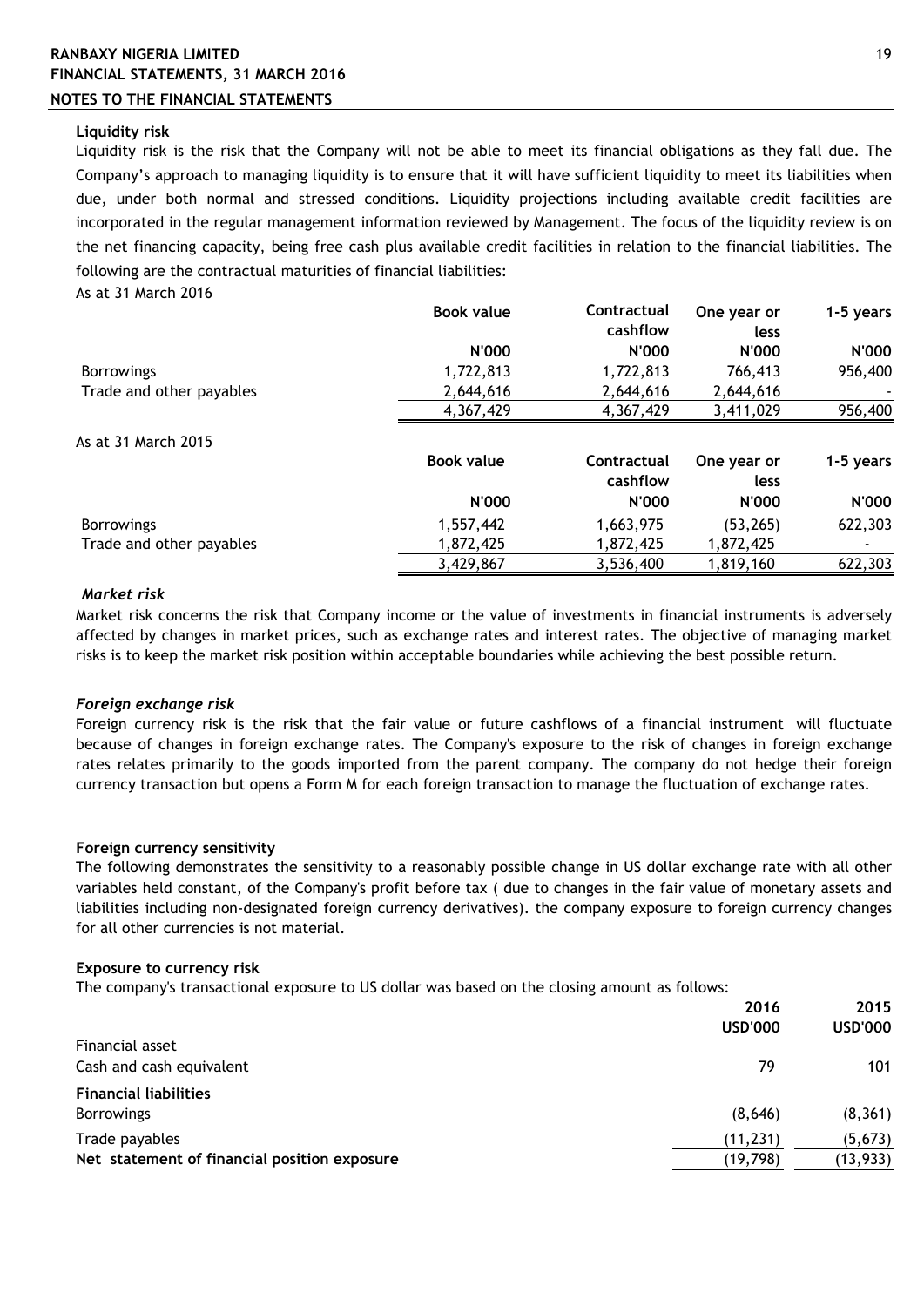## **RANBAXY NIGERIA LIMITED** 20 **FINANCIAL STATEMENTS, 31 MARCH 2016**

### **NOTES TO THE FINANCIAL STATEMENTS**

### *Interest rate risk*

Interest rate risk is the risk that the fair value or future cash flows of a financial instrument will fluctuate because of changes in market interest rates. The company's exposure to the risk of changes in market interest rates relates primarily to the long- term debt obligations with floating interest rates.

## (ii) **Interest rate sensitivity**

The following table demonstrates the sensitivity to a reasonable possible change interest rates on that portion of loans and borrowings affected. With all other variables held constant, the Company's profit before tax is affected through the impact on floating rate borrowings as follows:

|              | Increase/<br>(decrease) | Effect on<br>tax       | Effect on<br>profit before profit before<br>tax |
|--------------|-------------------------|------------------------|-------------------------------------------------|
|              | in %                    | Strengthening<br>N'000 | Weakening<br>N'000                              |
| 2016<br>2015 | $+/-1$<br>$+/-1$        | 577<br>533             | (577)<br>(533)                                  |

## 7) **Capital management**

The Board of Director"s policy is to maintain a strong capital base so as to maintain customer, investor, creditor and market confidence and to support future development of the business. The Board of Directors monitors the debt to capital ratio. The Board of Directors also monitors the level of dividend to be paid to holders of ordinary shares. The Board of Directors seeks to maintain a balance between the higher returns that might be possible with higher levels of borrowings and the benefits of a sound capital position.There were no changes in the Company"s approach to capital management during the year.The Company is exposed to externally imposed capital requirements.

The debt-to-adjusted-capital ratio at 31 March 2016 and at 31 March 2015 were as follows:

|                                    | 2016          | 2015         |
|------------------------------------|---------------|--------------|
|                                    | <b>N'000</b>  | <b>N'000</b> |
| Trade and other payables           | 2,644,616     | 1,872,425    |
| <b>Borrowings</b>                  | 1,722,813     | 1,557,442    |
| Less: cash and cash equivalents    | (1, 934, 742) | (457, 371)   |
| Net debt                           | 2,432,687     | 2,972,496    |
| Total equity                       | 3,353,856     | 2,986,444    |
| Debt to adjusted capital ratio (%) | 73%           | 100%         |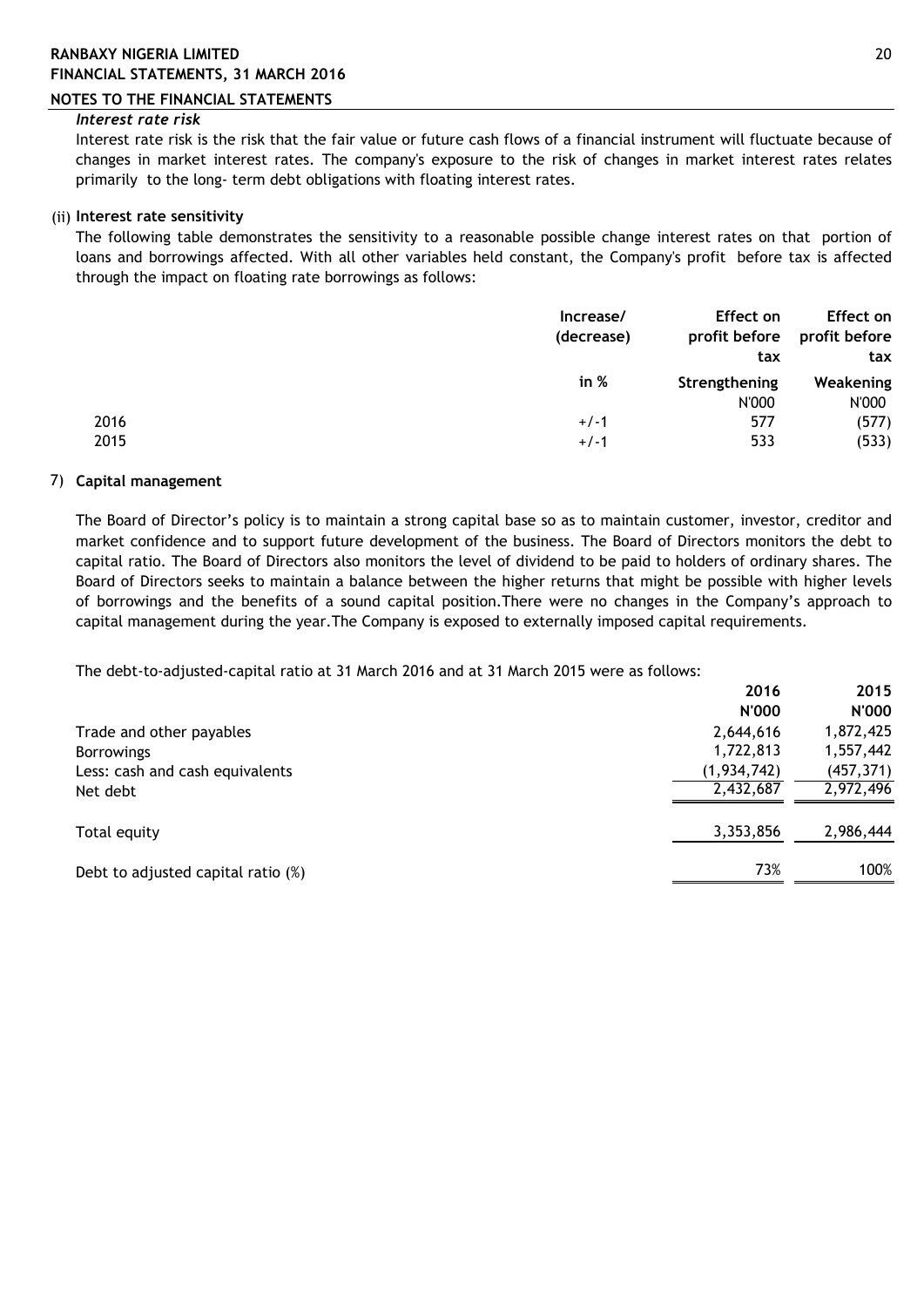## **RANBAXY NIGERIA LIMITED** 21 **FINANCIAL STATEMENTS, 31 MARCH 2016 NOTES TO THE FINANCIAL STATEMENTS**

| 8)  | Revenue<br><b>Sales</b>                                           | 2016<br><b>N'000</b><br>3,471,793 | 2015<br>N'000<br>3,323,292 |
|-----|-------------------------------------------------------------------|-----------------------------------|----------------------------|
| 9)  | Cost of sales<br>Cost of sales                                    | N'000<br>1,827,084                | <b>N'000</b><br>1,772,786  |
| 10) | Other operating income<br>This comprises:                         | <b>N'000</b>                      | <b>N'000</b>               |
|     | Profit on disposal of property, plant and equipment               |                                   | 3,470                      |
|     | Write back of impairment provision                                | 7,268                             |                            |
|     | Realised foreign exchange gain                                    | 3,799                             |                            |
|     | Sale of scrap                                                     | 436                               | 477                        |
|     |                                                                   | 11,503                            | 3,947                      |
| 11) | Selling and distribution expenses                                 | N'000                             | <b>N'000</b>               |
|     | Selling and promotion expenses                                    | 284,701                           | 267,440                    |
|     | Distribution charges                                              | 57,658                            | 55,738                     |
|     | <b>Others</b>                                                     | 1,262                             | 1,092                      |
|     |                                                                   | 343,621                           | 324,270                    |
| 12) | <b>Administrative expenses</b>                                    | N'000                             | <b>N'000</b>               |
|     | Salaries and wages (Note 12(a))                                   | 205,632                           | 200,570                    |
|     | Depreciation and amortisation                                     | 72,301                            | 97,572                     |
|     | Audit fee                                                         | 5,000                             | 12,500                     |
|     | Professional fees                                                 | 8,110                             | 17,568                     |
|     | Transport and travelling expenses                                 | 6,450                             | 6,668                      |
|     | Rent                                                              | 80,597                            | 71,504                     |
|     | Repairs and maintenance                                           | 16,740<br>50,866                  | 18,310<br>51,523           |
|     | Technical know-how expenses<br>Foreign exchange loss - unrealised | 26,101                            | 59,364                     |
|     | Foreign exchange loss - realised                                  |                                   | 263,650                    |
|     | Security services                                                 | 2,995                             | 5,536                      |
|     | Regulatory expenses                                               | 10,741                            | 15,167                     |
|     | Electricity                                                       | 4,289                             | 4,601                      |
|     | Impairment of trade receivables (Note 20(i))                      |                                   | 6,726                      |
|     | Impairment allowance on other receivables (Note 20(iv))           | 21,600                            | 2,262                      |
|     | Impairment allowance on loan and advances (Note 20(vi))           | 289                               |                            |
|     | Training                                                          | 976                               | 923                        |
|     | Directors fees                                                    | 350                               | 350                        |
|     | <b>Bank charges</b>                                               | 2,549                             | 1,652                      |
|     | Insurance                                                         | 6,083                             | 6,700                      |
|     | Printing, stationery and communication<br>Gift and entertainment  | 19,378<br>3,931                   | 14,715<br>1,262            |
|     | Other administrative expenses                                     | 17,885                            | 13,449                     |
|     | Asset written off                                                 | 1,268                             |                            |
|     |                                                                   | $\overline{564,}131$              | 872,572                    |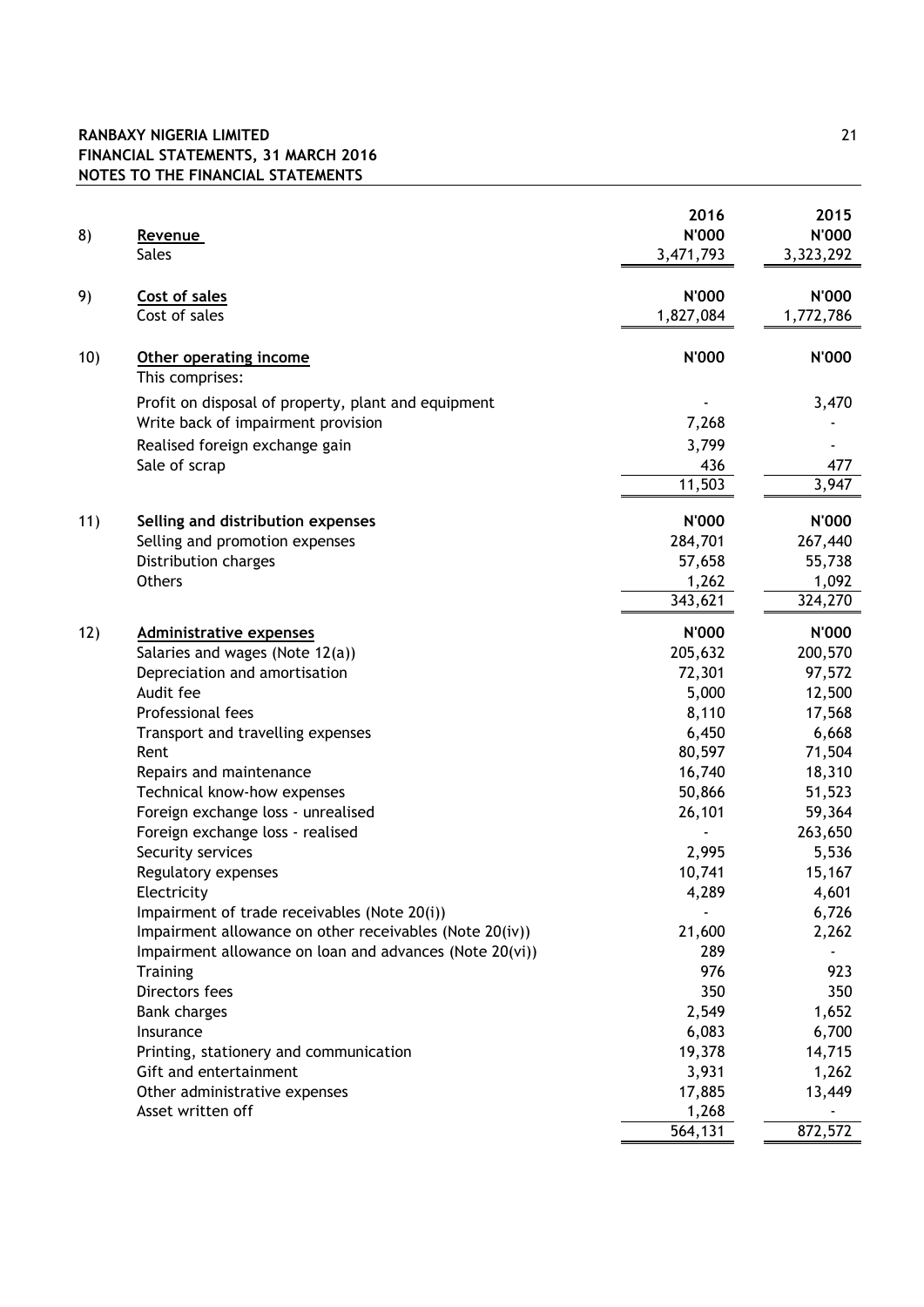## **RANBAXY NIGERIA LIMITED** 22 **FINANCIAL STATEMENTS, 31 MARCH 2016 NOTES TO THE FINANCIAL STATEMENTS**

| 12(a)<br>Salaries and wages<br>Employee benefit expenses (including directors) comprises:                                                                                                                 | 2016<br><b>N'000</b> | 2015<br><b>N'000</b> |
|-----------------------------------------------------------------------------------------------------------------------------------------------------------------------------------------------------------|----------------------|----------------------|
| Wages and salaries                                                                                                                                                                                        | 166,502              | 158,735              |
| Workmen and staff welfare                                                                                                                                                                                 | 25,216               | 25,413               |
| Net benefit expenses                                                                                                                                                                                      | 3,343                | 4,242                |
| Pension cost                                                                                                                                                                                              | 10,571               | 12,180               |
|                                                                                                                                                                                                           | 205,632              | 200,570              |
| (b) Directors                                                                                                                                                                                             | <b>N'000</b>         | N'000                |
| The aggregate emoluments of the Directors were:                                                                                                                                                           |                      |                      |
| Fees                                                                                                                                                                                                      | 350                  | 350                  |
| Other emoluments                                                                                                                                                                                          | 350                  | 350                  |
|                                                                                                                                                                                                           |                      |                      |
| (i) Chairman's emoluments (excluding pension contributions) totalled                                                                                                                                      | <b>N'000</b>         | N'000                |
|                                                                                                                                                                                                           | <b>N'000</b>         | <b>N'000</b>         |
| (ii) Emoluments of the highest paid director (excluding pension<br>contributions) amounted to                                                                                                             | 11,112               | 15,705               |
| (iii) The table below shows the number of Directors (excluding the<br>Chairman) whose remuneration (excluding pension contributions) in<br>respect of services to the company fall within the bands shown |                      |                      |
| below:                                                                                                                                                                                                    | <b>Number</b>        | <b>Number</b>        |
| N10,000,000<br>Up<br>to                                                                                                                                                                                   |                      |                      |
| above<br>N10,000,001<br>and                                                                                                                                                                               | 1                    | 1                    |
|                                                                                                                                                                                                           | 1                    | 1                    |
| (c) Employees                                                                                                                                                                                             | <b>Number</b>        | <b>Number</b>        |
| The average number of persons employed<br>(i)<br>(excluding Directors) in the Company during<br>the year were as follows:                                                                                 |                      |                      |
| Production                                                                                                                                                                                                | 65                   | 64                   |
| Sales and marketing                                                                                                                                                                                       | 106                  | 110                  |
| Finance and administration                                                                                                                                                                                | 12                   | 13                   |
|                                                                                                                                                                                                           | 183                  | 187                  |
|                                                                                                                                                                                                           |                      |                      |

 (ii) The table below shows the number of employees of the Company (other than Directors) who earned over N500,000 during the year and which fell within the bands stated below:

|                                                      | <b>Number</b>            | <b>Number</b> |
|------------------------------------------------------|--------------------------|---------------|
| N500,000<br>Up<br>to                                 | $\overline{\phantom{a}}$ | ٠             |
| N500,001<br>N1,000,000<br>۰                          | 114                      | 123           |
| N1,000,001<br>N1,500,000<br>$\overline{\phantom{a}}$ | 38                       | 45            |
| N1,500,001<br>above<br>and                           | 31                       | 19            |
|                                                      | 183                      | 187           |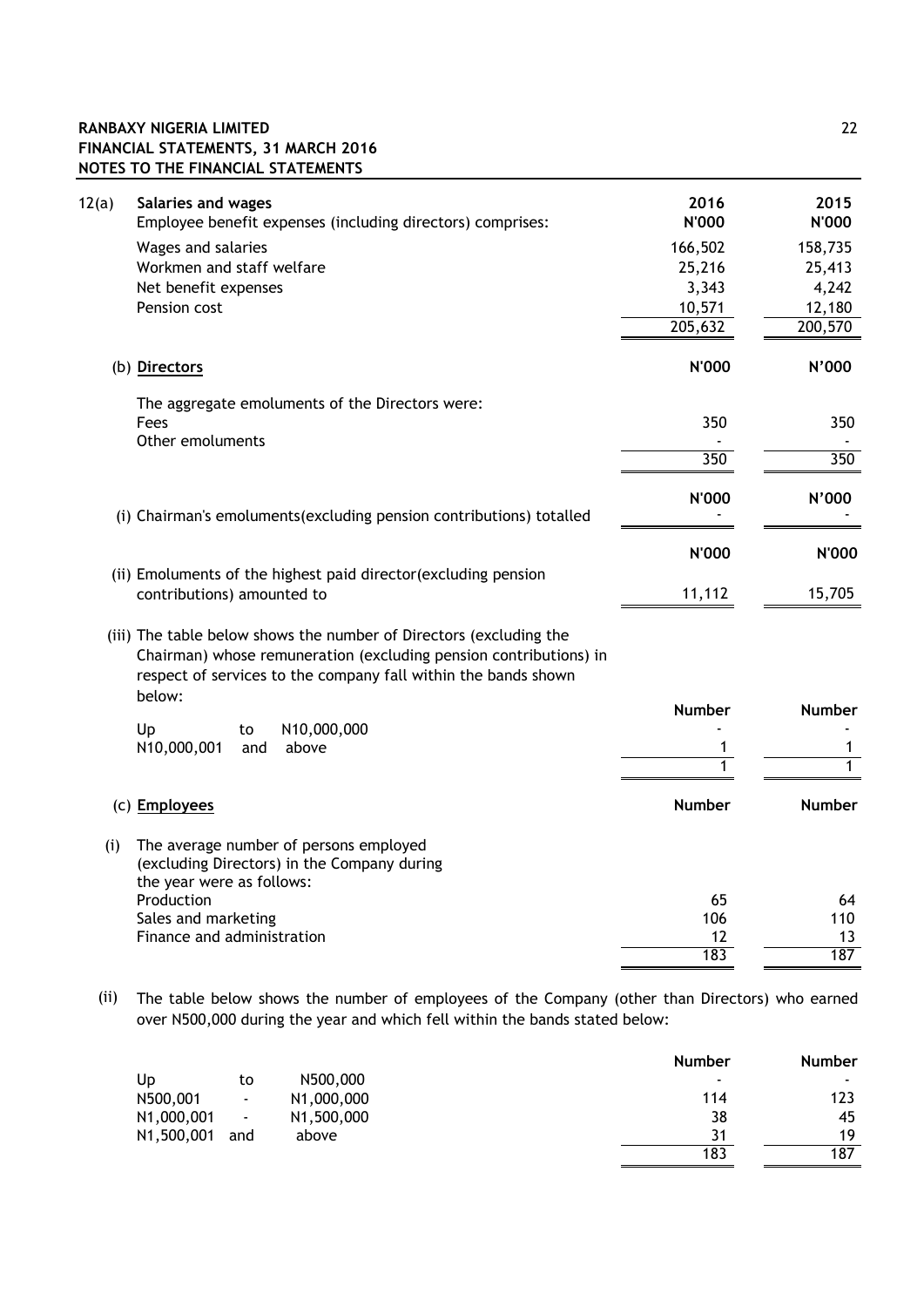| 13      | <b>Finance income</b><br>Interest on fixed deposit    | 2016<br><b>N'000</b><br>18,201 | 2015<br>N'000 |
|---------|-------------------------------------------------------|--------------------------------|---------------|
| (14)    | Profit for the year is arrived at after charging      | N'000                          | N'000         |
|         | Depreciation of property, plant & equipment (Note 16) | 72,301                         | 97,572        |
|         | Audit fees                                            | 5,000                          | 12,500        |
|         | <b>Realised loss</b>                                  |                                | 263,650       |
|         | Unrealised loss                                       | 26,101                         | 59,364        |
|         | And crediting:                                        |                                |               |
|         | Exchange gain                                         | 3,799                          |               |
| $15$ )a | Income tax expense                                    |                                |               |
|         | <b>Current tax expense</b>                            | <b>N'000</b>                   | <b>N'000</b>  |
|         | Company income tax                                    | 232,230                        | 131,055       |
|         | Education tax                                         | 17,619                         | 10,065        |
|         | Under provision for corporate taxes                   | 63,451                         | 29,785        |
|         | Total current tax expense                             | 313,300                        | 170,905       |
|         | Deffered tax laibility/asset                          | 77,665                         | (5, 490)      |
|         | <b>Total tax expense</b>                              | 390,965                        | 165,415       |
|         |                                                       |                                |               |

### b) **Reconciliation of total tax charge**

The reasons for the difference between the actual tax charge for the year and the standard rate of corporation tax in Nigeria applied to profits for the year are as follows:

|                                                           | <b>N'000</b> | N'000     |
|-----------------------------------------------------------|--------------|-----------|
| Profit for the year before tax                            | 766,661      | 357,611   |
| Expected tax charge based on the standard rate on Nigeria |              |           |
| corporate tax at the domestic rate of 30% (2015: 30%)     | 229,998      | 107,283   |
| Effect of income that is exempt from taxation             | (2, 180)     | (37, 528) |
| Effect of expenses that are not deductible in determining |              |           |
| taxable profit                                            | 36,469       | 55,810    |
| Capital allowances                                        | (32,057)     |           |
| Education tax                                             | 17,619       | 10,065    |
| Deffered tax                                              | 77,665       |           |
| Under provision of income tax                             | 63,451       | 29,785    |
|                                                           | 390,965      | 165,415   |
| <b>Effective rate</b>                                     | 51%          | 46%       |

The charge for taxation in these financial statements is based on the provisions of the Company Income Tax Act, CAP C21 LFN, 2004.

The charge for education tax is based on the provisions of the Education Tax Act, CAP E4, LFN, 2004 which is 2% of the assessable profit for the year.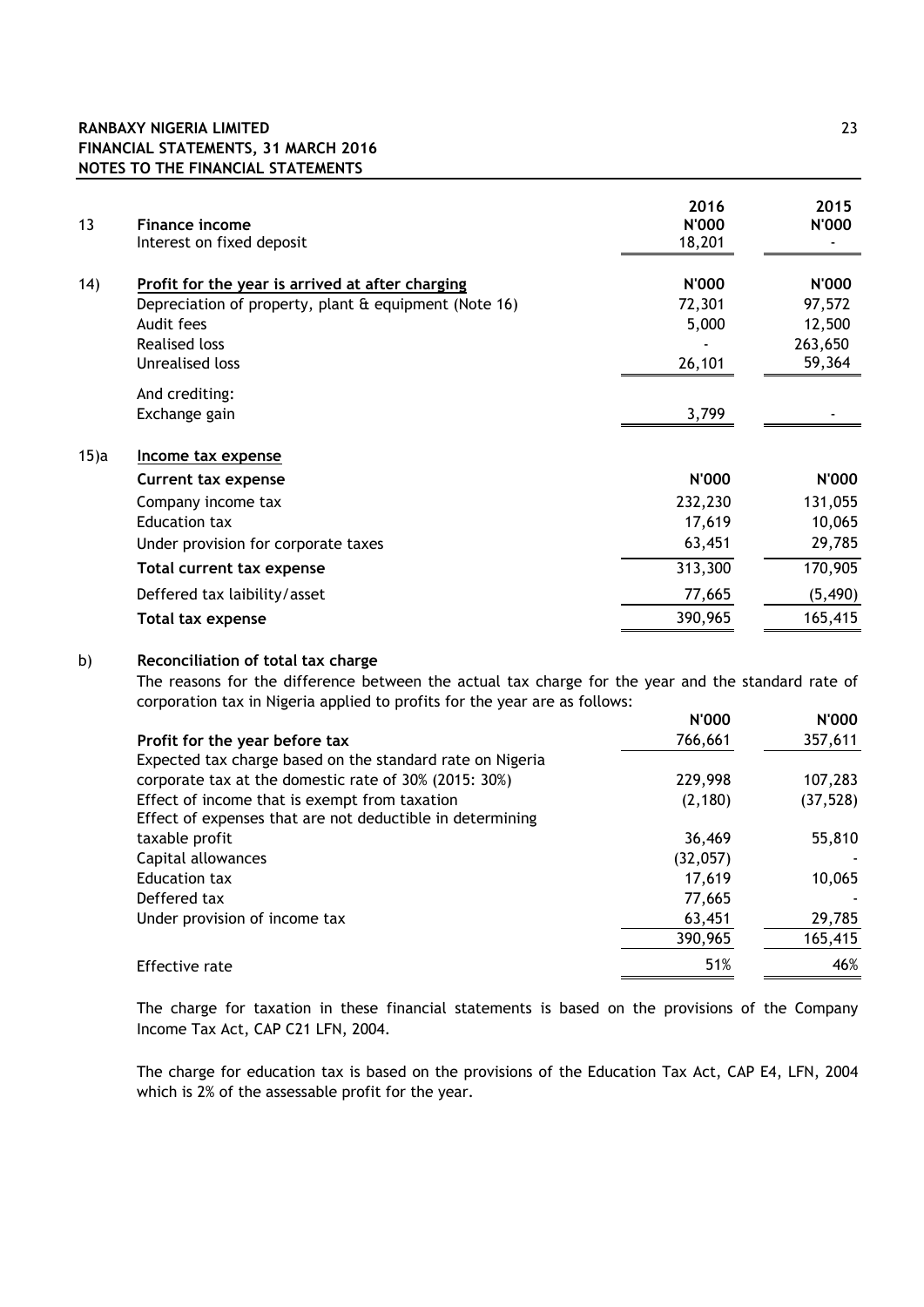## **RANBAXY NIGERIA LIMITED** 24 **FINANCIAL STATEMENTS, 31 MARCH 2016 NOTES TO THE FINANCIAL STATEMENTS**

| $15$ ) $b$ | Income tax payable                         |            |            |
|------------|--------------------------------------------|------------|------------|
|            |                                            | 2016       | 2015       |
|            | Tax as per statement of financial position | N'000      | N'000      |
|            | Balance at the beginning of the year       |            |            |
|            | Income tax                                 | 162,661    | 155,378    |
|            | Education tax                              | 10,065     |            |
|            |                                            | 172,726    | 155,378    |
|            | <b>Under provision</b>                     |            |            |
|            | Income tax                                 | 63,451     | 29,785     |
|            | Payments during the year:                  |            |            |
|            | Income tax                                 | (192, 571) | (153, 557) |
|            | Education tax                              | (18, 271)  |            |
|            | Provision for the year:                    |            |            |
|            | Income tax                                 | 232,230    | 131,055    |
|            | Education tax                              | 17,619     | 10,065     |
|            | Balance at the end of the year             | 275,184    | 172,726    |
|            |                                            |            |            |

### 15)c **Deferred tax**

Deferred tax is calculated in full on temporary differences under the liability method using a tax rate of 30% (2015: 30%).

The following are the major deferred tax liabilities and assets recognised by the Company and movements thereon during the current and prior reporting period:

| Deferred tax assets                                   | <b>N'000</b> | <b>N'000</b> |
|-------------------------------------------------------|--------------|--------------|
| Balance at the beginning of year                      | 28,690       | 25,109       |
| Origination of temporary differences                  | (77.665)     | 5.490        |
| Tax expenses recognises in other comprehensive income | 3.551        | (1.909)      |
| Balance at the end of year                            | (45, 424)    | 28,690       |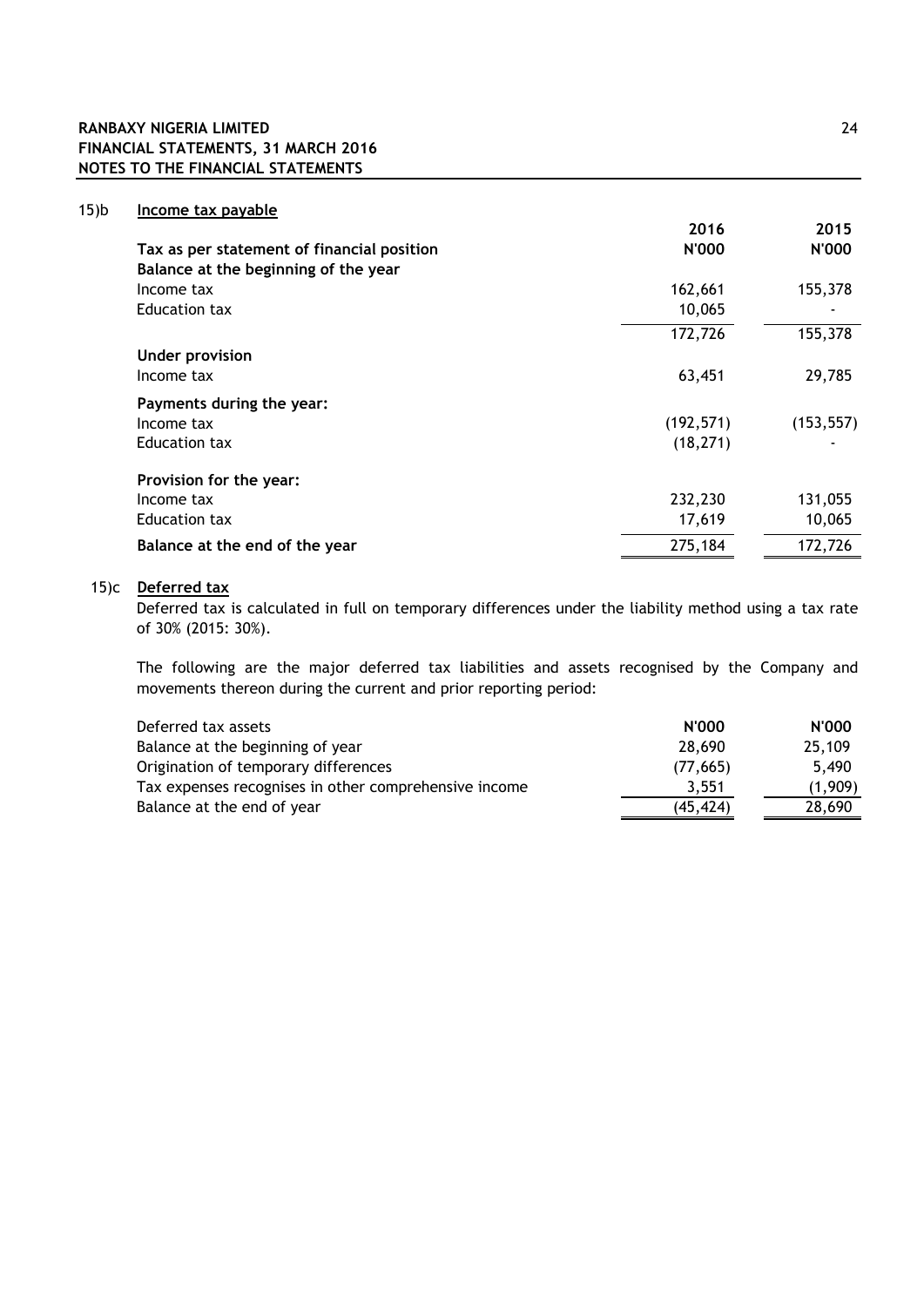# **RANBAXY NIGERIA LIMITED** 25 **FINANCIAL STATEMENTS, 31 MARCH 2016 NOTES TO THE FINANCIAL STATEMENTS**

16) **Property, plant and equipment**

| Cost                                    | Leasehold<br>Land<br><b>N'000</b> | Leasehold<br>Improvement<br><b>N'000</b> | <b>Furniture</b><br>and fittings<br><b>N'000</b> | Motor<br><b>Vehicles</b><br><b>N'000</b> | <b>Plant and</b><br>Machinery<br><b>N'000</b> | Generator<br><b>N'000</b> | Assets in<br>progress<br><b>N'000</b> | <b>Total</b><br><b>N'000</b> |
|-----------------------------------------|-----------------------------------|------------------------------------------|--------------------------------------------------|------------------------------------------|-----------------------------------------------|---------------------------|---------------------------------------|------------------------------|
| At 1 April 2014                         | 167,410                           | 114,662                                  | 118,313                                          | 335,588                                  | 338,479                                       | 18,456                    | 2,277,737                             | 3,370,645                    |
| Additions                               |                                   |                                          | 11,331                                           |                                          | 3,010                                         |                           | 1,068,383                             | 1,082,724                    |
| Interest capitalised (Note 22)          |                                   |                                          |                                                  |                                          |                                               |                           | 53,265                                | 53,265                       |
| <b>Disposals</b>                        |                                   |                                          | (494)                                            | (55, 495)                                |                                               |                           |                                       | (55, 989)                    |
| At 31 March 2015                        | 167,410                           | 114,662                                  | 129,150                                          | 280,093                                  | 341,489                                       | 18,456                    | 3,399,385                             | 4,450,645                    |
| At 1 April 2015                         | 167,410                           | 114,662                                  | 129,150                                          | 280,093                                  | 341,489                                       | 18,456                    | 3,399,385                             | 4,450,645                    |
| <b>Additions</b>                        |                                   |                                          | 13,887                                           | 30,000                                   |                                               |                           | 503,694                               | 547,581                      |
| Interest capitalised (Note 22)          |                                   |                                          |                                                  |                                          |                                               |                           | 57,721                                | 57,721                       |
| <b>Disposals</b>                        |                                   |                                          |                                                  |                                          |                                               |                           |                                       |                              |
| Asset written off                       |                                   |                                          | (1,940)                                          |                                          |                                               |                           |                                       | (1,940)                      |
| At 31 March 2016                        | 167,410                           | 114,662                                  | 141,097                                          | 310,093                                  | 341,489                                       | 18,456                    | 3,960,800                             | 5,054,007                    |
| Accumulated depreciation and impairment |                                   |                                          |                                                  |                                          |                                               |                           |                                       |                              |
| At 1 Apri 2014                          |                                   | 111,865                                  | 87,169                                           | 224,013                                  | 122,695                                       | 17,850                    |                                       | 563,592                      |
| Charge for the year                     |                                   | 2,797                                    | 12,409                                           | 49,368                                   | 30,176                                        | 606                       |                                       | 95,356                       |
| On disposals                            |                                   |                                          | (494)                                            | (55, 495)                                |                                               |                           |                                       | (55, 989)                    |
| At 31 March 2015                        | $\blacksquare$                    | 114,662                                  | 99,084                                           | 217,886                                  | 152,871                                       | 18,456                    |                                       | 602,959                      |
| At 1 April 2015                         |                                   | 114,662                                  | 99,084                                           | 217,886                                  | 152,871                                       | 18,456                    |                                       | 602,959                      |
| Charge for the year                     |                                   |                                          | 13,683                                           | 32,724                                   | 25,894                                        |                           |                                       | 72,301                       |
| On disposals                            |                                   |                                          |                                                  |                                          |                                               |                           |                                       |                              |
| Asset written off                       |                                   |                                          | (672)                                            |                                          |                                               |                           |                                       | (672)                        |
| At 31 March 2016                        | $\blacksquare$                    | 114,662                                  | 112,095                                          | 250,610                                  | 178,765                                       | 18,456                    |                                       | 674,588                      |
| Carrying amounts as at:                 |                                   |                                          |                                                  |                                          |                                               |                           |                                       |                              |
| 31 March 2015                           | 167,410                           |                                          | 30,066                                           | 62,207                                   | 188,618                                       |                           | 3,399,385                             | 3,847,686                    |
| 31 March 2016                           | 167,410                           |                                          | 29,002                                           | 59,482                                   | 162,724                                       |                           | 3,960,800                             | 4,379,419                    |

The capital work in progress relates to new factory under construction as at the period end.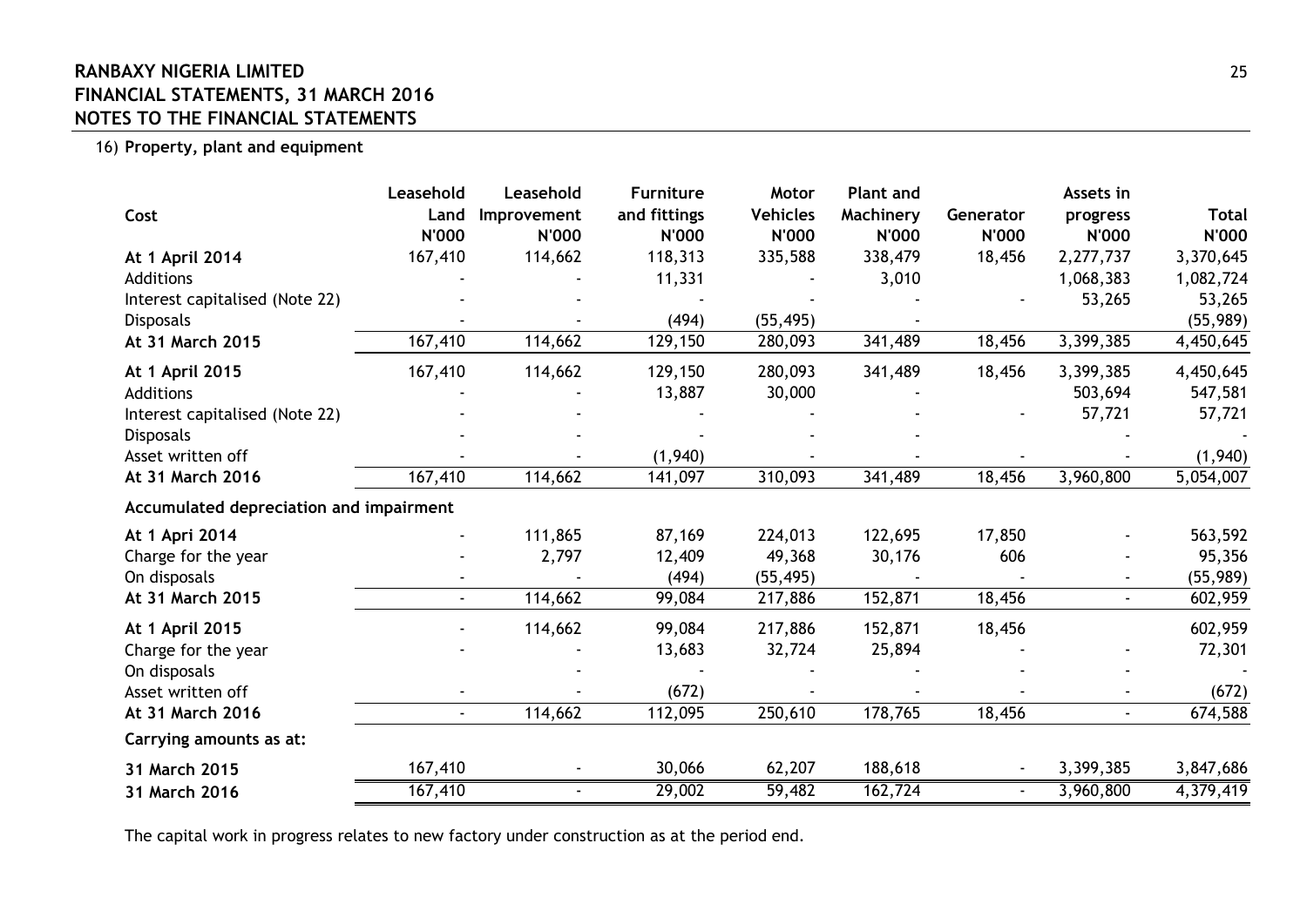# **RANBAXY NIGERIA LIMITED** 26 **FINANCIAL STATEMENTS, 31 MARCH 2016 NOTES TO THE FINANCIAL STATEMENTS**

| 17 Intangible asset                 | Computer<br><b>Software</b><br><b>N'000</b> |
|-------------------------------------|---------------------------------------------|
| (i) Cost                            |                                             |
| At 1 April 2014                     | 13,137                                      |
| <b>Additions</b>                    |                                             |
| At 31 March, 2015                   | 13,137                                      |
| At 1 April 2015<br><b>Additions</b> | 13,137                                      |
| At 31 March, 2016                   | 13,137                                      |
| (i) Accumulated amortisation        |                                             |
| At 1 April 2014                     | 10,922                                      |
| <b>Additions</b>                    | 2,215                                       |
| At 31 March, 2015                   | 13,137                                      |
| At 1 April 2015<br><b>Additions</b> | 13,137                                      |
| At 31 March, 2016                   | 13,137                                      |
| Carrying amounts as at:             |                                             |
| 31 March 2015                       |                                             |
| 31 March 2016                       |                                             |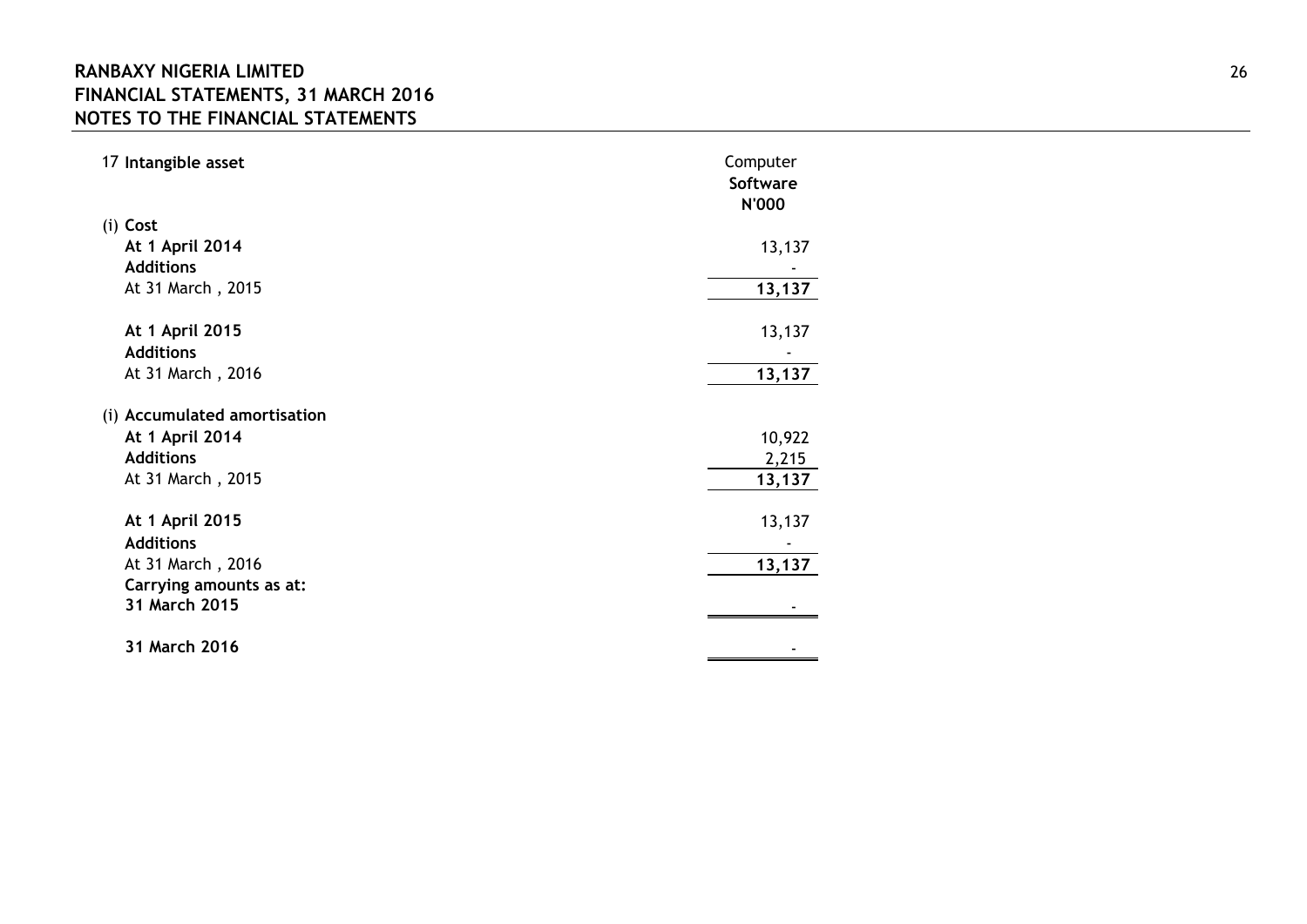#### 18a) **Employee benefit plan**

The company has a defined benefit gratuity scheme,which is non contributory and is classified as other employment benefit in line with IAS 19. Prior to January 2014, The scheme was not funded. However, with effect from January 2014. a plan asset has been set aside, being managed by Stanbic IBTC Limited, to take care of future obligation, The obligation , service cost and actuarial gain (loss) are based on actuarial valuation performed by HR Nigeria Limited.

The company's defined benefit pension plan is a final salary plan for employees, which requires contributions to be made to a separately administered fund. The plan does not operate under any regulatory framework and there is no minimum funding requirements. Because of the volatility in the capital market, the Company's mangement aim to invest mainly in fixed income securities including government bonds.

The mangement is of the view that the plan asset would not expose the company to any form of risk as about 54% of the plan asset is invested in federal government bonds and treasury bills.

The following tables summarise the components of net benefit expenses recognised in statement of profit or loss and other comprehensive income and the funded status and amount recognised in the statement of financial position for the respective plan.

b) **Net benefit expenses (recognised in adminstrative expenses as part of staff costs).**

|                                     | 2016         | 2015         |
|-------------------------------------|--------------|--------------|
| Current service cost                | <b>N'000</b> | <b>N'000</b> |
| Interest cost on benefit obligation | 9.161        | 7,018        |
| Interest return on plan assets      | 3,856        | 5,465        |
| Net benefit asseys                  | (9,674)      | (8, 241)     |
|                                     | 3,343        | 4,242        |

#### c) **2016 changes in the defined benefit and fair value of plan assets**

|                            |           | Remeasurement /(gain)/losses in other comprehensive |                                        |             |              |                                        |                                      |                                      |             |                      |                         |
|----------------------------|-----------|-----------------------------------------------------|----------------------------------------|-------------|--------------|----------------------------------------|--------------------------------------|--------------------------------------|-------------|----------------------|-------------------------|
|                            |           |                                                     | Pension cost charged to profit or loss |             |              |                                        | income                               |                                      |             |                      |                         |
|                            |           |                                                     |                                        | Sub-total   |              | Return on<br>plan(excluding<br>amounts | Actuarial<br>changes<br>arising from | Actuarial<br>changes<br>arising from |             |                      |                         |
|                            |           |                                                     |                                        | included in |              | included in net                        | changes in                           | changes in                           |             | Sub-total Contributi |                         |
|                            | April     |                                                     | Interest                               | profit or   |              | interest                               | demographic                          | financial                            | included in | on by                |                         |
|                            | 2015      | Service cost                                        | cost/Income                            | loss        | Benefit paid | expenses                               | assumptions                          | assumptions                          | <b>OCI</b>  | emplover             | March 2016 <b>March</b> |
|                            | N'000     | N'000                                               | N'000                                  | N'000       | N'000        | N'000                                  | N'000                                | N'000                                | N'000       | N'000                | N'000                   |
| Defined benefit obligation | (45, 791) | (9, 161)                                            | (3, 856)                               | (13, 017)   | 5,427        |                                        | $\sim$                               | (10, 482)                            | (10, 482)   | $\sim$               | (63, 863)               |
| Fair value of plan assets  | 66,424    |                                                     | 9,674                                  | 9,674       | (5, 427)     | (1, 353)                               | $\sim$                               | $\blacksquare$                       | (1, 353)    | $\sim$               | 69,318                  |
|                            | 20,633    | (9, 161)                                            | 5,818                                  | (3, 343)    |              | (1, 353)                               |                                      | (10, 482)                            | (11, 835)   |                      | 5,455                   |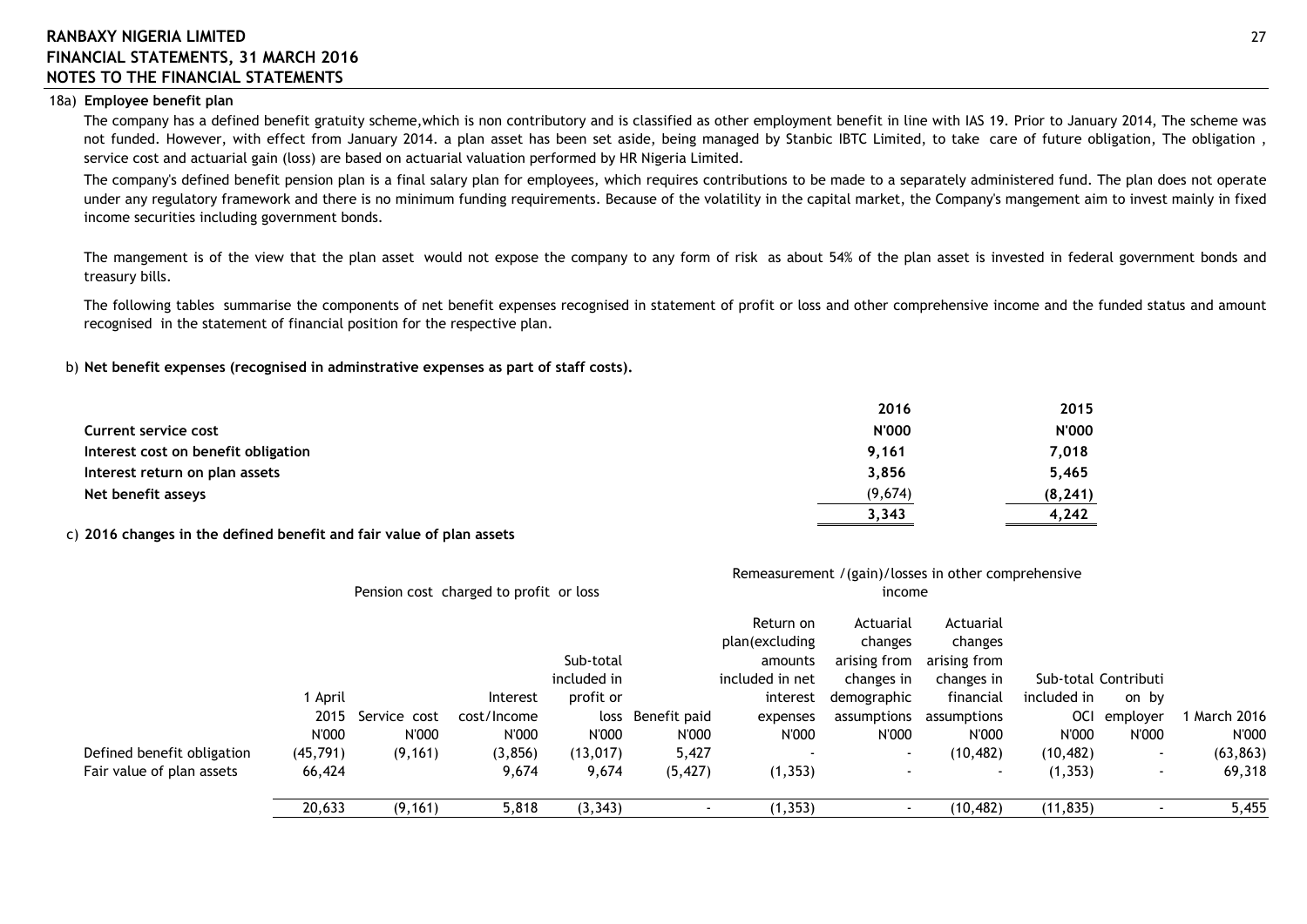## d) **Employee benefit plan**

**2015 changes in the defined benefit and fair value of plan assets**

|                            |           | Pension cost charged to profit or loss |          |             |              | Remeasurement /(gain)/losses in other<br>comprehensive income |                                      |                                      |             |                      |              |
|----------------------------|-----------|----------------------------------------|----------|-------------|--------------|---------------------------------------------------------------|--------------------------------------|--------------------------------------|-------------|----------------------|--------------|
|                            |           |                                        |          | Sub-total   |              | Return on<br>plan(excluding<br>amounts                        | Actuarial<br>changes<br>arising from | Actuarial<br>changes<br>arising from |             |                      |              |
|                            |           |                                        |          | included in |              | included in net                                               | changes in                           | changes in                           |             | Sub-total Contributi |              |
|                            | 1 April   |                                        | Interest | profit or   |              | interest                                                      | demographic                          | financial                            | included in | on by                |              |
|                            | 2014      | Service cost                           | Income   | loss        | Benefit paid | expenses                                                      | assumptions                          | assumptions                          | <b>OCI</b>  | employer             | 1 March 2015 |
|                            | N'000     | N'000                                  | N'000    | N'000       | N'000        | N'000                                                         | N'000                                | N'000                                | N'000       | N'000                | N'000        |
| Defined benefit obligation | (40, 353) | (7,018)                                | (5, 465) | (12, 483)   | 2,246        | $\sim$                                                        | $\sim$                               | 4,799                                | 4,799       | $\sim$               | (45, 791)    |
| Fair value of plan assets  | 58,864    |                                        | 8,241    | 8,241       | (2, 246)     | 1,565                                                         |                                      |                                      | 1,565       | ٠                    | 66,424       |
|                            | 18,511    | (7,018)                                | 2,776    | (4, 242)    |              | 1,565                                                         |                                      | 4,799                                | 6,364       |                      | 20,633       |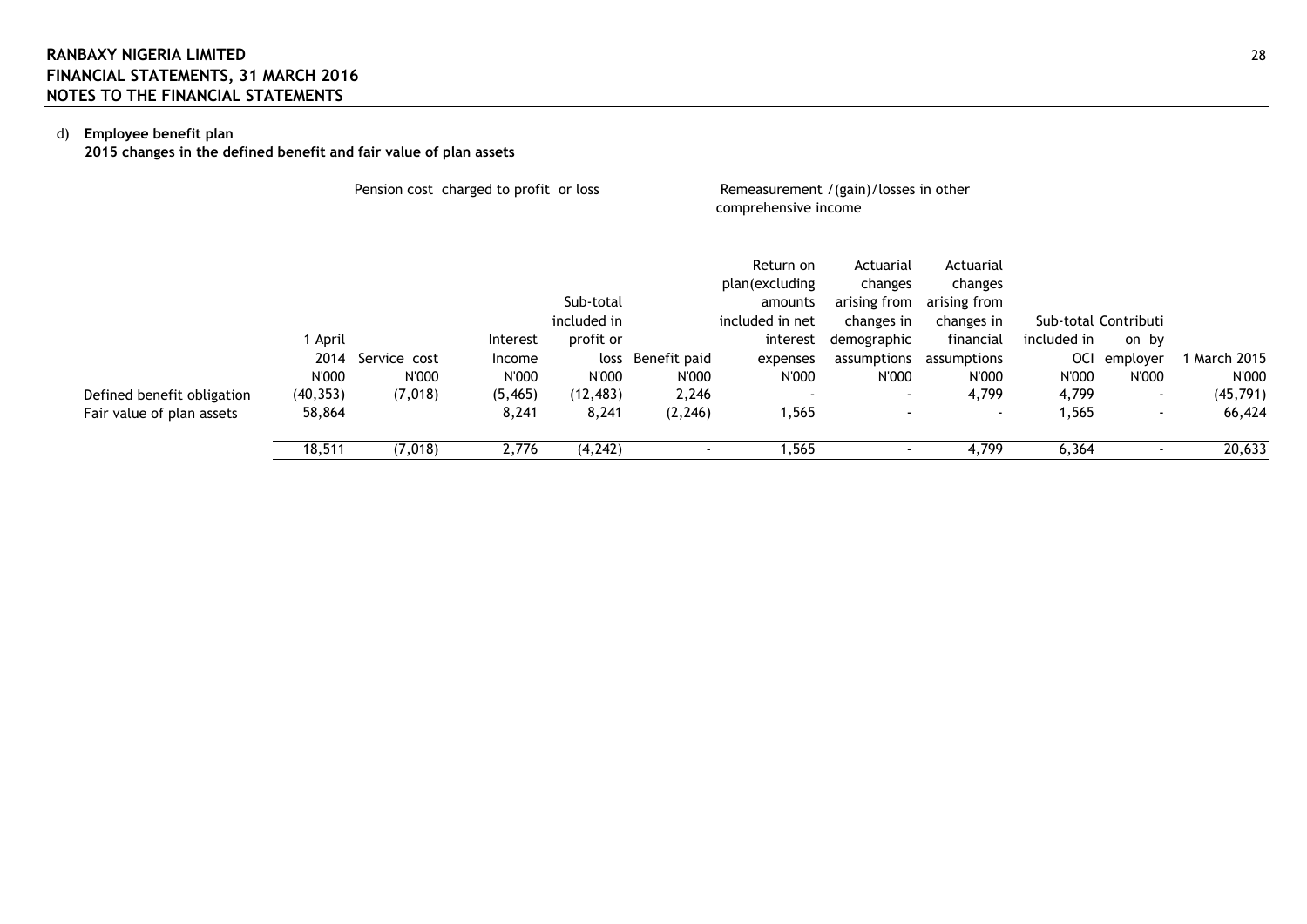## **RANBAXY NIGERIA LIMITED** 29 **FINANCIAL STATEMENTS, 31 MARCH 2016 NOTES TO THE FINANCIAL STATEMENTS**

### e) **Employee benefit plan - continued**

The major categories of plan assets of the fair value of the total plan assets are as follows:

|                                     | 2016         | 2015   |
|-------------------------------------|--------------|--------|
|                                     | <b>N'000</b> | N'000  |
| Investment quoted in active market  |              |        |
| Treasury bills                      | 12.287       | 26,889 |
| Bonds issued by Nigerian Government | 25,090       | 37,112 |
| Cash and cash equivalents           | 31,941       | 2.423  |
|                                     | 69,318       | 66,424 |

f) The valuation assumptions used in determining retirement benefit obligations for the Company's plan are shown below:

| <b>Financial Assumptions</b>       |      |      |
|------------------------------------|------|------|
| (Long Term Average)                | 2016 | 2015 |
|                                    | $\%$ | $\%$ |
| Discount rate (per annum)          | 15   | 15   |
| Average pay increase (per annum)   | 17   | 12   |
| Average inflation rate (per annum) |      |      |

#### **Demographic Assumptions**

|            | No of deaths in the year out |    |  |  |
|------------|------------------------------|----|--|--|
| Sample age | of 10,000 lives              |    |  |  |
| 25         |                              |    |  |  |
| 30         |                              |    |  |  |
| 35         | Q                            | Q  |  |  |
| 40         | 14                           | 14 |  |  |
| 45         | 26                           | 26 |  |  |

The rates of mortality assumed for employees are the rates published in A67/70 Ultimate Tables, published jointly the institute and faculty of actuaries in the UK.

| Withdrawal from service  |     |      |  |  |  |
|--------------------------|-----|------|--|--|--|
| (Age Band)               | %   | $\%$ |  |  |  |
| Less than or equal t0 30 | 2.0 | 2.0  |  |  |  |
| $31 - 39$                | 1.5 | 1.5  |  |  |  |
| $40 - 44$                | 1.0 | 1.0  |  |  |  |
| 44 - 50                  | n   |      |  |  |  |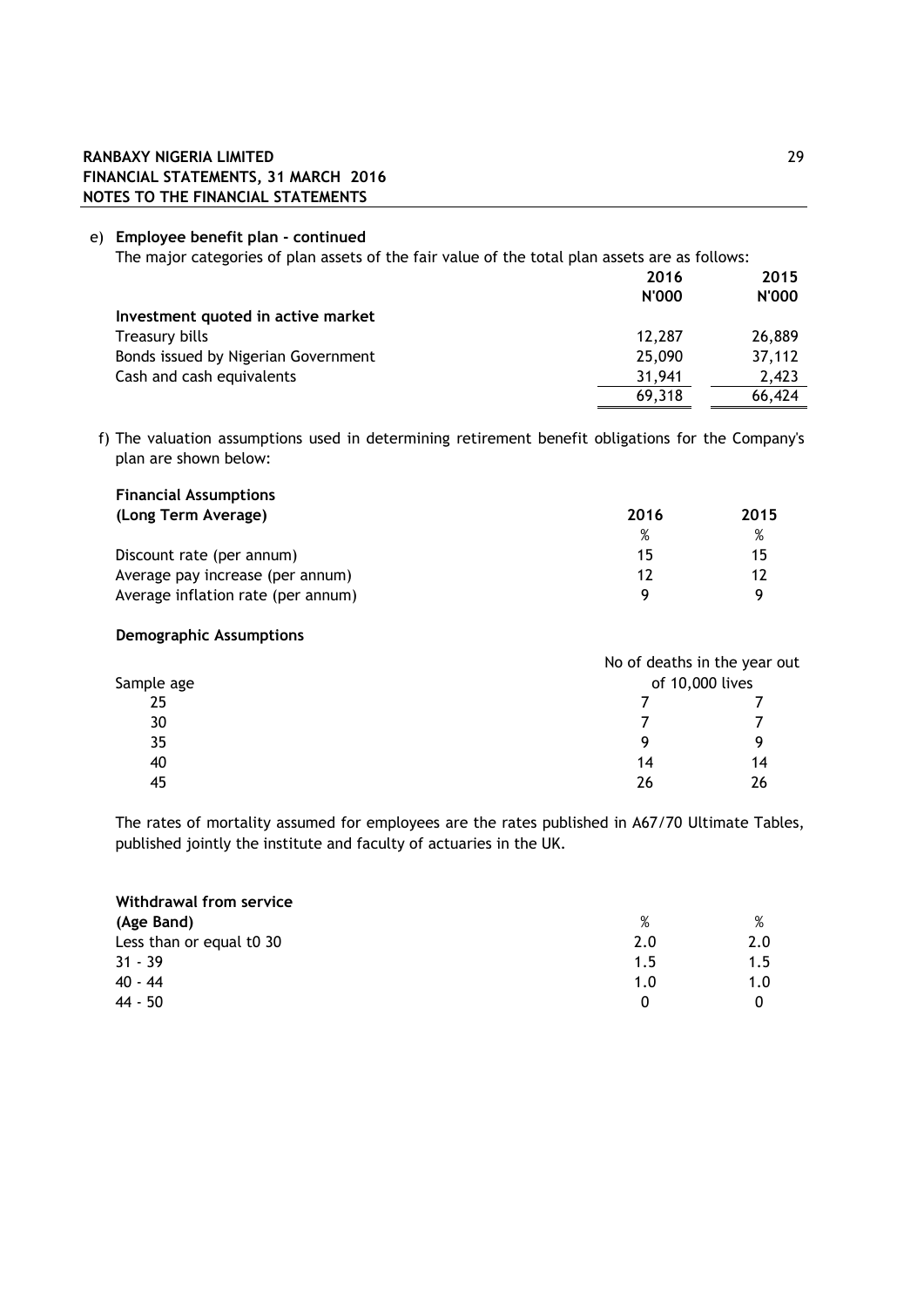## **RANBAXY NIGERIA LIMITED** 30 **FINANCIAL STATEMENTS, 31 MARCH 2016 NOTES TO THE FINANCIAL STATEMENTS**

#### 19 **Inventories**

|                                               | 2016         | 2015         |
|-----------------------------------------------|--------------|--------------|
|                                               | <b>N'000</b> | <b>N'000</b> |
| Raw materials                                 | 271,174      | 448,802      |
| Work in progress                              | 12,746       | 9,653        |
| Finished goods-                               | 549,991      | 647,851      |
| Consumables                                   |              | 4,237        |
|                                               | 833,911      | 1,110,543    |
| Provision for obsolete spares and slow moving | (162, 941)   | (253, 937)   |
|                                               |              |              |
|                                               | 670,970      | 856,606      |

The carrying amount of the inventories is the lower of their costs and net realisable values as at the reporting dates.

#### 20 **Trade and other receivables**

|                                    | <b>N'000</b> | <b>N'000</b> |
|------------------------------------|--------------|--------------|
| Trade receivables                  | 703,924      | 709,826      |
| Allowance for doubtful debts 20(i) | (49,194)     | (56, 462)    |
| Trade receivables - net            | 654,730      | 653,364      |
| Other receivables                  |              | 58,521       |
| Loans and advances                 | 17,877       | 9,980        |
| prepayment                         | 406,714      | 820,650      |
|                                    | 1,079,330    | 1,542,515    |

The directors consider that the carrying amount of trade and other receivables is approximately equal to their fair value.

#### (i) *Movement in allowance for impairment for trade receivables is as stated below:*

|                                             | <b>N'000</b> | <b>N'000</b>             |
|---------------------------------------------|--------------|--------------------------|
| Balance at beginning of the year            | 56,462       | 49.736                   |
| Allowance for impairment no longer required | (7, 268)     | $\overline{\phantom{a}}$ |
| Allowance for impairment during the year    | -            | 6.726                    |
| Balance at the end of the year              | 49.194       | 56,462                   |

Trade receivables represents receivables from customers for goods sold and other trading services rendered to them. Trade receivables are stated at amortised cost as at the statement of financial position date. The movement in the impairment allowance for trade receivables has been included in administrative expenses line in the statement of profit or loss and other comprehensive income.

| (ii) The age analysis of trade receivables is as follows: | N'000   | <b>N'000</b> |
|-----------------------------------------------------------|---------|--------------|
| Not due                                                   | 408,866 | 325,085      |
| Past due 31-60 days                                       | 110,433 | 188,573      |
| Past due 61-180 days                                      | 57,024  | 65,124       |
| Past due 181-360 days                                     | 31,650  | 23,589       |
| Past due 360 days and above                               | 46,757  | 50,993       |
| Amount due above 360 days and impaired                    | 49.194  | 56,462       |
|                                                           | 703,924 | 709,826      |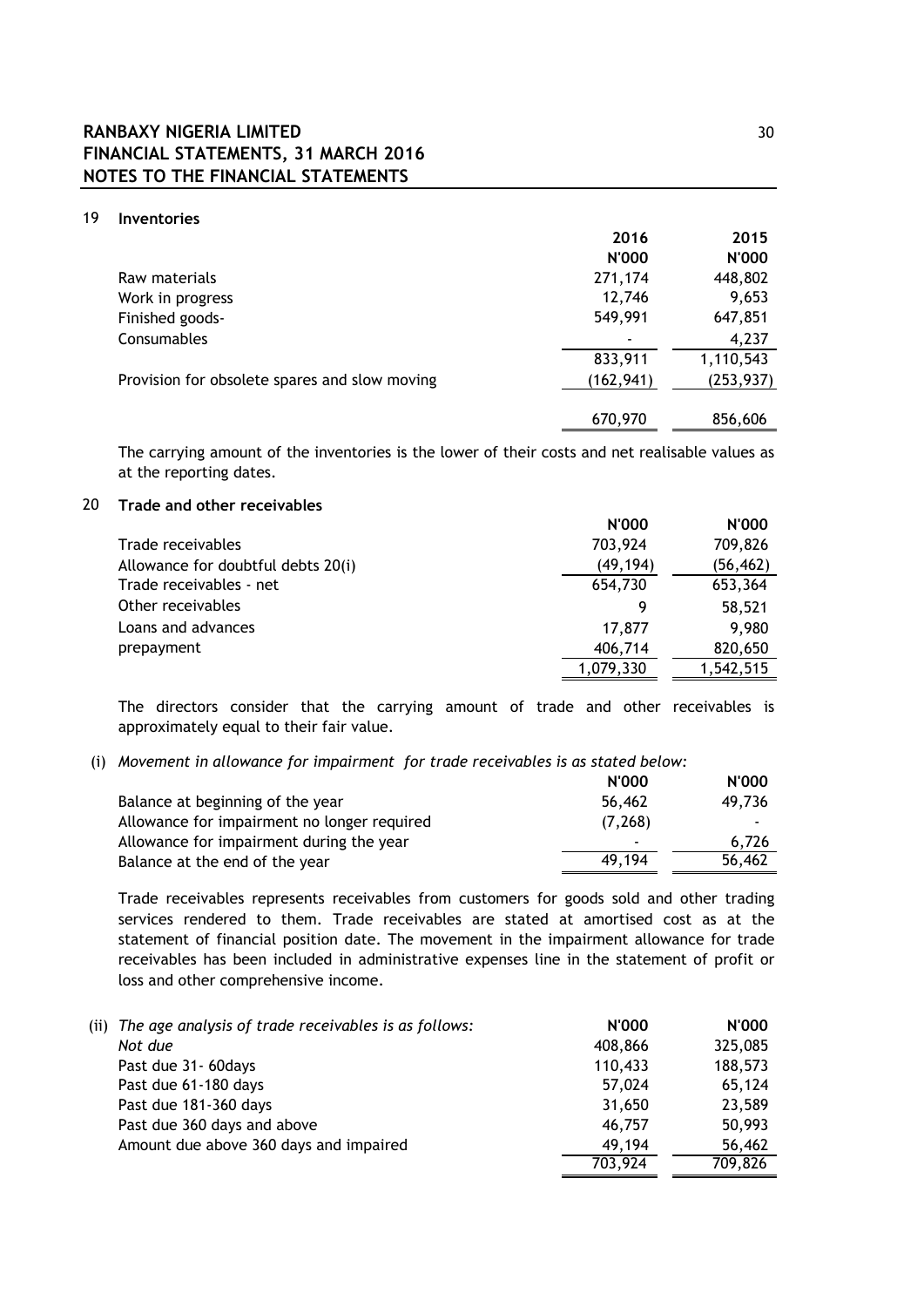## **RANBAXY NIGERIA LIMITED** 31 **FINANCIAL STATEMENTS, 31 MARCH 2016 NOTES TO THE FINANCIAL STATEMENTS**

| (iii) | Other receivables                             | 2016         | 2015         |
|-------|-----------------------------------------------|--------------|--------------|
|       |                                               | <b>N'000</b> | <b>N'000</b> |
|       | Advance to contractors                        | 208,800      | 208,800      |
|       | Witholding tax receivables                    | 19,038       | 55,653       |
|       | <b>Others</b>                                 | 9,539        | 9,836        |
|       |                                               | 237,377      | 274,289      |
|       | Impairment of other receivables (Note 20(iv)) | (237, 368)   | (215, 768)   |
|       |                                               | g            | 58,521       |

(iv) *Movement in allowance for impairment for other receivables is as stated below:*

|                                          | <b>N'000</b> | <b>N'000</b> |
|------------------------------------------|--------------|--------------|
| Balance at beginning of the year         | 215,768      | 213,506      |
| Allowance for impairment during the year | 21,600       | 2,262        |
| Balance at the end of the year           | 237,368      | 215,768      |
| Loans and advances<br>(v)                | <b>N'000</b> | <b>N'000</b> |
| Staff advance                            | 23,227       | 15,041       |
| Impairment on loans and advances         | (5, 350)     | (5,061)      |
|                                          | 17,877       | 9,980        |

## (vi) **Movement in impairment on loan and advances**

As at 31 March 2016, the impairment allowance for loan and advances was N5,350,000 (2015: N5,061,000. The movements in the allowance for impairment is as follows:

|                                             | <b>N'000</b> | <b>N'000</b> |
|---------------------------------------------|--------------|--------------|
| Balance at beginning of the year            | 5,061        | 5,097        |
| Allowance for impairment no longer required |              | (36)         |
| Allowance for impairment during the year    | 289          | ٠            |
| Balance at the end of the year              | 5,350        | 5,061        |
|                                             |              |              |
| (vii) Prepayments                           | <b>N'000</b> | <b>N'000</b> |
| Rent                                        | 72,830       | 111,114      |
| Insurance                                   | 9,569        | 17,609       |
| Advertising                                 | 19,258       | 94,779       |
| Advance to suppliers                        | 305,057      | 597,148      |
|                                             | 406,714      | 820,650      |

Advance to suppliers are with respect to advance payments made to vendors in relation to the on- going new factory under construction.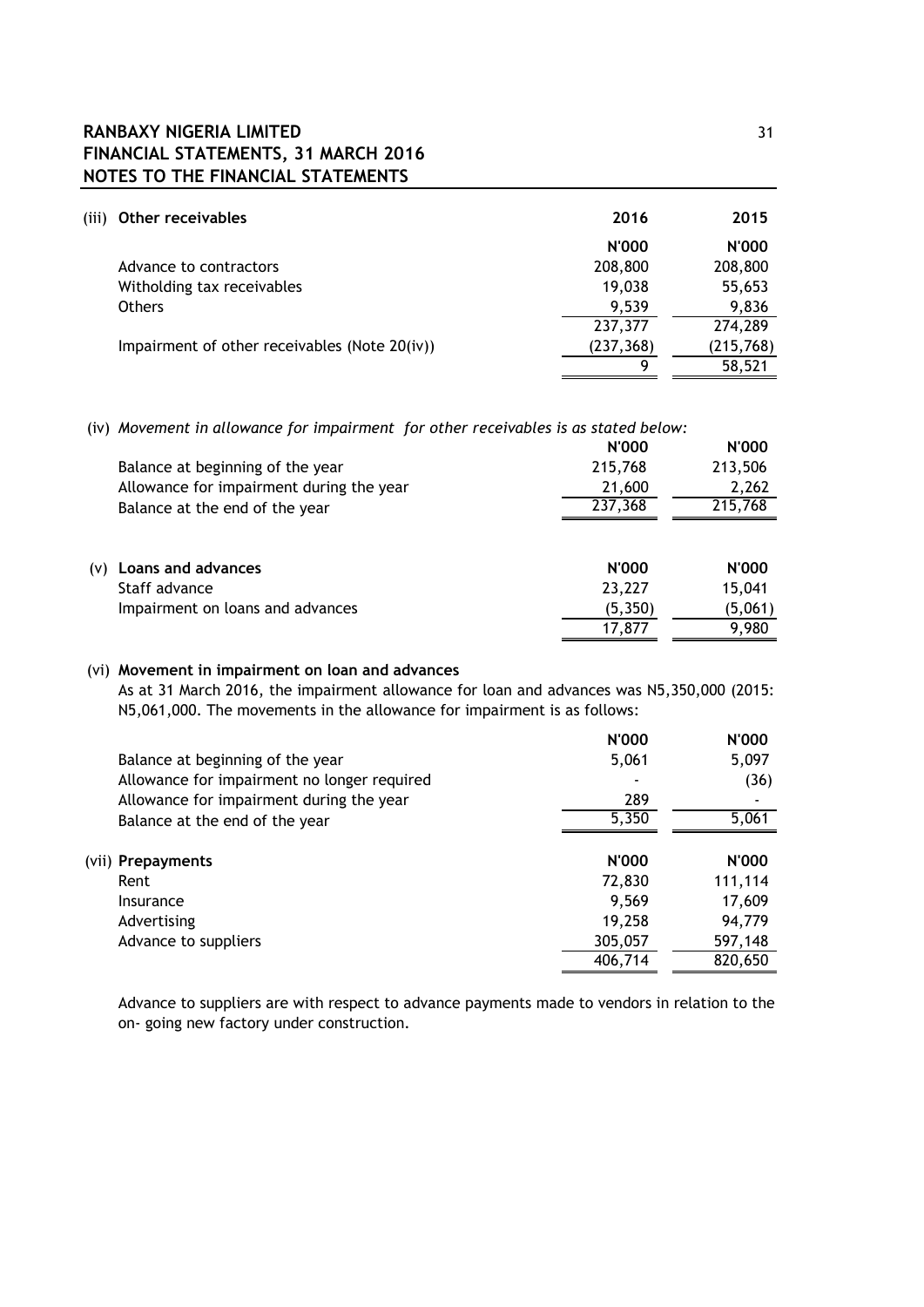## **RANBAXY NIGERIA LIMITED** 32 **FINANCIAL STATEMENTS, 31 MARCH 2016 NOTES TO THE FINANCIAL STATEMENTS**

| 21 | Cash and cash equivalents            | 2016         | 2015           |
|----|--------------------------------------|--------------|----------------|
|    |                                      | <b>N'000</b> | <b>N'000</b>   |
|    | Cash in hand                         | 55           | 863            |
|    | Cash and bank balances               | 734.687      | 456,508        |
|    | Short term investments (Note 21 (i)) | 1,200,000    | $\blacksquare$ |
|    |                                      | 1,934,742    | 457,371        |

For the purposes of the statement of cashflows, cash and cash equivalents include cash on hand and in banks and short term investments with an original maturity of three months or less, net of outstanding bank overdraft. Cash and cash equivalents at the end of the reporting period as shown in the statement of cash flows can be reconciled to the related items in the statement of financial position as above.

### (i) **Short term investments**

This represents cash held in fixed deposits in various banks. These investments are placed in short term deposits and are continuously rolled over throughout the period

### 22 **Borrowings**

| (i) | Short term borrowings                           | <b>N'000</b> | <b>N'000</b> |
|-----|-------------------------------------------------|--------------|--------------|
|     | Long term loan due within one year (Note 22(ii) | 766,413      | 53,265       |
|     | The movement in long term loan is as follows:   | <b>N'000</b> | <b>N'000</b> |
|     | Balance at the beginning of the year            | 1,663,972    | 1,260,013    |
|     | Interest capitalised                            | 57,721       | 53,265       |
|     | Exchange loss                                   | 1,120        | 350,694      |
|     |                                                 | 1,722,813    | 1,663,972    |
|     | Amount due within one year                      | (766, 413)   | (53, 265)    |
|     | Amount due after one year                       | 956,400      | 1,610,707    |

(ii) The company obtained a loan of \$8,000,000 from Ranbaxy Neitherlands BV to finance Its factory project. The principal amount is to be repaid in 5 equal instalments falling due on November 30 each year starting from 2015. The loan is not securred on any property of the company. The loan is priced at the rate of 6 monthly US dollar LIBOR plus 300bp per annum on the principal amount outstanding and shall be calculated on the basis of actual/360 days. The loan is stated at amortised cost using floating interest rate which approximate effective interest rate.

Accrued interest relates to portion of borrowing cost capitalised during the period but not yet paid as at 31 March 2016

| 23 | Trade and other payable                                                                                                        | <b>N'000</b> | <b>N'000</b> |
|----|--------------------------------------------------------------------------------------------------------------------------------|--------------|--------------|
|    | Trade payables                                                                                                                 | 350,722      | 430,487      |
|    | Amount due to related parties                                                                                                  | 2,237,872    | 1,390,411    |
|    | Total financial liabilities, excluding loans and borrowings,<br>classified as financial liabilities measured at amortised cost | 2,588,594    | 1,820,898    |
|    | Other payables and accruals (note $23(a)$ )                                                                                    | 56,022       | 51,527       |
|    | Total trade and other payables                                                                                                 | 2,644,616    | 1,872,425    |

Trade payables are non- interest bearing and are normally settled between 30 days to 60 days terms. Other payables are non- interest bearing and have an average term of six months to one year.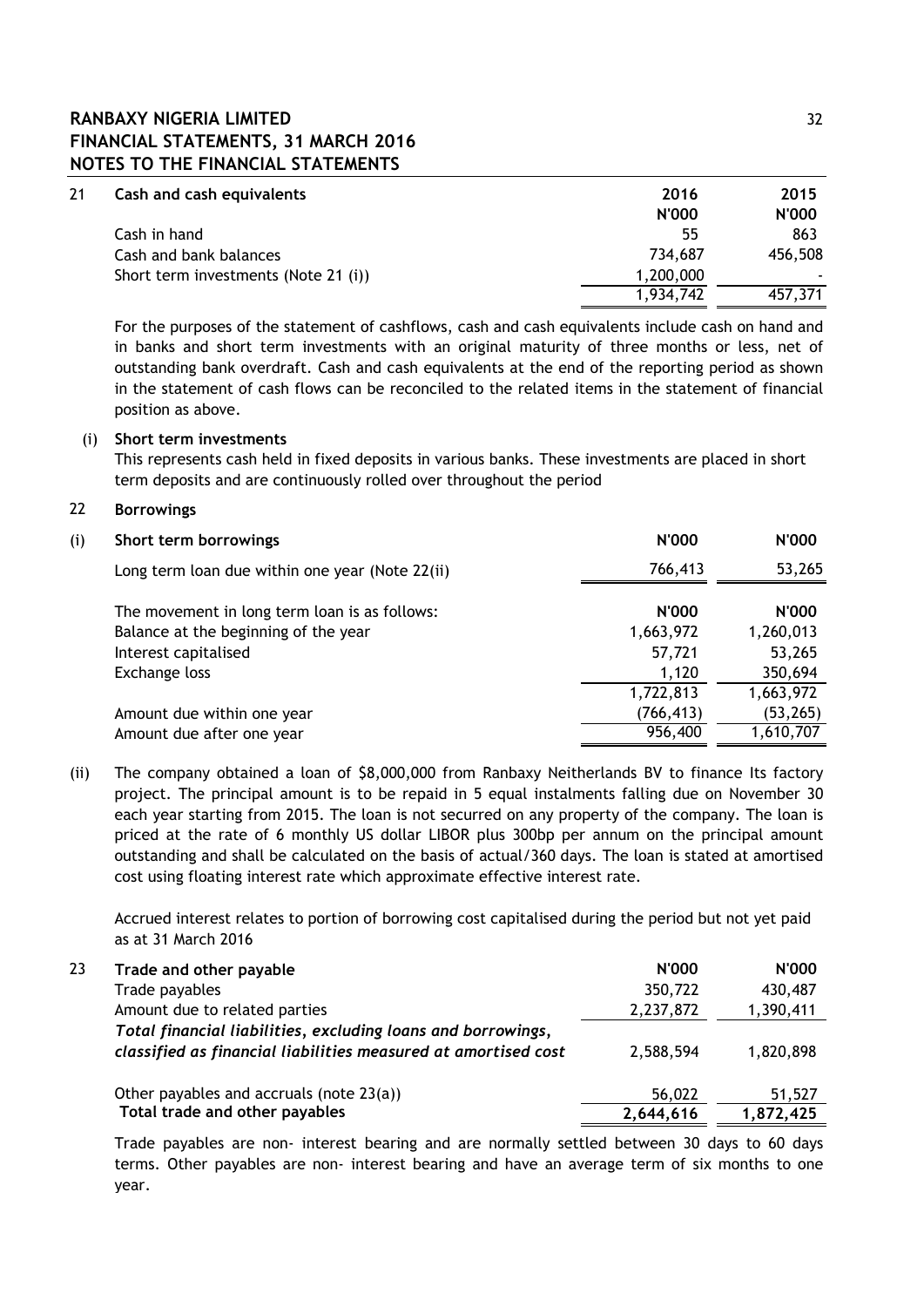# **RANBAXY NIGERIA LIMITED** 33 **FINANCIAL STATEMENTS, 31 MARCH 2016 NOTES TO THE FINANCIAL STATEMENTS**

|                                   | 2016         | 2015   |
|-----------------------------------|--------------|--------|
| Other payables and accruals       | N'000        | N'000  |
| Withholding tax payable           | 31,851       | 29,345 |
| Salary payable                    | 3,358        | 12,135 |
| Dividend payable                  | 2,178        | 2,178  |
| Pension                           | 129          | 6,474  |
| Incentives and commission payable | 13,350       |        |
| Sundry payable                    | 5,156        | 1,395  |
|                                   | 56,022       | 51,527 |
| <b>Provisions</b>                 | <b>N'000</b> | N'000  |
| Balance at the beginning          | 57,934       | 56,272 |
| Additions during the year         |              | 1,662  |
| write back during the year        | (29, 911)    |        |
|                                   | 28,023       | 57,934 |
|                                   |              |        |

Provisions represent management estimate of the value of goods sold but are probable of being returned if they are yet to be sold before their expiry date as contained in the contract of sales with the customers.

| 25  | <b>Share Capital</b>                                                               |              |              |
|-----|------------------------------------------------------------------------------------|--------------|--------------|
|     | <b>Authorised Share capital</b>                                                    | N'000        | <b>N'000</b> |
|     | 40,000,000 Ordinary share of N1 each                                               | 40,000       | 40,000       |
|     | Issued and fully paid:                                                             |              |              |
|     | 40,000,000 Ordinary share of N1 each                                               | 40,000       | 40,000       |
|     | The Company has one class of ordinary shares which carry no right to fixed income. |              |              |
| 26  | <b>Share Premium</b>                                                               | N'000        | <b>N'000</b> |
|     | Balance as at the year end                                                         | 38,951       | 38,951       |
| 27  | Revenue reserves                                                                   | N'000        | N'000        |
|     | Balance at the beginning of the year                                               | 2,907,493    | 2,710,842    |
|     | Profit for the year                                                                | 375,696      | 192,196      |
|     | Transfer from other comprehensive income (Note 27(a))                              | (8, 284)     | 4,455        |
|     | Balance at the end of the year                                                     | 3,274,905    | 2,907,493    |
| (a) | Transfer from other comprehensive income                                           | <b>N'000</b> | <b>N'000</b> |
|     | (Loss)/gain on actuarial valuation                                                 | (11, 835)    | 6,364        |
|     | Deferred tax                                                                       | 3,551        | (1,909)      |
|     |                                                                                    | (8, 284)     | 4,455        |
|     |                                                                                    |              |              |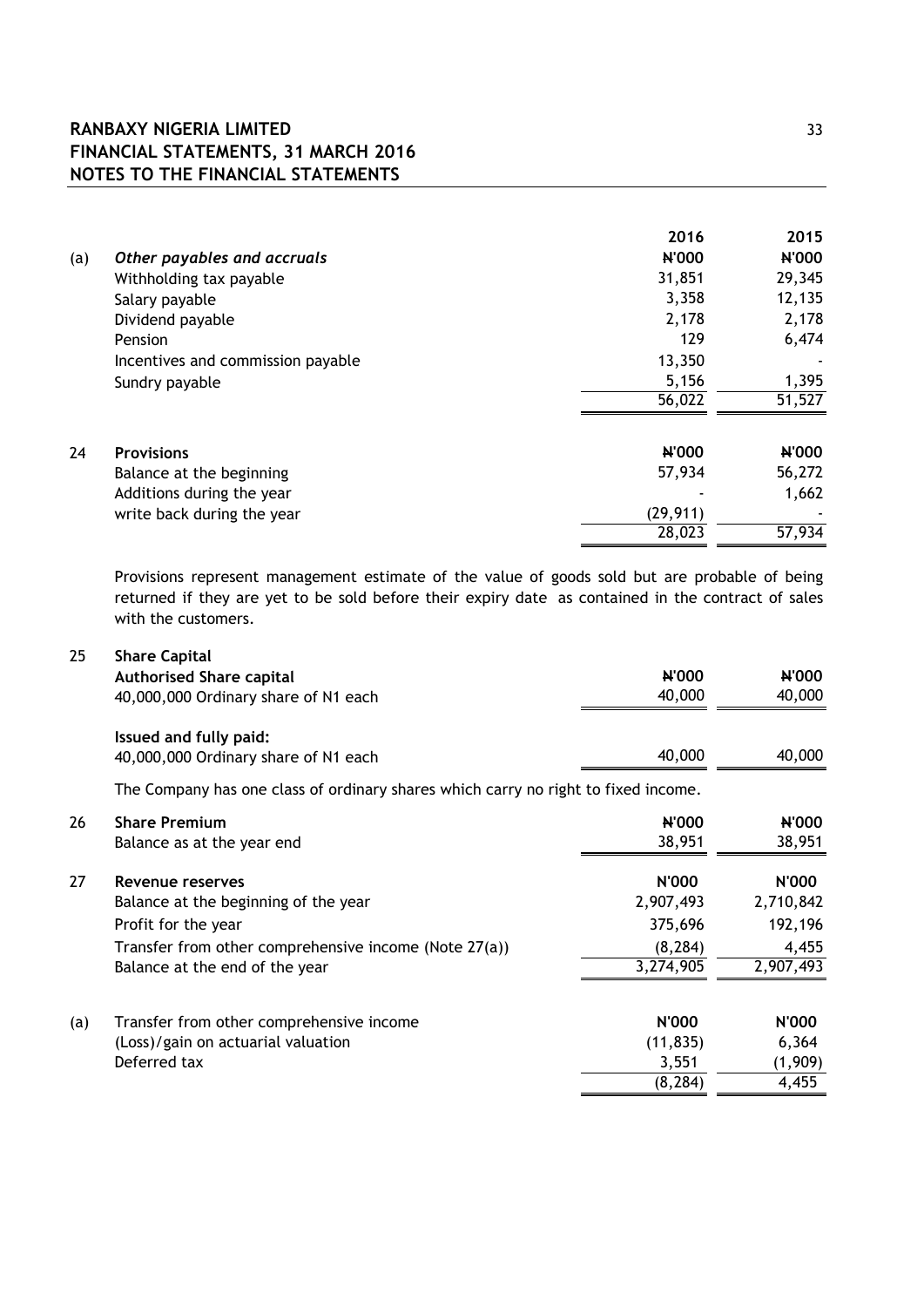#### 28 **Related Parties Disclosures**

#### (a) **Transactions with related parties**

The company is a subsidiary of Ranbaxy B.V. Netherlands (RNBV). RNBV holds 52.63% of the ordinary share capital of the company. RNBV is subsidiary of Ranbaxy Laboratories Limited (RLL) of India. Ranbaxy Laboratories Limited holds 32.68% equity interest in Ranbaxy Nigeria. RLL merged with the SUN Pharmaceutical Industry Limited, india with effect from 25 March 2015. Consequently, SUN Pharmaceutical Industries Limited now hold 32.68% equity interest in Ranbaxy Nigeria Limited while the SUN Pharmaceutical industries Limited group jointly holds 85.31% of the issued share capital.

The Company enters into various transactions with its related Companies and with other key management personnel in the normal course of business. Details of the significant transactions carried out during the year with the related parties transaction are as follows:

|                                                | 2016         | 2015         |
|------------------------------------------------|--------------|--------------|
|                                                | <b>N'000</b> | <b>N'000</b> |
| Borrowings from Ranbaxy Netherlands BV         | 1.722.813    | 1.663.972    |
| Due to related parties for materials purchased | 2.237.872    | 1.390.411    |
|                                                | 3,960,685    | 3,054,383    |

#### (i) **Identity of related parties**

The related parties to the Company include:

SUN Pharceutical Industries Limited - The company source majority of its raw materials and finished goods from SUN Pharma. The value of the raw materials and finished goods purchased during the year amounted to N994 million (2015:N886 million).

The company also has a Technical Know-how Agreement with SUN Pharma. The technical know how agreement is duly approved by the National Office for Technology Acquisition and Promotion. The fee payable during the year under agreement is computed as a percentage of Net revenue from locally manufactured products. the technical know- how fees for the year amounted to N51million (2015: N51 million)

#### (b) **Transactions with key management personnel**

Key management staff are those persons who have authority and responsibility for planning, directing and controlling the activities of the Company.

There is no any key management personnel compensation in the category of post employment benefits, other long term benefits,terminal benefits, and share-based payment for the periods under review.

Key management includes directors (executive and non-executive) and members of the Executive Committee. The compensation paid or payable to key management for employee services is shown below: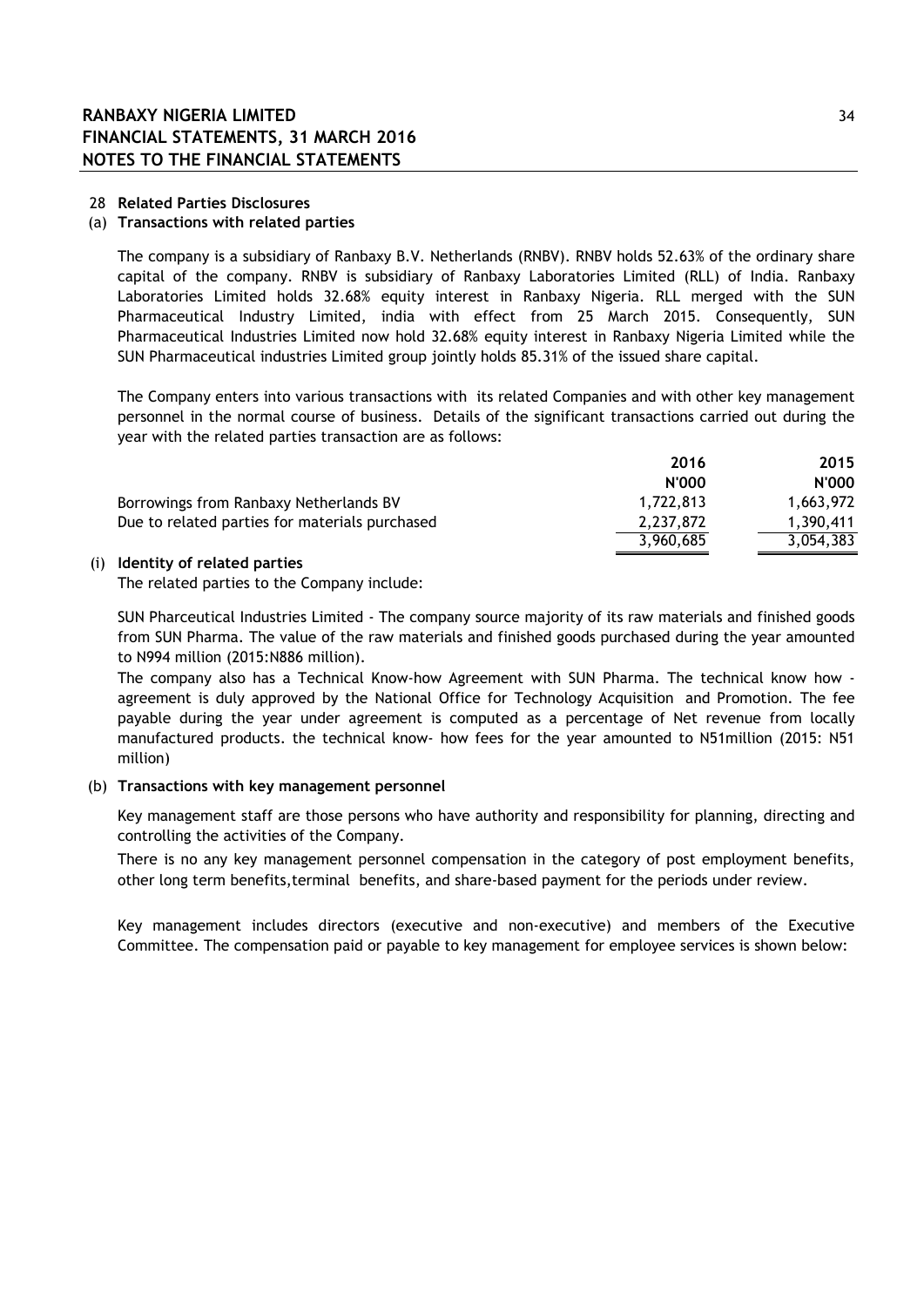#### (c) **Key management personnel**

The Key management personnels of the Company include its directors (both executive and non-executive) and other identified key management staff.

| Olaogun Badru Atanda | Chairman                 |
|----------------------|--------------------------|
| Mahendra Bharadwaj   | Vice chairman            |
| Hanwant Singh Arora  | <b>Managing Director</b> |
| Samson Yomi Osewa    | Non-executive Director   |
| Harin Mehta          | Non-executive Director   |
| Mihaly Kaszas        | Non-executive Director   |

#### (d) **Remuneration of key management personnel**

The remuneration of the directors, who are the key management personnel of the Company, is set out below in aggregate for each of the categories specified in IAS 24 Related Party Disclosures.

|                                               | 2016         | 2015         |
|-----------------------------------------------|--------------|--------------|
|                                               | <b>N'000</b> | <b>N'000</b> |
| Short term employment benefits                | 11.112       | 15.705       |
| Post- employment pension and medical benefits |              |              |
| Other benefit                                 | -            |              |
|                                               | 11.112       | 15.705       |

#### 29 **Contingent liabilities**

The company is engaged in a law suit instituted by a former employee of the Company. Total claim against the Company and in respect of the litigation amounted to N15million excluding interest on this amount on a compounded basis from the date the claim was filed till the date it is concluded. Based on legal advise received from the company's solicitors, the directors believed that the Company is not likely to suffer any material loss on conclusion of the litigation. Consequently, no provision has been made in these financial statements (2015: Nill)

## 30 **Capital expenditure**

There were no commitments to capital expenditure at the date of the statement of financial position (2015 : US \$0.5million).

### 31 **Events after the reporting date**

There has been no material event after the reporting date that has not been taken into account in the preparation of these financial statements.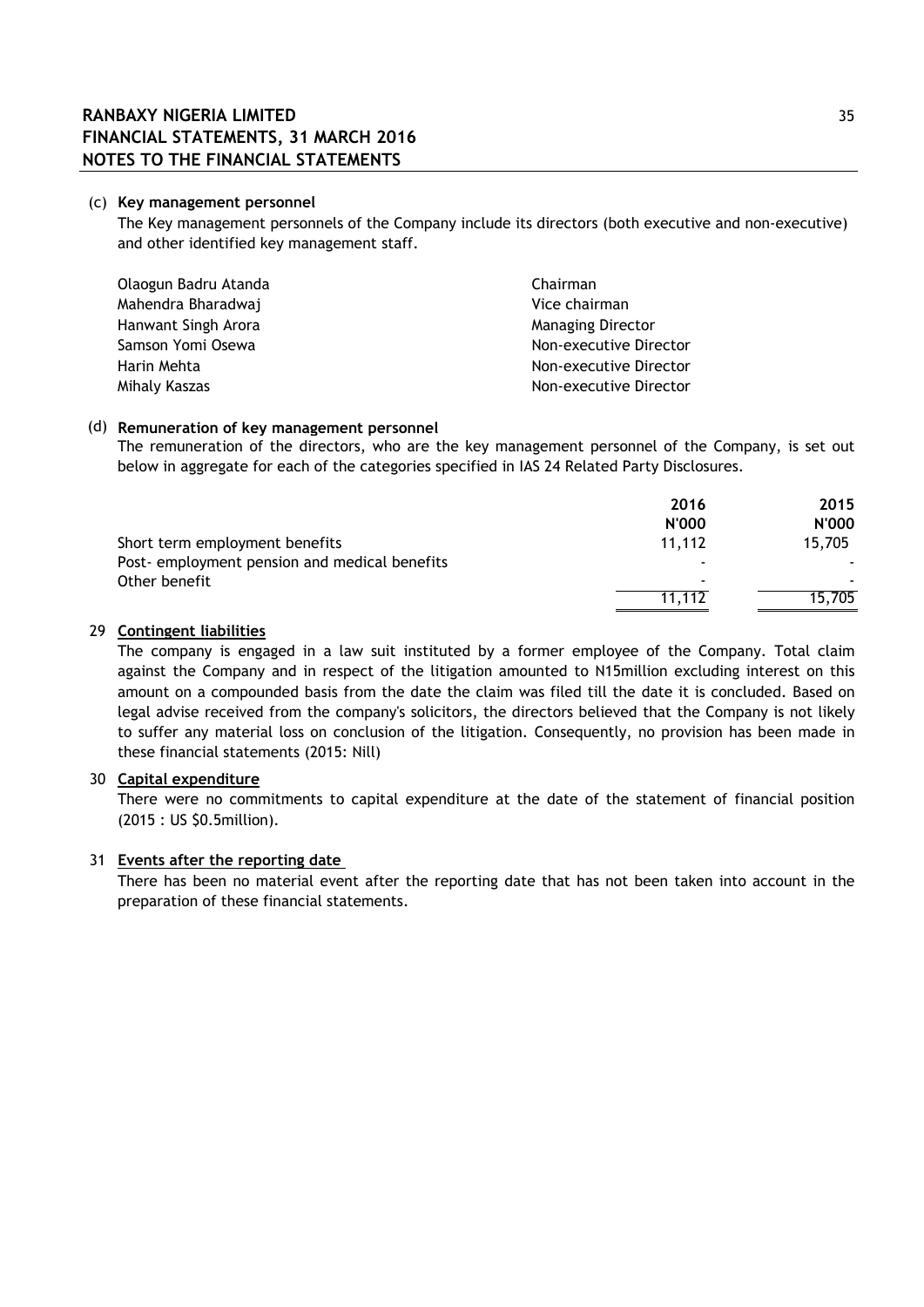## **RANBAXY NIGERIA LIMITED** 36 **OTHER NATIONAL DISCLOSURE - STATEMENT OF VALUE ADDED FOR THE YEAR ENDED 31 MARCH 2016**

|                                              | 2016<br><b>N'000</b> | $\%$                 | 2015<br><b>N'000</b> | $\%$     |
|----------------------------------------------|----------------------|----------------------|----------------------|----------|
| Revenue                                      | 3,471,793            |                      | 3,323,292            |          |
| Investment income                            | 18,201               |                      |                      |          |
| Other income                                 | 11,503               |                      | 3,947                |          |
|                                              | 3,501,497            |                      | 3,327,239            |          |
| Bought-in-materials and services:<br>Foreign | (2,456,903)          |                      | (2,671,486)          |          |
| Value added                                  | 1,044,594            | 100                  | 655,753              | 100      |
| <b>Applied as follows:</b>                   |                      |                      |                      |          |
| To pay employees:                            |                      |                      |                      |          |
| Salaries, wages and other<br>benefits        | 205,632              | 20                   | 200,570              | 31       |
| To pay Government:                           |                      |                      |                      |          |
| <b>Taxation</b>                              | 390,965              | 37                   | 165,415              | 25       |
| To pay providers of capital:                 |                      |                      |                      |          |
| Finance charges                              |                      |                      |                      |          |
| To provide for maintenance                   |                      |                      |                      |          |
| of fixed assets:                             |                      |                      |                      |          |
| - Depreciation<br>- Profit or loss account   | 72,301<br>375,696    | $\overline{7}$<br>36 | 97,572<br>192,196    | 15<br>29 |
|                                              |                      |                      |                      |          |
|                                              | 1,044,594            | 100                  | 655,753              | 100      |